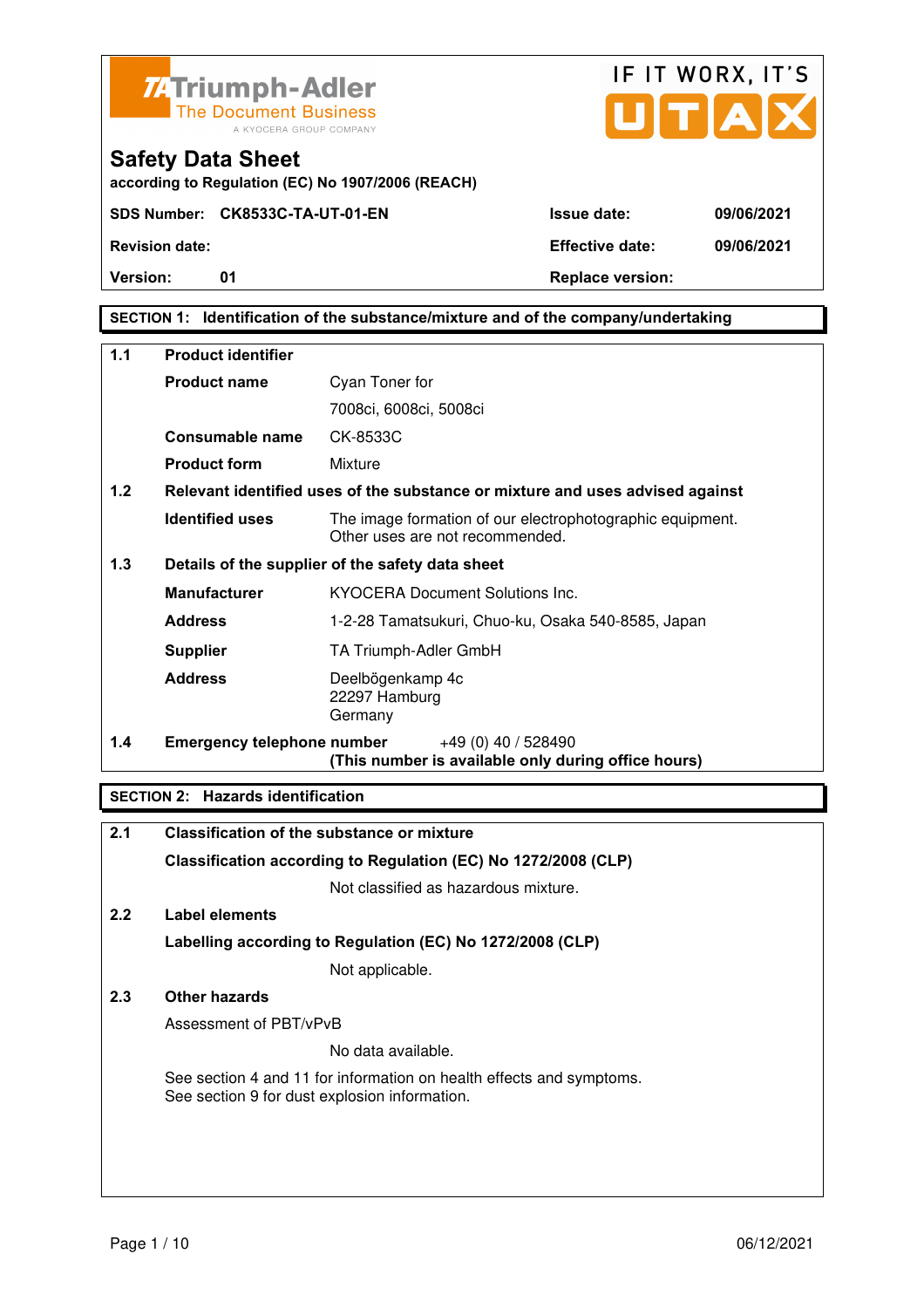|                                                                                          | <b>ZATriumph-Adler</b>                                                                                  |                                                                                               |                           |                         | IF IT WORX, IT'S     |
|------------------------------------------------------------------------------------------|---------------------------------------------------------------------------------------------------------|-----------------------------------------------------------------------------------------------|---------------------------|-------------------------|----------------------|
|                                                                                          | <b>The Document Business</b><br>A KYOCERA GROUP COMPANY                                                 |                                                                                               |                           |                         | U[T A]               |
|                                                                                          |                                                                                                         |                                                                                               |                           |                         |                      |
|                                                                                          | <b>Safety Data Sheet</b>                                                                                | according to Regulation (EC) No 1907/2006 (REACH)                                             |                           |                         |                      |
|                                                                                          |                                                                                                         | SDS Number: CK8533C-TA-UT-01-EN                                                               |                           | <b>Issue date:</b>      | 09/06/2021           |
|                                                                                          | <b>Revision date:</b>                                                                                   |                                                                                               |                           | <b>Effective date:</b>  | 09/06/2021           |
| Version:                                                                                 | 01                                                                                                      |                                                                                               |                           | <b>Replace version:</b> |                      |
|                                                                                          |                                                                                                         | <b>SECTION 3: Composition/information on ingredients</b>                                      |                           |                         |                      |
| 3.2                                                                                      | <b>Mixtures</b>                                                                                         |                                                                                               |                           |                         |                      |
|                                                                                          | Chemical name                                                                                           |                                                                                               | CAS No                    | Weight%                 | Classification (CLP) |
|                                                                                          | Polyester resin (3 kinds)                                                                               |                                                                                               | confidential              | 70-80                   |                      |
|                                                                                          |                                                                                                         | Ferrite (Ferrite including manganese)                                                         | 66402-68-4                | 5-10 (as $Mn: < 3$ )    |                      |
|                                                                                          | Organic pigment<br>Amorphous silica                                                                     |                                                                                               | confidential<br>7631-86-9 | $3 - 8$<br>$1 - 5$      |                      |
|                                                                                          | Aluminium compound                                                                                      |                                                                                               | 1344-28-1                 | < 1                     |                      |
|                                                                                          | <b>Information of ingredients</b>                                                                       |                                                                                               |                           |                         |                      |
| (1) Substance, which present a health or environmental hazard within the meaning of CLP: |                                                                                                         |                                                                                               |                           |                         |                      |
|                                                                                          |                                                                                                         | None.                                                                                         |                           |                         |                      |
| (2) Substance, which are assigned Community workplace exposure limits:                   |                                                                                                         |                                                                                               |                           |                         |                      |
|                                                                                          |                                                                                                         | None.                                                                                         |                           |                         |                      |
|                                                                                          | (3) Substance, which are PBT or vPvB in accordance with the criteria set out in Annex XIII of<br>REACH: |                                                                                               |                           |                         |                      |
|                                                                                          |                                                                                                         | None.                                                                                         |                           |                         |                      |
|                                                                                          | REACH (SVHC):                                                                                           | (4) Substance, which are included in the list established in accordance with Article 59(1) of |                           |                         |                      |
|                                                                                          |                                                                                                         | None.                                                                                         |                           |                         |                      |
|                                                                                          |                                                                                                         | See section 16 for the full text of the H statements declared above.                          |                           |                         |                      |
|                                                                                          | <b>SECTION 4: First aid measures</b>                                                                    |                                                                                               |                           |                         |                      |
| 4.1                                                                                      |                                                                                                         | <b>Description of first aid measures</b>                                                      |                           |                         |                      |
|                                                                                          | Inhalation:                                                                                             | Remove from exposure to fresh air and gargle with plenty of water.                            |                           |                         |                      |
|                                                                                          |                                                                                                         | Consult a doctor in case of such symptoms as coughing.                                        |                           |                         |                      |
|                                                                                          |                                                                                                         | <b>Skin contact:</b> Wash with soap and water.                                                |                           |                         |                      |
|                                                                                          | Eye contact:                                                                                            | Flush with water immediately and see a doctor if irritating.                                  |                           |                         |                      |

**Ingestion:** Rinse out the mouth. Drink one or two glasses of water to dilute. Seek medical treatment if necessary.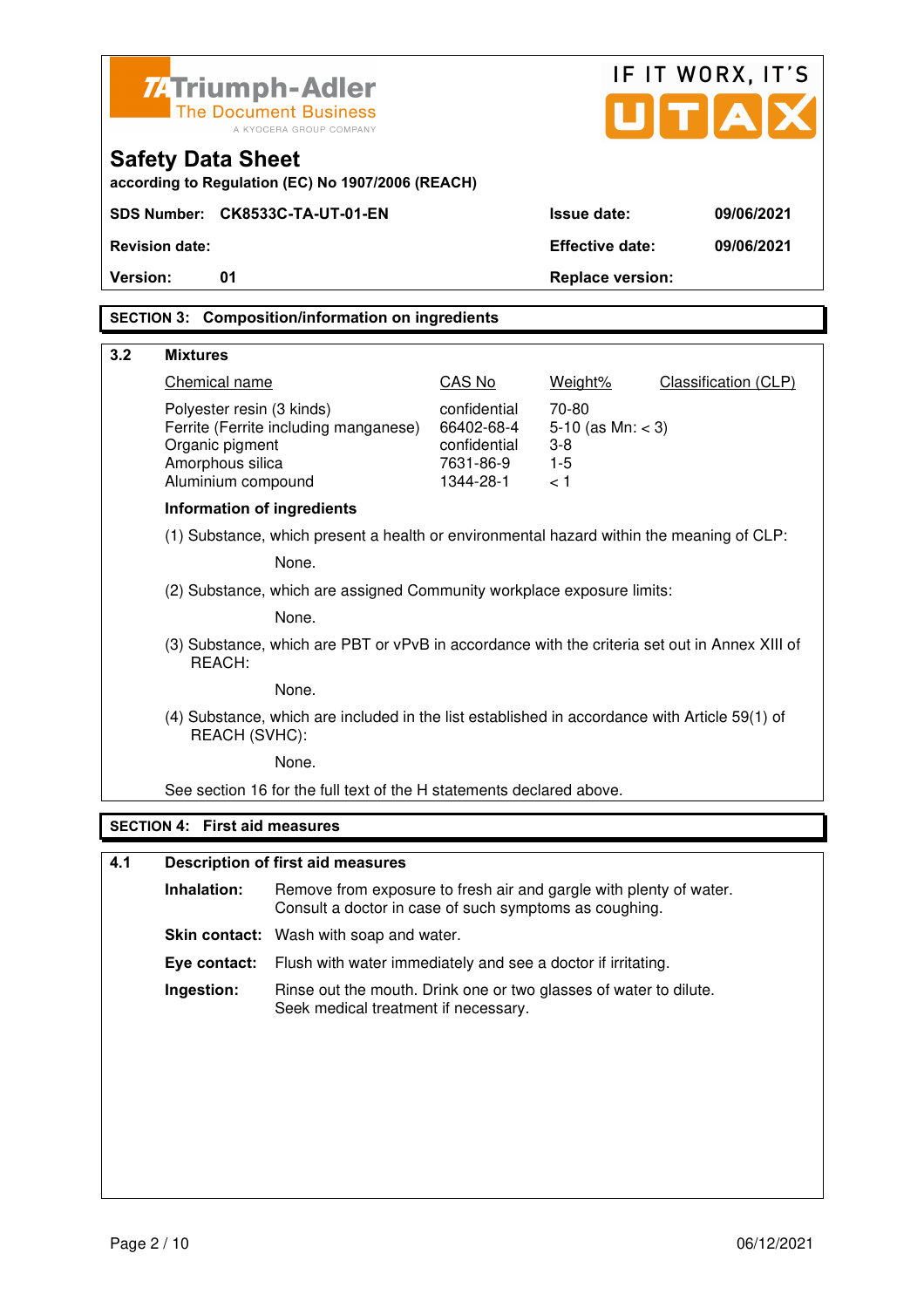



**according to Regulation (EC) No 1907/2006 (REACH)**

|                       | SDS Number: CK8533C-TA-UT-01-EN | <b>Issue date:</b>      | 09/06/2021 |
|-----------------------|---------------------------------|-------------------------|------------|
| <b>Revision date:</b> |                                 | <b>Effective date:</b>  | 09/06/2021 |
| <b>Version:</b>       |                                 | <b>Replace version:</b> |            |

## **4.2 Most important symptoms and effects, both acute and delayed**  Potential health effects and symptoms **Inhalation:** Prolonged inhalation of excessive dusts may cause lung damage. Use of this product as intended does not result in prolonged inhalation of excessive toner dusts. **Skin contact:** Unlikely to cause skin irritation. **Eye contact:** May cause transient eye irritation.

**Ingestion:** Use of this product as intended does not result in ingestion.

## **4.3 Indication of any immediate medical attention and special treatment needed**

No additional information available.

### **SECTION 5: Firefighting measures**

#### **5.1 Extinguishing media**

Suitable extinguishing media

Water spray, foam, powder,  $CO<sub>2</sub>$  or dry chemical

Unsuitable extinguishing media

None specified.

### **5.2 Special hazards arising from the substance or mixture**

Hazardous combustion products: Carbon dioxide, Carbon monoxide

#### **5.3 Advice for firefighters**

Fire-fighting procedures

 Pay attention not to blow away dust. Drain water off around and decrease the atmosphere temperature to extinguish the fire.

#### **Protection equipment for firefighters**

None specified.

#### **SECTION 6: Accidental release measures**

#### **6.1 Personal precautions, protective equipment and emergency procedures**

 Avoid inhalation, ingestion, eye and skin contact in case of accidental release. Avoid formation of dust. Provide adequate ventilation.

#### **6.2 Environmental precautions**

Do not allow to enter into surface water or drains.

#### **6.3 Methods and material for containment and cleaning up**

Gather the released powder not to blow away and wipe up with a wet cloth.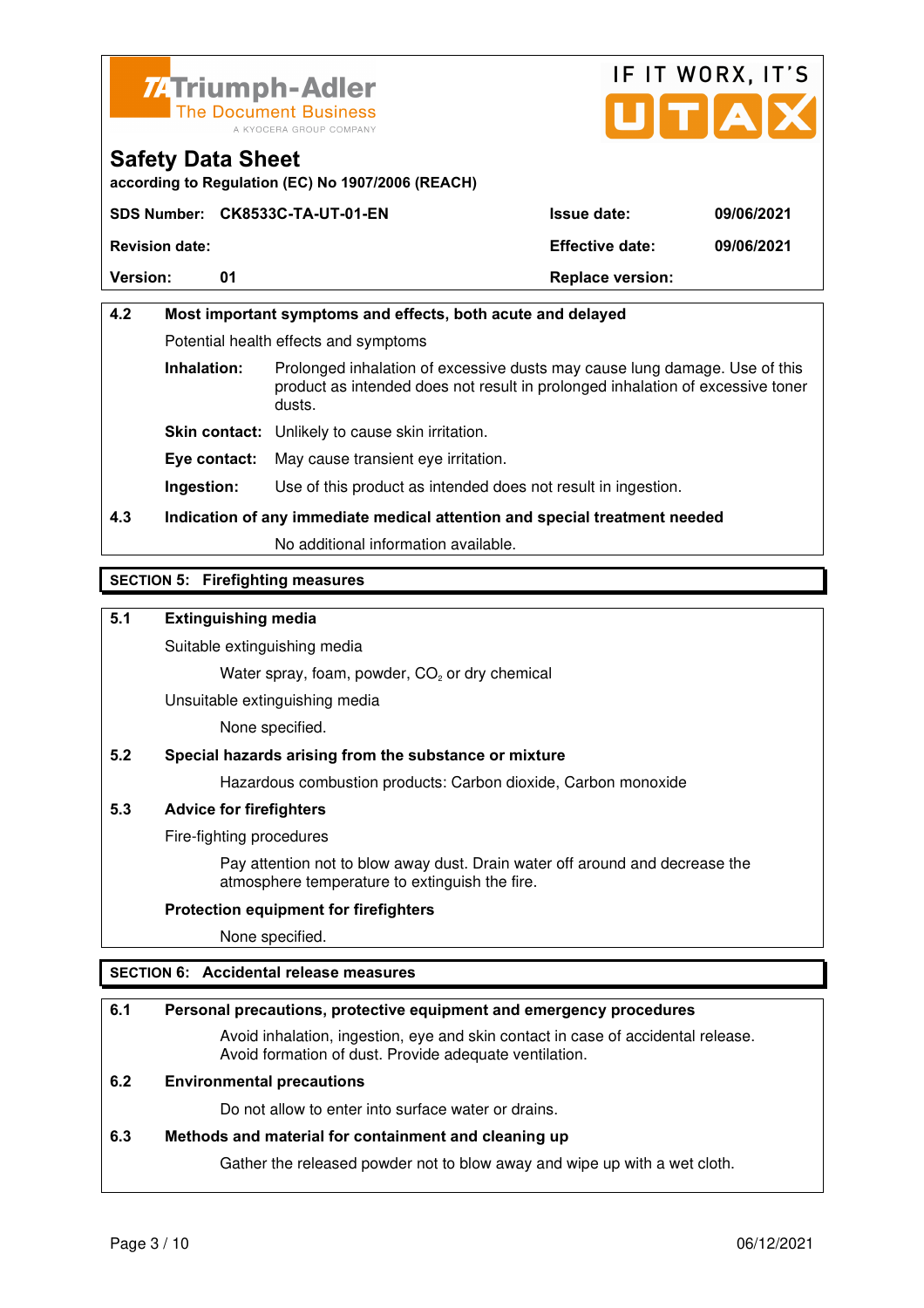



**according to Regulation (EC) No 1907/2006 (REACH)**

### **SDS Number: CK8533C-TA-UT-01-EN Issue date: 09/06/2021**

**Revision date: Effective date: 09/06/2021** 

Version: 01 01 **Replace version:** 

### **6.4 Reference to other sections**

See section 13 for disposal information.

#### **SECTION 7: Handling and storage**

#### **7.1 Precautions for safe handling**

 Do not attempt to force open or destroy the toner container or unit. See installation guide of this product.

#### **7.2 Conditions for safe storage, including any incompatibilities**

Keep the toner container or unit tightly closed and store in a cool, dry and dark place. Keep away from fire. Keep out of the reach of children.

#### **7.3 Specific end use(s)**

No additional information available.

#### **SECTION 8: Exposure controls/personal protection**

#### **8.1 Control parameters**

(Reference data)

#### **US ACGIH Threshold Limit Values (TWA)**

Particles: 10 mg/m<sup>3</sup> (Inhalable particles) 3 mg/m<sup>3</sup> (Respirable particles) Manganese inorganic compounds (Ferrite component) 0.1 mg/m<sup>3</sup> (Inhalable fraction) 0.02 mg/m³ (Respirable fraction) (as Mn) Aluminium insoluble compounds: 1 mg/m<sup>3</sup> (Respirable particles)

#### **US OSHA PEL (TWA)**

Particles: 15 mg/m<sup>3</sup> (Total dust) 5 mg/m<sup>3</sup> (Respirable fraction) Manganese compounds (Ferrite component): 5 mg/m<sup>3</sup> (Ceiling) (as Mn) Amorphous silica: 80 mg/m³/%SiO2

**EU-Occupational exposure limits: Directive (EC) 2000/39, (EC) 2006/15 and (EU) 2009/161**

Not listed.

#### **8.2 Exposure controls**

#### **Appropriate engineering controls**

 Special ventilator is not required under normal intended use. Use in a well-ventilated area.

#### **Personal protective equipment**

 Respiratory protection, eye protection, hand protection, skin and body protection are not required under normal intended use.

#### **Environmental exposure controls**

No additional information available.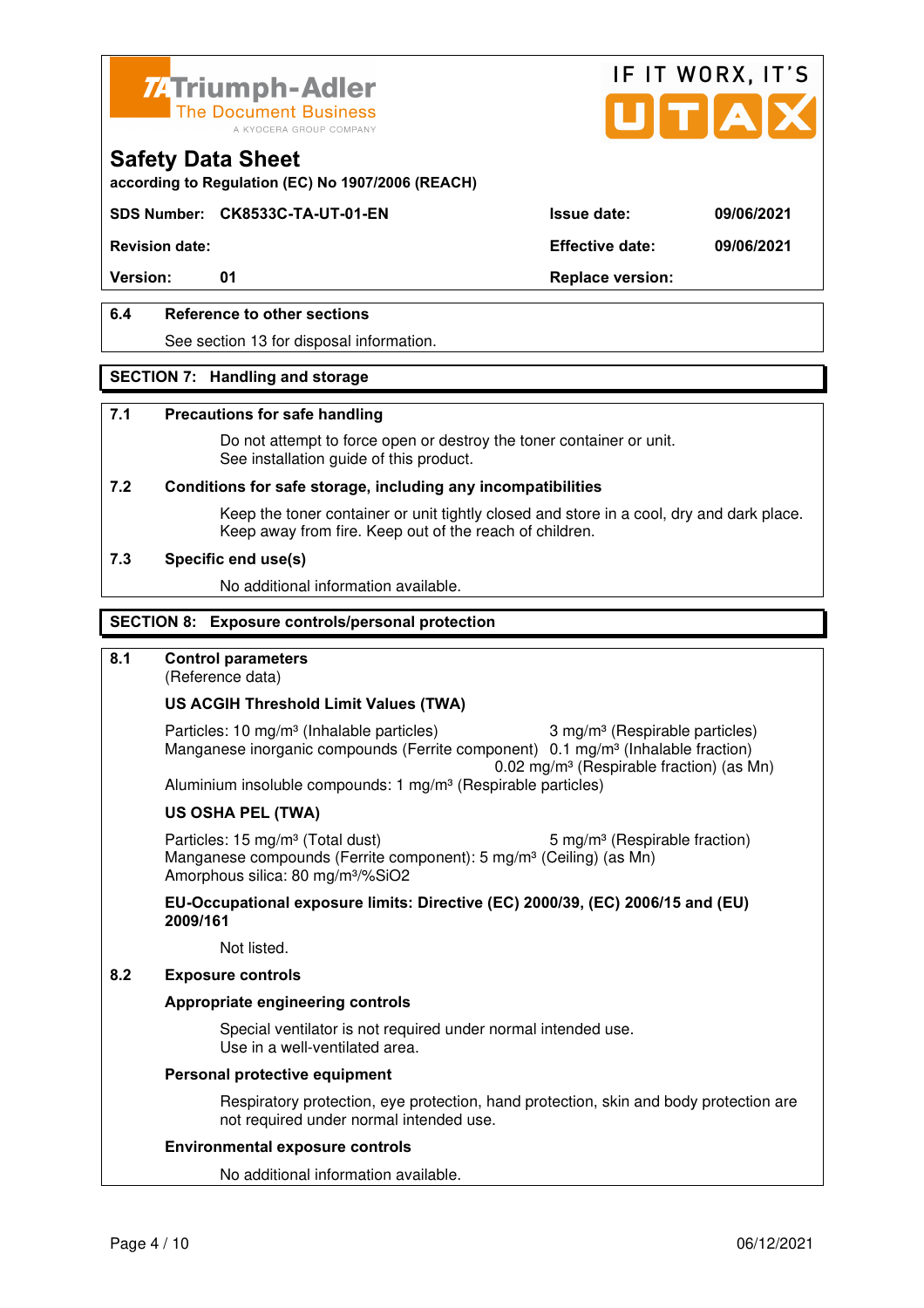



**according to Regulation (EC) No 1907/2006 (REACH)**

### **SECTION 9: Physical and chemical properties**

| 9.1<br>Information on basic physical and chemical properties |                            |  |
|--------------------------------------------------------------|----------------------------|--|
| Appearance                                                   |                            |  |
| Physical state                                               | Solid (fine powder)        |  |
| Colour                                                       | Cyan                       |  |
| Odour                                                        | Odourless                  |  |
| Odour threshold                                              | No data available.         |  |
| pH                                                           | No data available.         |  |
| Melting point [°C]                                           | 100-120 (Toner)            |  |
| Boiling point                                                | No data available.         |  |
| Flash point                                                  | No data available.         |  |
| Evaporation rate                                             | No data available.         |  |
| Flammability (solid, gas)                                    | No data available.         |  |
| Upper flammability or explosive limit                        | No data available.         |  |
| Lower flammability or explosive limit                        | No data available.         |  |
| Vapour pressure                                              | No data available.         |  |
| Vapour density                                               | No data available.         |  |
| Relative density [g/cm <sup>3</sup> ]                        | 1.2-1.4 (Toner)            |  |
| Solubility (ies)                                             | Almost insoluble in water. |  |
| Partition coefficient: n-octanol/water                       | No data available.         |  |
| Auto-ignition temperature                                    | No data available.         |  |
| Decomposition temperature                                    | No data available.         |  |
| Viscosity                                                    | No data available.         |  |
| <b>Explosive properties</b>                                  | No data available.         |  |
| Oxidizing properties                                         | No data available.         |  |

### **9.2 Other information**

Dust explosion properties

 Dust explosion is improbable under normal intended use. Experimental explosiveness of toner is classified into the same rank such kind of powder as flour, dry milk and resin powder according to the pressure rising speed.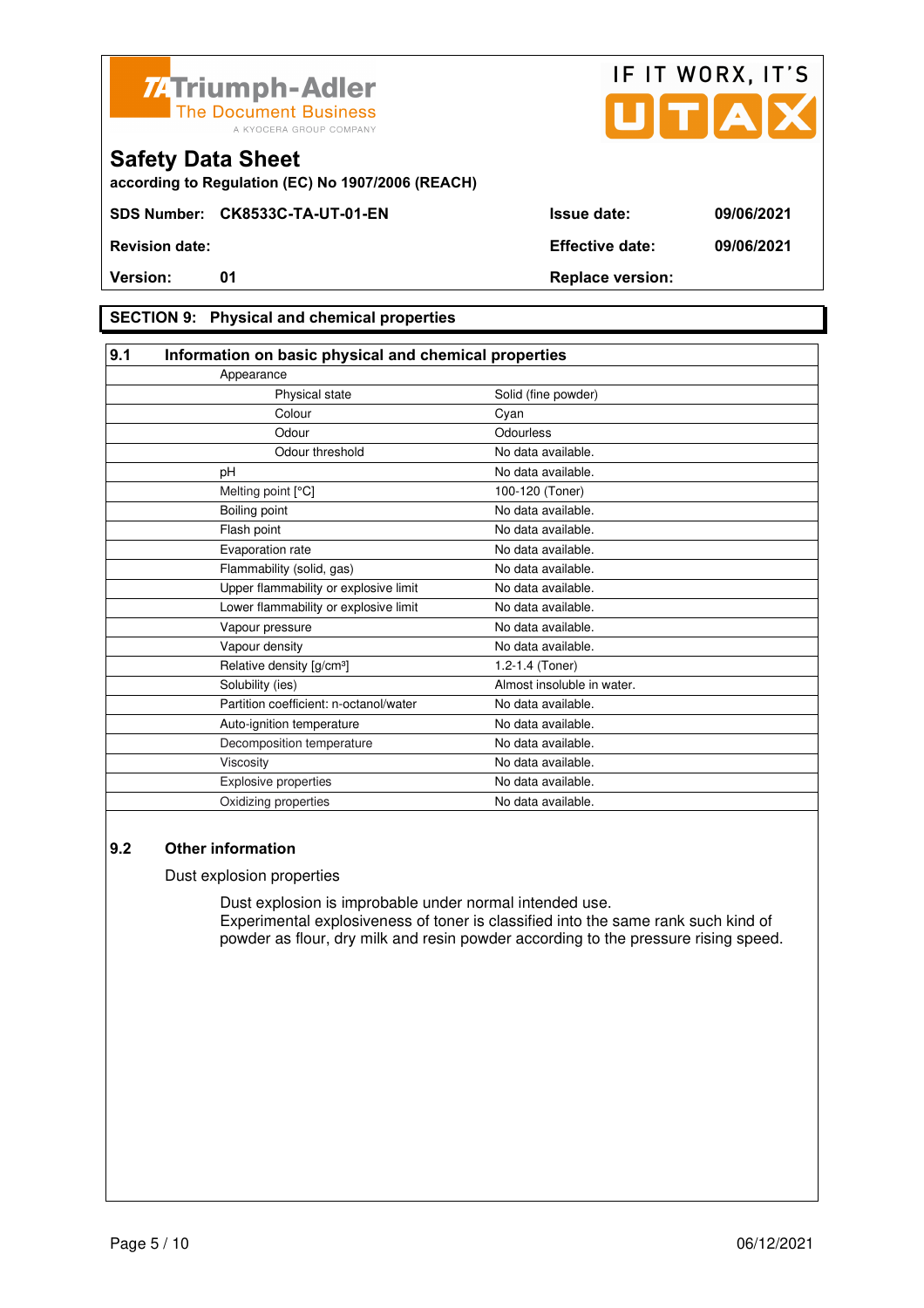



| <b>Safety Data Sheet</b> |  |  |
|--------------------------|--|--|
|--------------------------|--|--|

**SDS Number: CK8533C-TA-UT-01-EN Issue date: 09/06/2021** 

**Revision date: Effective date: 09/06/2021** 

**Version:** 01 01 **Replace version:** 

## **SECTION 10: Stability and reactivity**

### **10.1 Reactivity**

No data available.

## **10.2 Chemical stability**

This product is stable under normal conditions of use and storage.

## **10.3 Possibility of hazardous reactions**

Hazardous reactions will not occur.

**10.4 Conditions to avoid** 

None specified.

## **10.5 Incompatible materials**

None specified.

### **10.6 Hazardous decomposition products**

Hazardous decomposition products are not to be produced.

## **SECTION 11: Toxicological information**

## **11.1 Information on toxicological effects**  Based on available data, the classification criteria listed below are not met. **Acute toxicity** Oral (LD50) > 2000 mg/kg (rat)\* (Toner) > 2500 mg/kg (rat)\*\* (Carrier) Dermal (LD50) No data available. (Toner) No data available. (Carrier) Inhalation  $(LC50(4hr)) > 5.10$  mg/l  $(rat)^*$  (Toner)  **Skin corrosion/irritation** Acute skin irritation Non-irritant (rabbit)\* (Toner) Non-irritant (rabbit)\*\* (Carrier)  **Serious eye damage/irritation** Acute eye irritation Mild irritant (rabbit)\*. (Toner)  **Respiratory or skin sensitization**  Skin sensitization Mon-sensitising (mouse)\* (Toner) Non-sensitising\*\* (Carrier)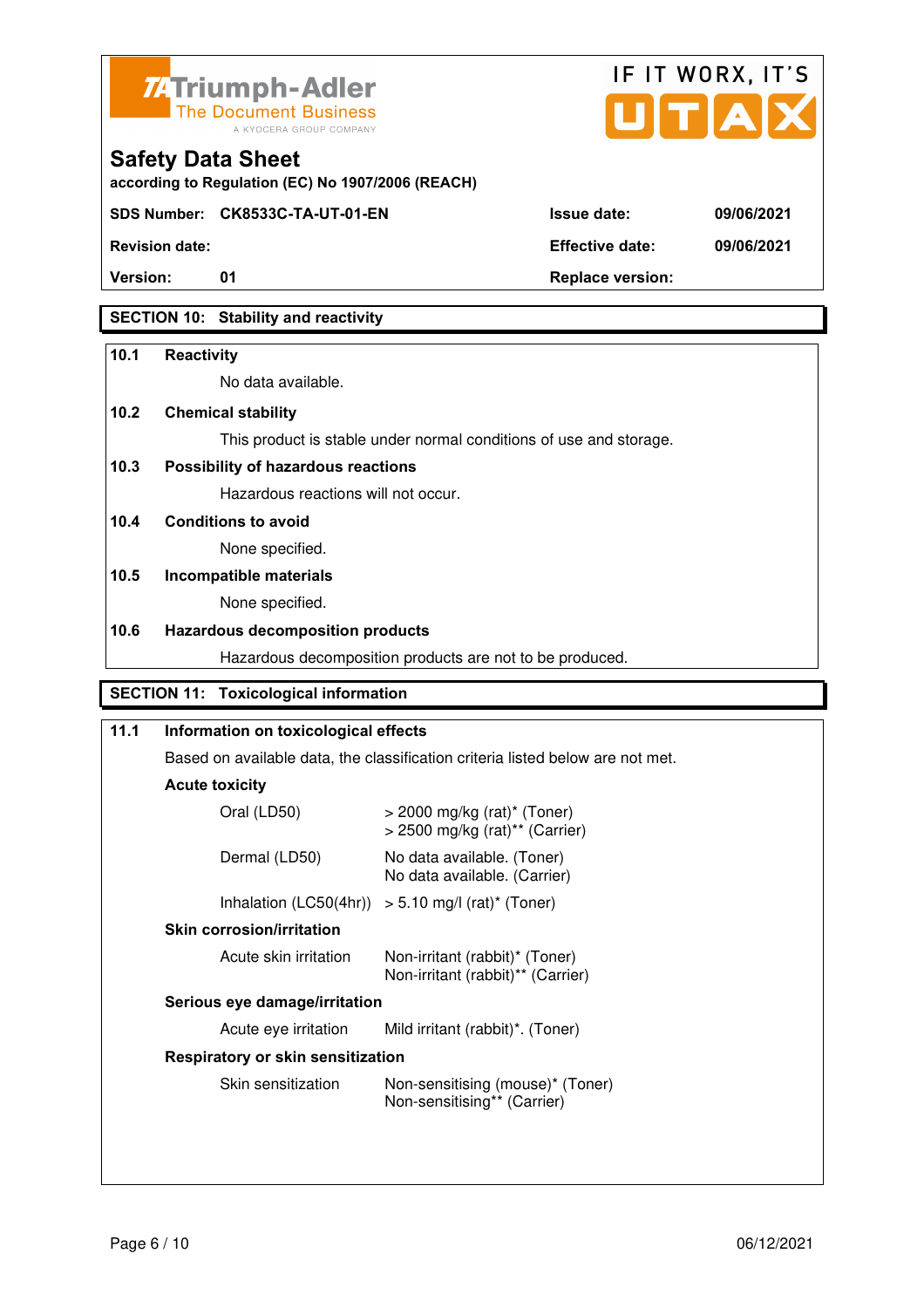



**Safety Data Sheet** 

**Revision date: Effective date: 09/06/2021** 

**Version:** 01 **Depending to the UP** Replace version:

| 11.1 | <b>Germ cell mutagenicity</b>                                                                                     | Ames test is negative (Toner)<br>Ames test is negative** (Carrier)<br>*(based on test result of similar product)                                                                                                                                                                                                                                                                                                                                                                                   |  |
|------|-------------------------------------------------------------------------------------------------------------------|----------------------------------------------------------------------------------------------------------------------------------------------------------------------------------------------------------------------------------------------------------------------------------------------------------------------------------------------------------------------------------------------------------------------------------------------------------------------------------------------------|--|
|      |                                                                                                                   | ** (based on test result of constituent materials)                                                                                                                                                                                                                                                                                                                                                                                                                                                 |  |
|      | Information of ingredients:                                                                                       |                                                                                                                                                                                                                                                                                                                                                                                                                                                                                                    |  |
|      |                                                                                                                   | No mutagen according to MAK, TRGS905 und (EC) No 1272/2008 Annex VI.                                                                                                                                                                                                                                                                                                                                                                                                                               |  |
|      | Carcinogenicity                                                                                                   |                                                                                                                                                                                                                                                                                                                                                                                                                                                                                                    |  |
|      | Information of ingredients:                                                                                       |                                                                                                                                                                                                                                                                                                                                                                                                                                                                                                    |  |
|      |                                                                                                                   | No carcinogen or potential carcinogen according to IARC, Japan Association on<br>Industrial Health, ACGIH, EPA, OSHA, NTP, MAK, California Proposition 65,<br>TRGS 905 and (EC) No 1272/2008 Annex VI.                                                                                                                                                                                                                                                                                             |  |
|      | <b>Reproductive toxicity</b>                                                                                      |                                                                                                                                                                                                                                                                                                                                                                                                                                                                                                    |  |
|      | Information of ingredients:                                                                                       |                                                                                                                                                                                                                                                                                                                                                                                                                                                                                                    |  |
|      | No reproductive toxicant according to MAK, California Proposition 65, TRGS 905 und<br>(EC) No 1272/2008 Annex VI. |                                                                                                                                                                                                                                                                                                                                                                                                                                                                                                    |  |
|      | <b>STOT-single exposure</b>                                                                                       | No data available.                                                                                                                                                                                                                                                                                                                                                                                                                                                                                 |  |
|      | <b>STOT-repeated exposure</b>                                                                                     | No data available.                                                                                                                                                                                                                                                                                                                                                                                                                                                                                 |  |
|      | <b>Aspiration hazard</b>                                                                                          | No data available.                                                                                                                                                                                                                                                                                                                                                                                                                                                                                 |  |
|      | <b>Chronic effects</b>                                                                                            |                                                                                                                                                                                                                                                                                                                                                                                                                                                                                                    |  |
|      |                                                                                                                   | In a study in rats by chronic inhalation exposure to a typical toner, a mild to moderate degree<br>of lung fibrosis was observed in 92% of the rats in the high concentration (16 mg/m <sup>3</sup> )<br>exposure group, and a minimal to mild degree of fibrosis was noted in 22% of the animal in the<br>middle $(4mg/m3)$ exposure group (1). But no pulmonary change was reported in the lowest<br>(1mg/m <sup>3</sup> ) exposure group, the most relevant level to potential human exposures. |  |
|      | <b>Other information</b>                                                                                          | No data available.                                                                                                                                                                                                                                                                                                                                                                                                                                                                                 |  |
|      |                                                                                                                   |                                                                                                                                                                                                                                                                                                                                                                                                                                                                                                    |  |
|      |                                                                                                                   |                                                                                                                                                                                                                                                                                                                                                                                                                                                                                                    |  |
|      |                                                                                                                   |                                                                                                                                                                                                                                                                                                                                                                                                                                                                                                    |  |
|      |                                                                                                                   |                                                                                                                                                                                                                                                                                                                                                                                                                                                                                                    |  |
|      |                                                                                                                   |                                                                                                                                                                                                                                                                                                                                                                                                                                                                                                    |  |
|      |                                                                                                                   |                                                                                                                                                                                                                                                                                                                                                                                                                                                                                                    |  |
|      |                                                                                                                   |                                                                                                                                                                                                                                                                                                                                                                                                                                                                                                    |  |
|      |                                                                                                                   |                                                                                                                                                                                                                                                                                                                                                                                                                                                                                                    |  |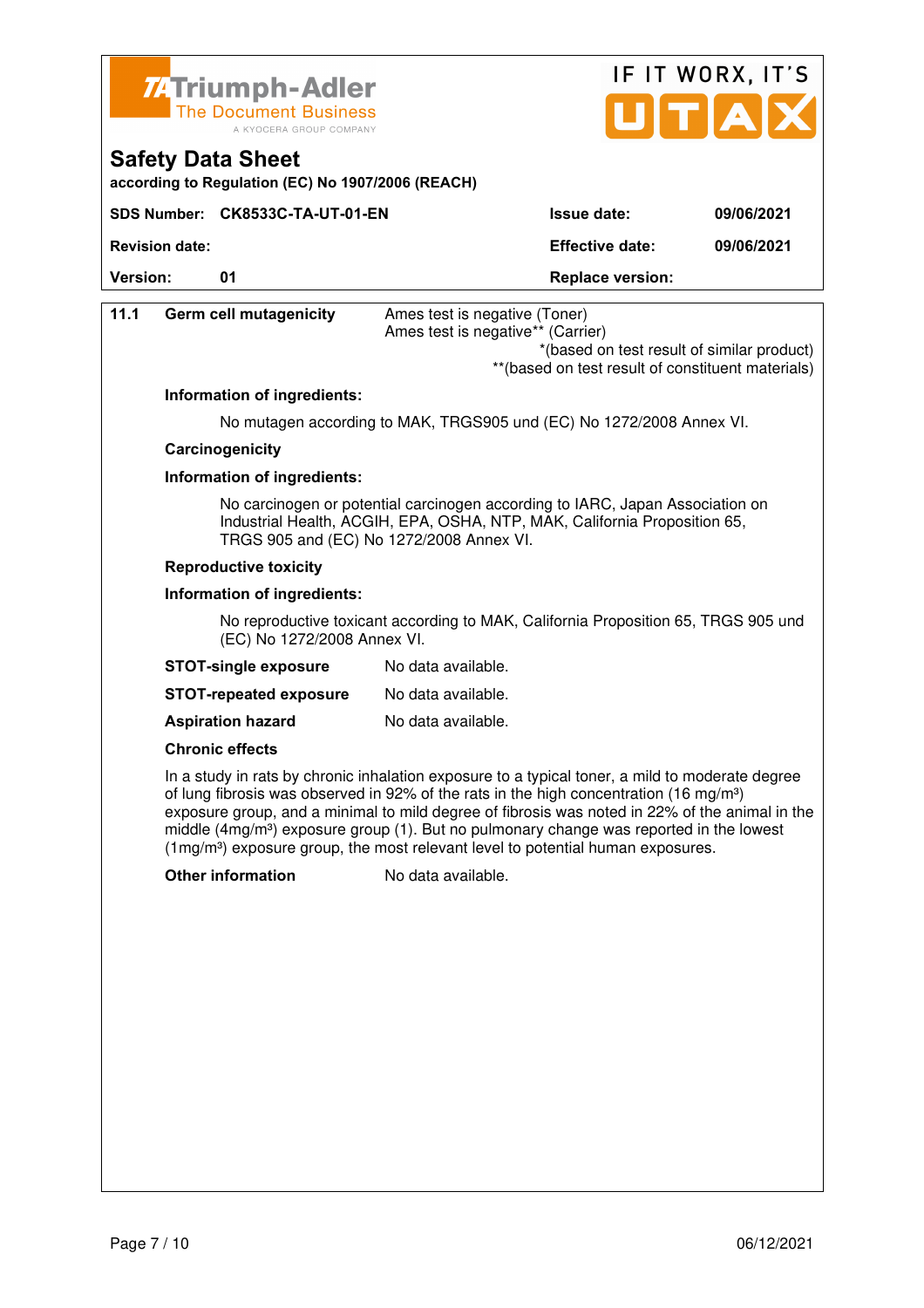

**according to Regulation (EC) No 1907/2006 (REACH)**

**SDS Number: CK8533C-TA-UT-01-EN Issue date: 09/06/2021** 

Version: 01 01 **Replace version:** 

## **SECTION 12: Ecological information**

#### **12.1 Toxicity**

No data available.

#### **12.2 Persistence and degradability**

No data available.

**12.3 Bio accumulative potential** 

No data available.

#### **12.4 Mobility in soil**

No data available.

#### **12.5 Results of PBT and vPvB assessment**

No data available.

#### **12.6 Other adverse effects**

No additional information available.

## **SECTION 13: Disposal considerations**

#### **13.1 Waste treatment methods**

 Do not attempt to incinerate the toner container or unit and the waste toner yourself. Dangerous sparks may cause burn. Any disposal practice should be done under conditions which meet local, state and federal laws and regulations relating to waste (contact local or state environmental agency for specific rules).

## **SECTION 14: Transport information**

#### **14.1 UN-number**

None.

**14.2 UN Proper shipping name** 

None.

**14.3 Transport hazard class(es)** 

None.

### **14.4 Packing group**

None.

#### **14.5 Environmental hazards**

None.

| <b>Revision date:</b> | <b>Effective date:</b> | 09/06/2021 |
|-----------------------|------------------------|------------|

IF IT WORX, IT'S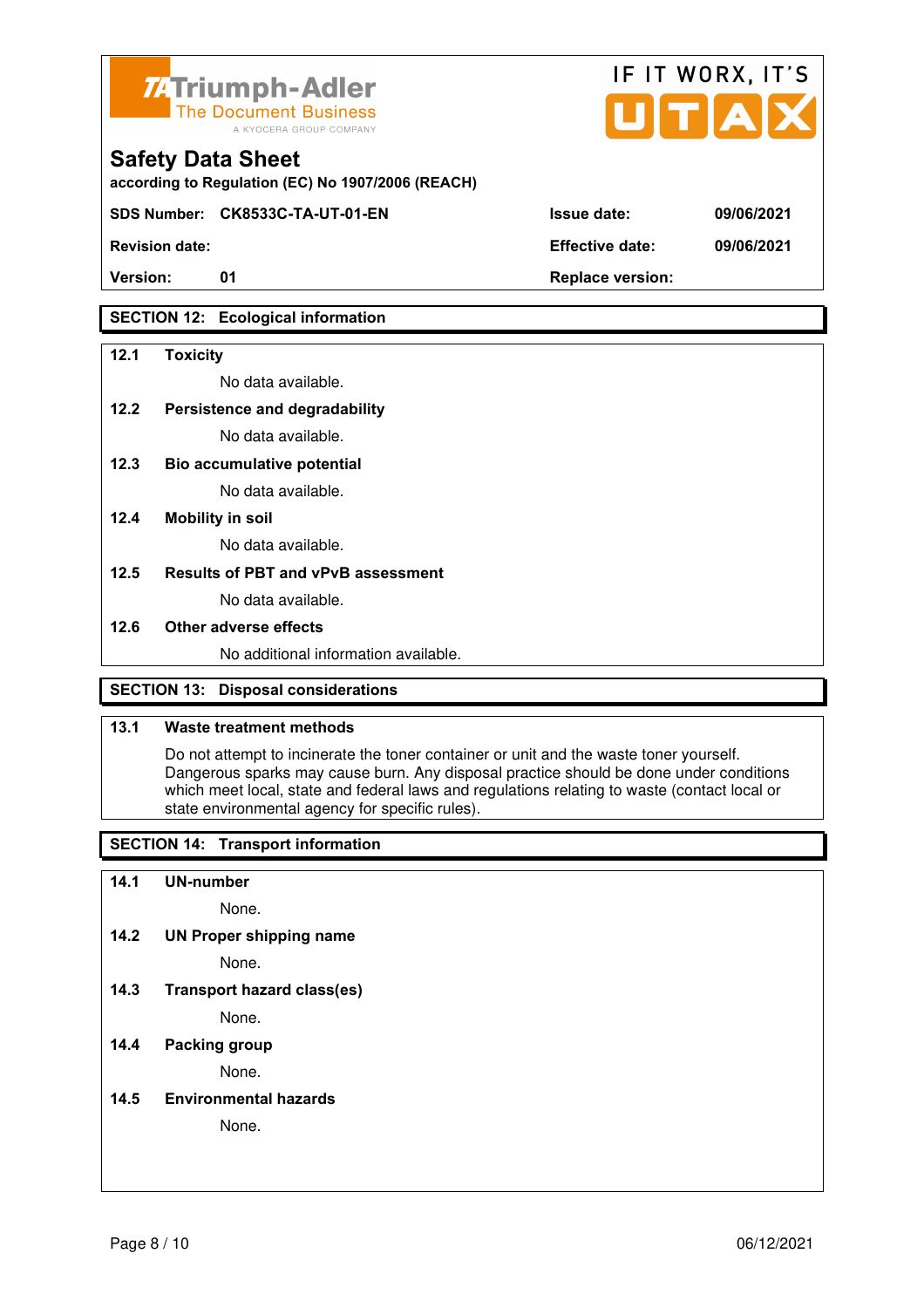



**according to Regulation (EC) No 1907/2006 (REACH)**

#### **SDS Number: CK8533C-TA-UT-01-EN Issue date: 09/06/2021**

**Revision date: Effective date: 09/06/2021** 

**Version:** 01 **Depending to 201 Replace version:** 

#### **14.6 Special precautions for user**

No additional information available.

## **14.7 Transport in bulk according to Annex II of MARPOL73/78 and the IBC Code**

Not applicable.

## **SECTION 15: Regulatory information**

## **15.1 Safety, health and environmental regulations/legislation specific for the substance or mixture**

## **EU-regulations**

Regulation (EC) No 1005/2009 (on substances that deplete the ozone layer, Annex I and II): Not listed.

Regulation (EU) 2019/1021 (on persistent organic pollutants, Annex I as amended):

Not listed.

 Regulation (EU) No 649/2012 (concerning the export and import of dangerous chemicals, Annex I and V as amended):

Not listed.

 Regulation (EC) No 1907/2006 REACH Annex XVII as amended (Restrictions on use): Not listed.

Regulation (EC) No 1907/2006 REACH Annex XIV as amended (Authorizations):

Not listed.

#### **US-regulations**

All ingredients in this product comply with order under TSCA.

#### **Canada regulations**

 This product is not a WHMIS-controlled product, since we consider it as a manufactured article.

#### **15.2 Chemical Safety Assessment**

No data available.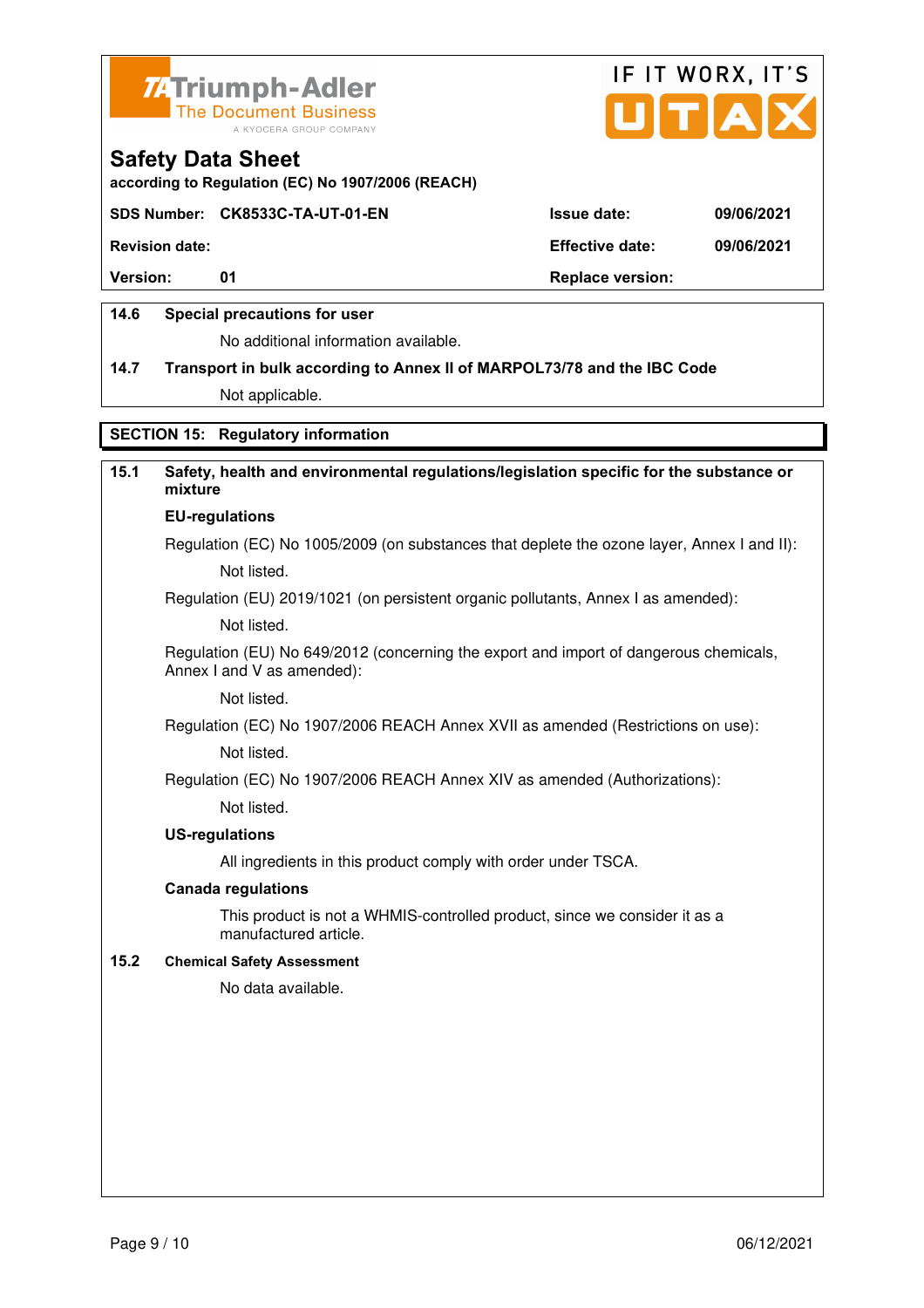| <b>ZATriumph-Adler</b><br><b>The Document Business</b> |
|--------------------------------------------------------|
| A KYOCERA GROUP COMPANY                                |

**SDS Number: CK8533C-TA-UT-01-EN** 

**according to Regulation (EC) No 1907/2006 (REACH)**

|                    | IF IT WORX, IT'S<br><b>A U I</b> |
|--------------------|----------------------------------|
| <b>Issue date:</b> | 09/06/2021                       |

**Revision date: Effective date: 09/06/2021** 

**Version:** 01 **Replace version: 01 Replace version:** 

#### **SECTION 16: Other information**

**Safety Data Sheet** 

 To the best of our knowledge, the information contained herein is accurate. However, we cannot assume any liability whatsoever for the accuracy or completeness of the information contained herein. The contents and format of this SDS are in accordance with Regulation (EC) No 1907/2006, Annex II as amended by Regulation (EU) 2015/830 with respect to SDSs.

Revision information: -

Full text of H statements under sections 3: Not applicable

#### **Abbreviations and acronyms**

| <b>ACGIH</b>    | American Conference of Governmental Industrial Hygienists<br>2016 TLVs and BEIs (Threshold Limit Values for Chemical Substances and Physical Agents and Biological<br>Exposure Indices) |
|-----------------|-----------------------------------------------------------------------------------------------------------------------------------------------------------------------------------------|
| CAS             | <b>Chemical Abstracts Service</b>                                                                                                                                                       |
| <b>CLP</b>      | Regulation (EC) No 1272/2008 on classification, labelling and packaging of substances and mixtures                                                                                      |
| <b>DFG</b>      | Deutsche Forschungsgemeinschaft                                                                                                                                                         |
| EPA             | Environmental Protection Agency (Integrated Risk Information System) (US)                                                                                                               |
| <b>IARC</b>     | International Agency for Research on Cancer (IARC Monographs on the Evaluations of Carcinogenic Risks<br>to Humans)                                                                     |
| <b>MAK</b>      | Maximale Arbeitsplatzkonzentration der Deutschen Forschungsgesellschaft (2011)                                                                                                          |
| <b>NTP</b>      | National Toxicology Program (Report on Carcinogens) (US)                                                                                                                                |
| <b>OSHA</b>     | Occupational Safety and Health Administration (29 CFR Part 1910 Subpart Z)                                                                                                              |
| <b>PBT</b>      | Persistent, Bio accumulative and Toxic                                                                                                                                                  |
| PEL             | Permissible Exposure Limits                                                                                                                                                             |
| Proposition 65  | California, Safe Drinking Water and Toxic Enforcement Act of 1986                                                                                                                       |
| <b>REACH</b>    | Regulation (EC) No 1907/2006 concerning the Registration, Evaluation, Authorization and Restriction of                                                                                  |
|                 | Chemicals                                                                                                                                                                               |
| <b>STOT</b>     | Specific target organ toxicity                                                                                                                                                          |
| <b>SVHC</b>     | Substances of Very High Concern                                                                                                                                                         |
| <b>TRGS 905</b> | Technische Regeln für Gefahrstoffe (Deutschland)                                                                                                                                        |
| <b>TSCA</b>     | Toxic Substances Control Act (US)                                                                                                                                                       |
| TWA             | Time Weighted Average                                                                                                                                                                   |
| UN              | <b>United Nations</b>                                                                                                                                                                   |
| vPvB            | very Persistent and very Bio accumulative                                                                                                                                               |
| <b>WHMIS</b>    | Workplace Hazardous Materials Information System (Canada)                                                                                                                               |

#### **Key literature references and sources for data**

(1) Pulmonary Response to Toner upon Chronic Inhalation Exposure in Rats, H. Muhle et al., Fundamental and Applied Toxicology 17.280-299 (1991) Lung Clearance and Retention of Toner, Utilizing a Tracer Technique, during Chronic Inhalation Exposure in Rats, B. Bellmann, Fundamental and Applied Toxicology 17.300-313 (1991)

(2) IARC Monograph on the Evaluation of the Carcinogenic Risk of Chemicals to Humans, Vol. 93

(3) NIOSH CURRENT INTELLIGENCE BULLETIN "Evaluation of Health Hazard and Recommendation for Occupational Exposure to Titanium Dioxide DRAFT"

(4) The contents are in accordance with Material Safety Data Sheet "CK8533C(TR)-TA-UT-01-EN"; 09/06/2021 of the KYOCERA Document Solutions Inc., 1-2-28 Tamatsukuri, Chuo-ku, Osaka 540-8585, Japan.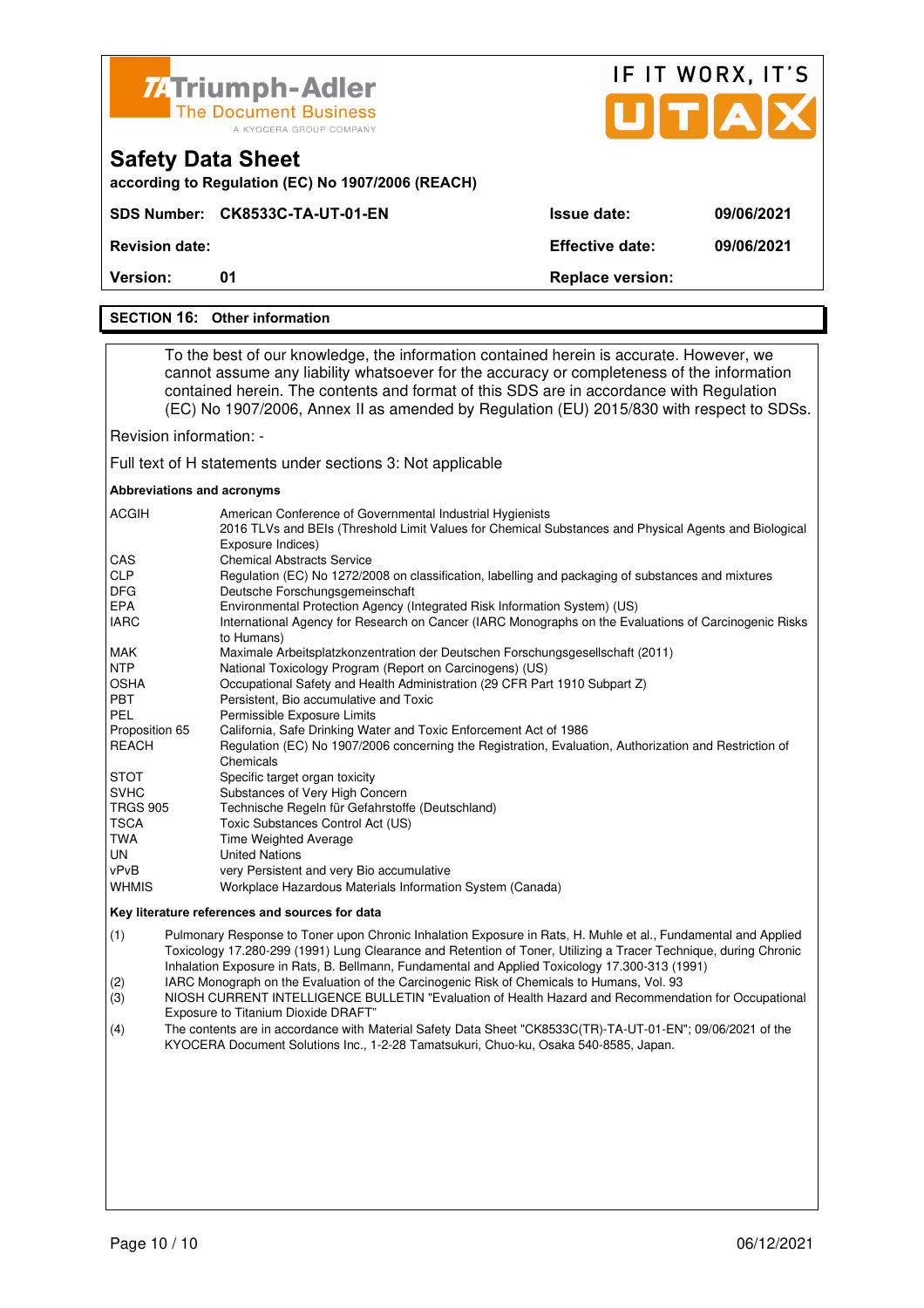

**Safety Data Sheet** 



**Version:** 01 **Depending to Provide Contract Provide Contract Provide Contract Provide Contract Provide Contract Provide Contract Provide Contract Provide Contract Provide Contract Provide Contract Provide Contract Provide** 

**SECTION 1: Identification of the substance/mixture and of the company/undertaking** 

| $1.1$ | <b>Product identifier</b>         |                                                                                              |  |
|-------|-----------------------------------|----------------------------------------------------------------------------------------------|--|
|       | <b>Product name</b>               | <b>Black Toner for</b>                                                                       |  |
|       |                                   | 7008ci, 6008ci, 5008ci                                                                       |  |
|       | Consumable name                   | CK-8533K                                                                                     |  |
|       | <b>Product form</b>               | Mixture                                                                                      |  |
| 1.2   |                                   | Relevant identified uses of the substance or mixture and uses advised against                |  |
|       | <b>Identified uses</b>            | The image formation of our electrophotographic equipment.<br>Other uses are not recommended. |  |
| 1.3   |                                   | Details of the supplier of the safety data sheet                                             |  |
|       | <b>Manufacturer</b>               | <b>KYOCERA Document Solutions Inc.</b>                                                       |  |
|       | <b>Address</b>                    | 1-2-28 Tamatsukuri, Chuo-ku, Osaka 540-8585, Japan                                           |  |
|       | <b>Supplier</b>                   | TA Triumph-Adler GmbH                                                                        |  |
|       | <b>Address</b>                    | Deelbögenkamp 4c<br>22297 Hamburg<br>Germany                                                 |  |
| 1.4   | <b>Emergency telephone number</b> | $+49(0)$ 40 / 528490<br>(This number is available only during office hours)                  |  |

### **SECTION 2: Hazards identification**

| 2.1 | <b>Classification of the substance or mixture</b>                                                                     |
|-----|-----------------------------------------------------------------------------------------------------------------------|
|     | Classification according to Regulation (EC) No 1272/2008 (CLP)                                                        |
|     | Not classified as hazardous mixture.                                                                                  |
| 2.2 | Label elements                                                                                                        |
|     | Labelling according to Regulation (EC) No 1272/2008 (CLP)                                                             |
|     | Not applicable.                                                                                                       |
| 2.3 | Other hazards                                                                                                         |
|     | Assessment of PBT/vPvB                                                                                                |
|     | No data available.                                                                                                    |
|     | See section 4 and 11 for information on health effects and symptoms.<br>See section 9 for dust explosion information. |
|     |                                                                                                                       |
|     |                                                                                                                       |
|     |                                                                                                                       |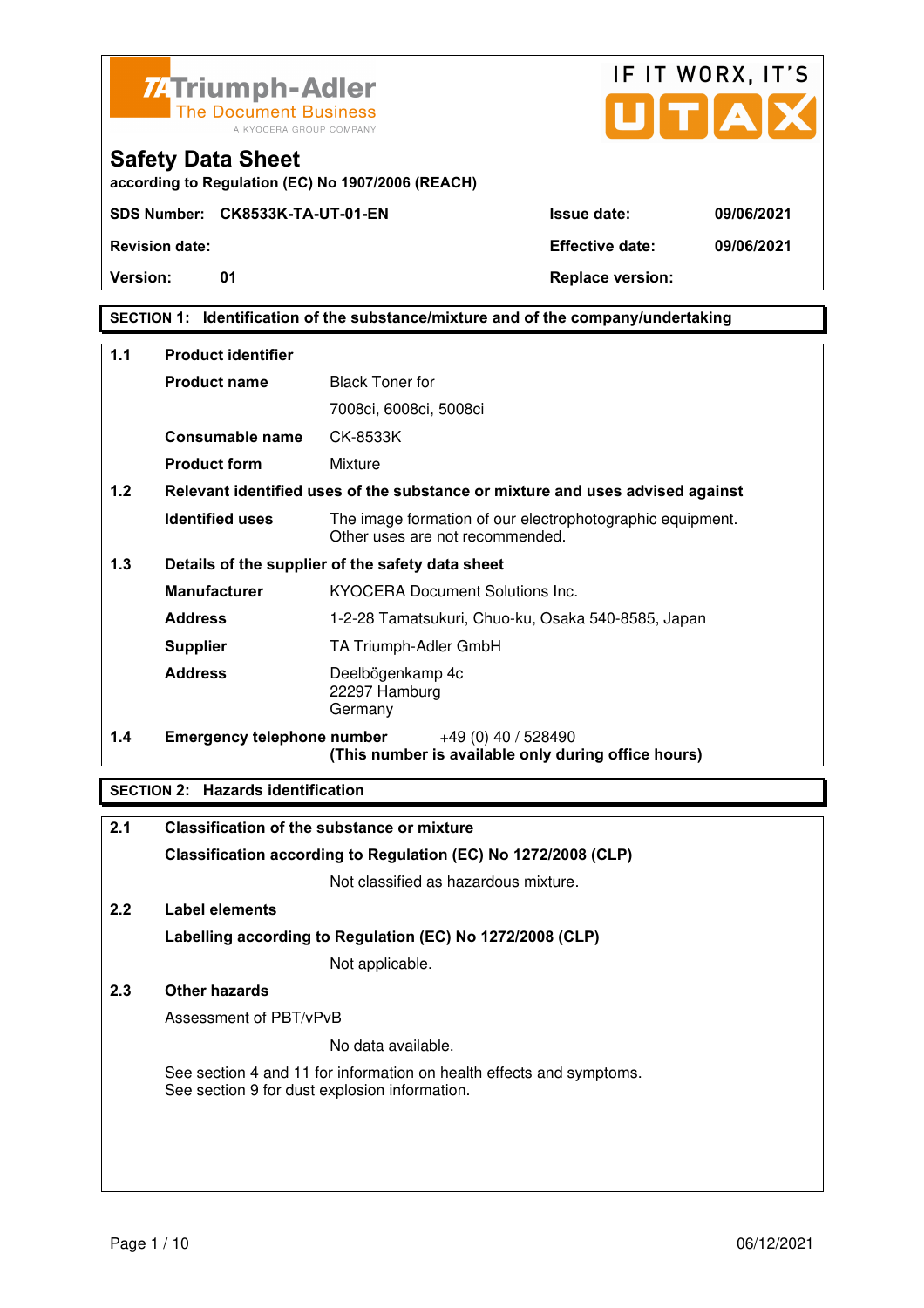|                              | Z-Triumph-Adler                        |                                                                                                                              |                            |                               | IF IT WORX, IT'S            |
|------------------------------|----------------------------------------|------------------------------------------------------------------------------------------------------------------------------|----------------------------|-------------------------------|-----------------------------|
| <b>The Document Business</b> |                                        |                                                                                                                              |                            | UTAI                          |                             |
|                              |                                        | A KYOCERA GROUP COMPANY                                                                                                      |                            |                               |                             |
|                              | <b>Safety Data Sheet</b>               | according to Regulation (EC) No 1907/2006 (REACH)                                                                            |                            |                               |                             |
|                              |                                        | SDS Number: CK8533K-TA-UT-01-EN                                                                                              |                            | <b>Issue date:</b>            | 09/06/2021                  |
|                              | <b>Revision date:</b>                  |                                                                                                                              |                            | <b>Effective date:</b>        | 09/06/2021                  |
| Version:                     | 01                                     |                                                                                                                              |                            | <b>Replace version:</b>       |                             |
|                              |                                        | <b>SECTION 3: Composition/information on ingredients</b>                                                                     |                            |                               |                             |
|                              |                                        |                                                                                                                              |                            |                               |                             |
| 3.2                          | <b>Mixtures</b>                        |                                                                                                                              |                            |                               |                             |
|                              | Chemical name                          |                                                                                                                              | CAS No                     | Weight%                       | <b>Classification (CLP)</b> |
|                              | Polyester resin (3 kinds)              | Ferrite (Ferrite including manganese)                                                                                        | confidential<br>66402-68-4 | 70-80<br>5-10 (as $Mn: < 3$ ) |                             |
|                              | <b>Carbon Black</b>                    |                                                                                                                              | 1333-86-4                  | 3-8                           |                             |
|                              | Amorphous silica<br>Aluminium compound |                                                                                                                              | 7631-86-9<br>1344-28-1     | $1 - 5$<br>< 1                |                             |
|                              | <b>Information of ingredients</b>      |                                                                                                                              |                            |                               |                             |
|                              |                                        |                                                                                                                              |                            |                               |                             |
|                              |                                        | (1) Substance, which present a health or environmental hazard within the meaning of CLP:<br>None.                            |                            |                               |                             |
|                              |                                        |                                                                                                                              |                            |                               |                             |
|                              |                                        | (2) Substance, which are assigned Community workplace exposure limits:                                                       |                            |                               |                             |
|                              |                                        | None.                                                                                                                        |                            |                               |                             |
|                              | REACH:                                 | (3) Substance, which are PBT or vPvB in accordance with the criteria set out in Annex XIII of                                |                            |                               |                             |
|                              |                                        | None.                                                                                                                        |                            |                               |                             |
|                              | REACH (SVHC):                          | (4) Substance, which are included in the list established in accordance with Article 59(1) of                                |                            |                               |                             |
|                              |                                        | None.                                                                                                                        |                            |                               |                             |
|                              |                                        | See section 16 for the full text of the H statements declared above.                                                         |                            |                               |                             |
|                              | <b>SECTION 4: First aid measures</b>   |                                                                                                                              |                            |                               |                             |
|                              |                                        |                                                                                                                              |                            |                               |                             |
| 4.1                          |                                        | <b>Description of first aid measures</b>                                                                                     |                            |                               |                             |
|                              | Inhalation:                            | Remove from exposure to fresh air and gargle with plenty of water.<br>Consult a doctor in case of such symptoms as coughing. |                            |                               |                             |
|                              |                                        | <b>Skin contact:</b> Wash with soap and water.                                                                               |                            |                               |                             |
|                              | Eye contact:                           | Flush with water immediately and see a doctor if irritating.                                                                 |                            |                               |                             |

**Ingestion:** Rinse out the mouth. Drink one or two glasses of water to dilute. Seek medical treatment if necessary.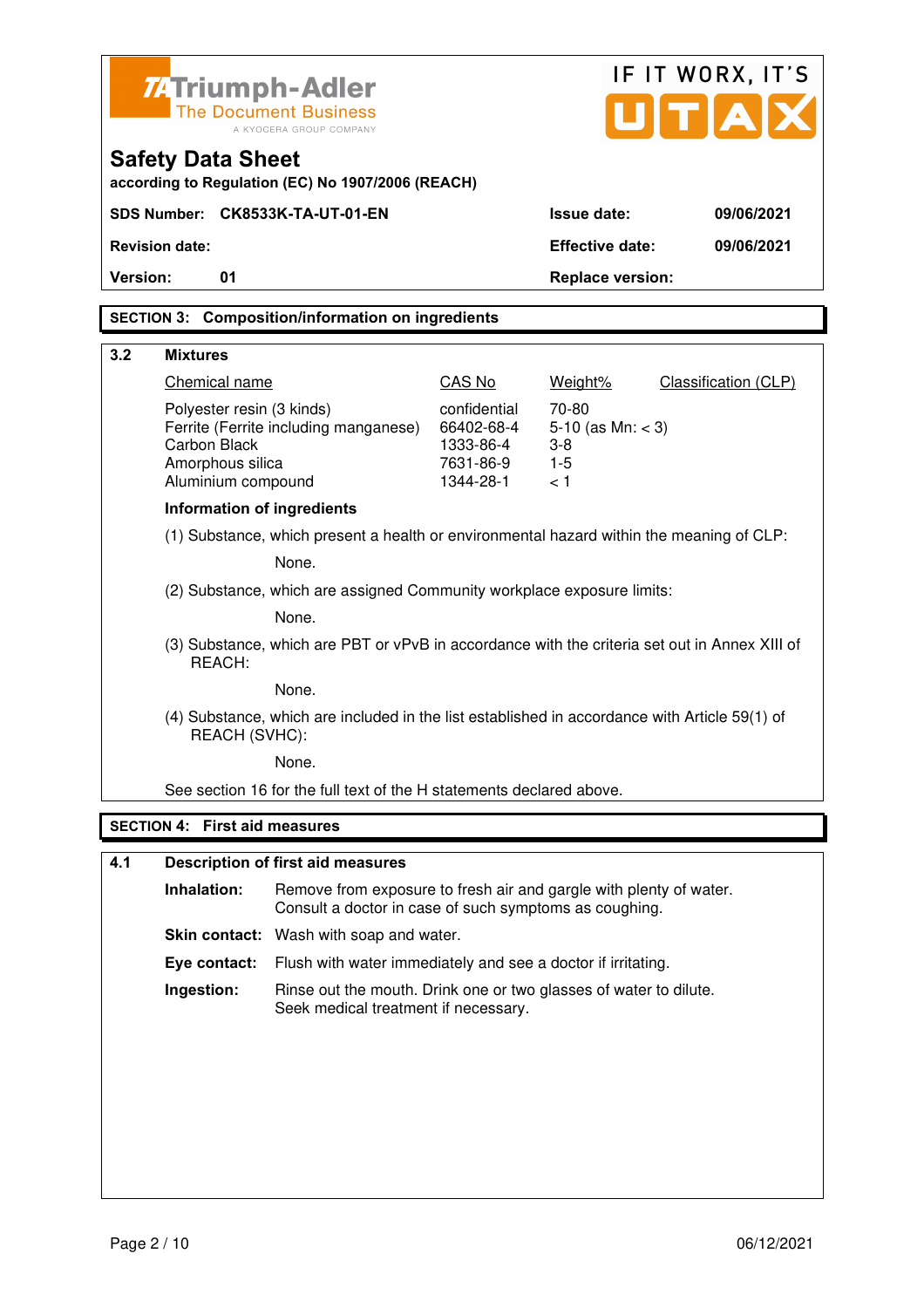



**according to Regulation (EC) No 1907/2006 (REACH)**

|                       | SDS Number: CK8533K-TA-UT-01-EN | <b>Issue date:</b>      | 09/06/2021 |
|-----------------------|---------------------------------|-------------------------|------------|
| <b>Revision date:</b> |                                 | <b>Effective date:</b>  | 09/06/2021 |
| <b>Version:</b>       | 01                              | <b>Replace version:</b> |            |

## **4.2 Most important symptoms and effects, both acute and delayed**  Potential health effects and symptoms **Inhalation:** Prolonged inhalation of excessive dusts may cause lung damage. Use of this product as intended does not result in prolonged inhalation of excessive toner dusts. **Skin contact:** Unlikely to cause skin irritation. **Eye contact:** May cause transient eye irritation.

**Ingestion:** Use of this product as intended does not result in ingestion.

## **4.3 Indication of any immediate medical attention and special treatment needed**

No additional information available.

### **SECTION 5: Firefighting measures**

### **5.1 Extinguishing media**

Suitable extinguishing media

Water spray, foam, powder,  $CO<sub>2</sub>$  or dry chemical

Unsuitable extinguishing media

None specified.

#### **5.2 Special hazards arising from the substance or mixture**

Hazardous combustion products: Carbon dioxide, Carbon monoxide

#### **5.3 Advice for firefighters**

Fire-fighting procedures

 Pay attention not to blow away dust. Drain water off around and decrease the atmosphere temperature to extinguish the fire.

#### **Protection equipment for firefighters**

None specified.

#### **SECTION 6: Accidental release measures**

#### **6.1 Personal precautions, protective equipment and emergency procedures**

 Avoid inhalation, ingestion, eye and skin contact in case of accidental release. Avoid formation of dust. Provide adequate ventilation.

#### **6.2 Environmental precautions**

Do not allow to enter into surface water or drains.

#### **6.3 Methods and material for containment and cleaning up**

Gather the released powder not to blow away and wipe up with a wet cloth.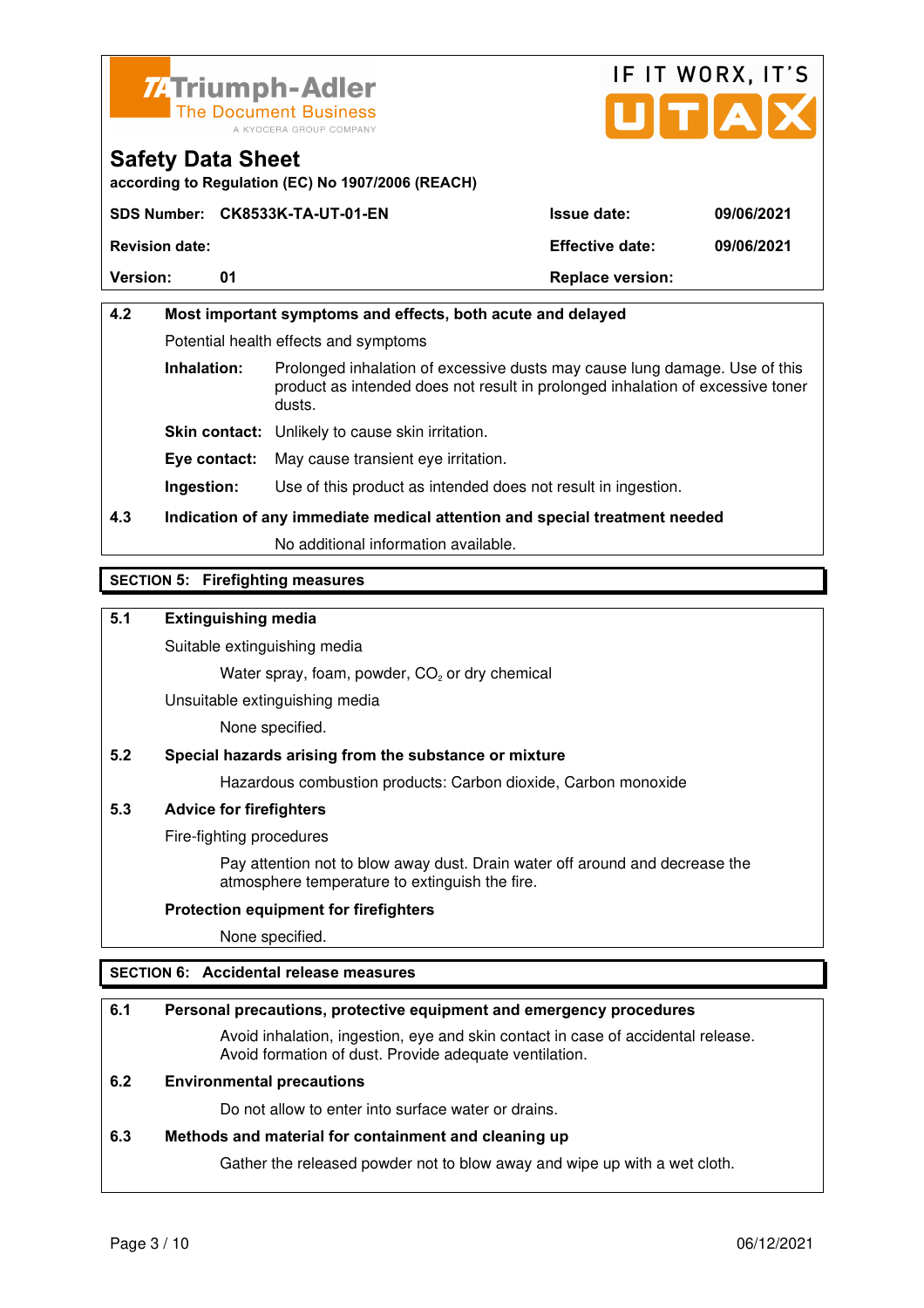



**according to Regulation (EC) No 1907/2006 (REACH)**

### **SDS Number: CK8533K-TA-UT-01-EN Issue date: 09/06/2021**

**Revision date: Effective date: 09/06/2021** 

Version: 01 01 **Replace version:** 

### **6.4 Reference to other sections**

See section 13 for disposal information.

#### **SECTION 7: Handling and storage**

#### **7.1 Precautions for safe handling**

 Do not attempt to force open or destroy the toner container or unit. See installation guide of this product.

#### **7.2 Conditions for safe storage, including any incompatibilities**

Keep the toner container or unit tightly closed and store in a cool, dry and dark place. Keep away from fire. Keep out of the reach of children.

#### **7.3 Specific end use(s)**

No additional information available.

#### **SECTION 8: Exposure controls/personal protection**

#### **8.1 Control parameters**

(Reference data)

#### **US ACGIH Threshold Limit Values (TWA)**

Particles: 10 mg/m<sup>3</sup> (Inhalable particles) 3 mg/m<sup>3</sup> (Respirable particles) Manganese inorganic compounds (Ferrite component) 0.1 mg/m<sup>3</sup> (Inhalable fraction)  $0.02$  mg/m<sup>3</sup> (Respirable fraction) (as Mn)

 Carbon Black: 3 mg/m³ (Inhalable fraction) Aluminium insoluble compounds: 1 mg/m<sup>3</sup> (Respirable particles)

#### **US OSHA PEL (TWA)**

Particles: 15 mg/m<sup>3</sup> (Total dust) 5 mg/m<sup>3</sup> (Respirable fraction) Manganese compounds (Ferrite component): 5 mg/m<sup>3</sup> (Ceiling) (as Mn) Carbon Black: 3.5 mg/m³ Amorphous silica: 80 mg/m<sup>3</sup>/%SiO<sub>2</sub>

#### **EU Occupational exposure limits: Directive (EC) 2000/39, (EC) 2006/15 and (EU) 2009/161**

Not listed.

### **8.2 Exposure controls**

#### **Appropriate engineering controls**

 Special ventilator is not required under normal intended use. Use in a well-ventilated area.

#### **Personal protective equipment**

 Respiratory protection, eye protection, hand protection, skin and body protection are not required under normal intended use.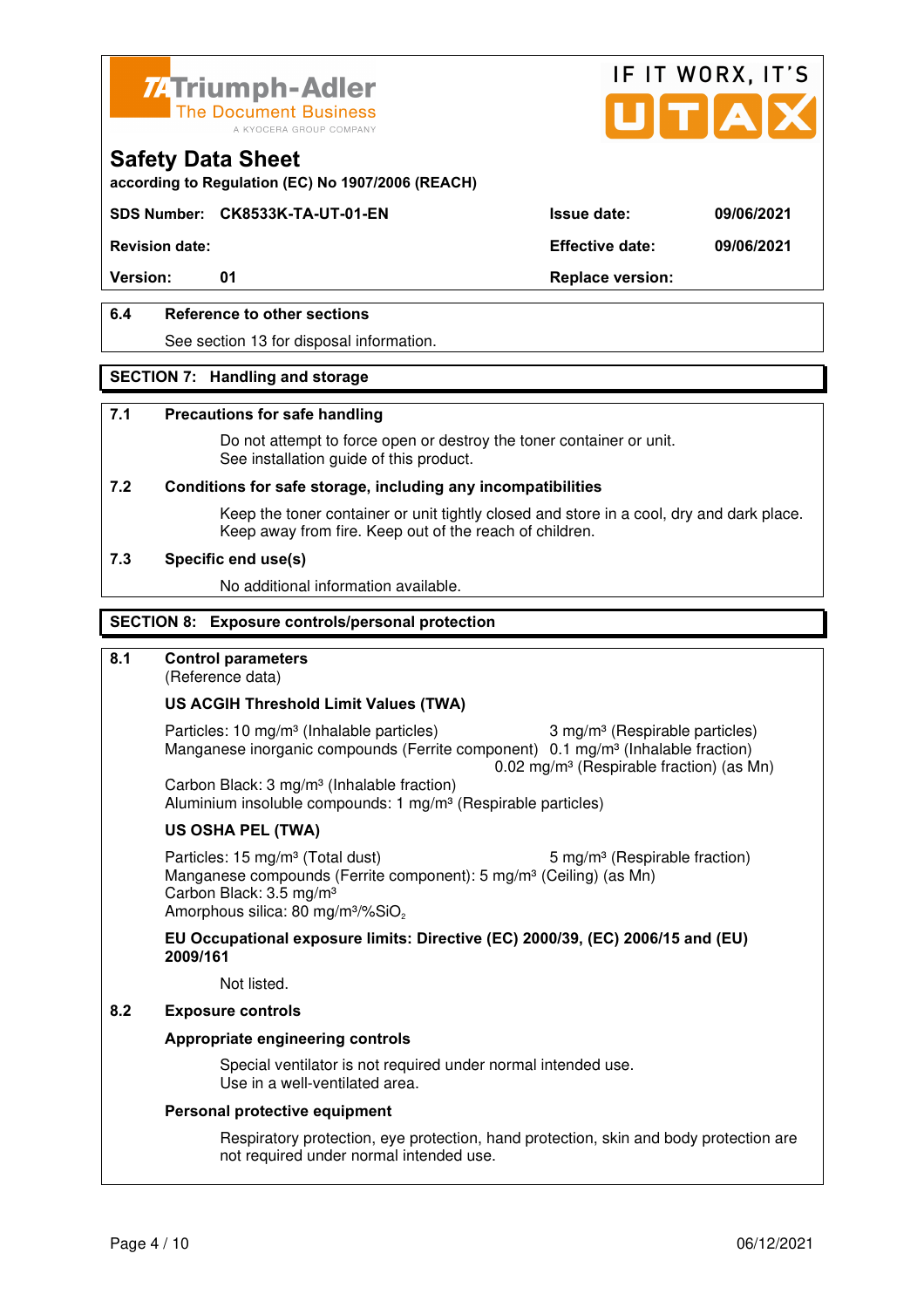



**SDS Number: CK8533K-TA-UT-01-EN Issue date: 09/06/2021** 

**Revision date: Effective date: 09/06/2021** 

## **8.2 Environmental exposure controls**

No additional information available.

## **SECTION 9: Physical and chemical properties**

#### **9.1 Information on basic physical and chemical properties**

| Solid (fine powder)        |
|----------------------------|
| <b>Black</b>               |
| Odourless                  |
| No data available.         |
| No data available.         |
| 100-120 (Toner)            |
| No data available.         |
| No data available.         |
| No data available.         |
| No data available.         |
| No data available.         |
| No data available.         |
| No data available.         |
| No data available.         |
| 1.2-1.4 (Toner)            |
| Almost insoluble in water. |
| No data available.         |
| No data available.         |
| No data available.         |
| No data available.         |
| No data available.         |
| No data available.         |
|                            |

## **9.2 Other information**

Dust explosion properties

 Dust explosion is improbable under normal intended use. Experimental explosiveness of toner is classified into the same rank such kind of powder as flour, dry milk and resin powder according to the pressure rising speed.

IF IT WORX, IT'S

**Version:** 01 01 Replace version: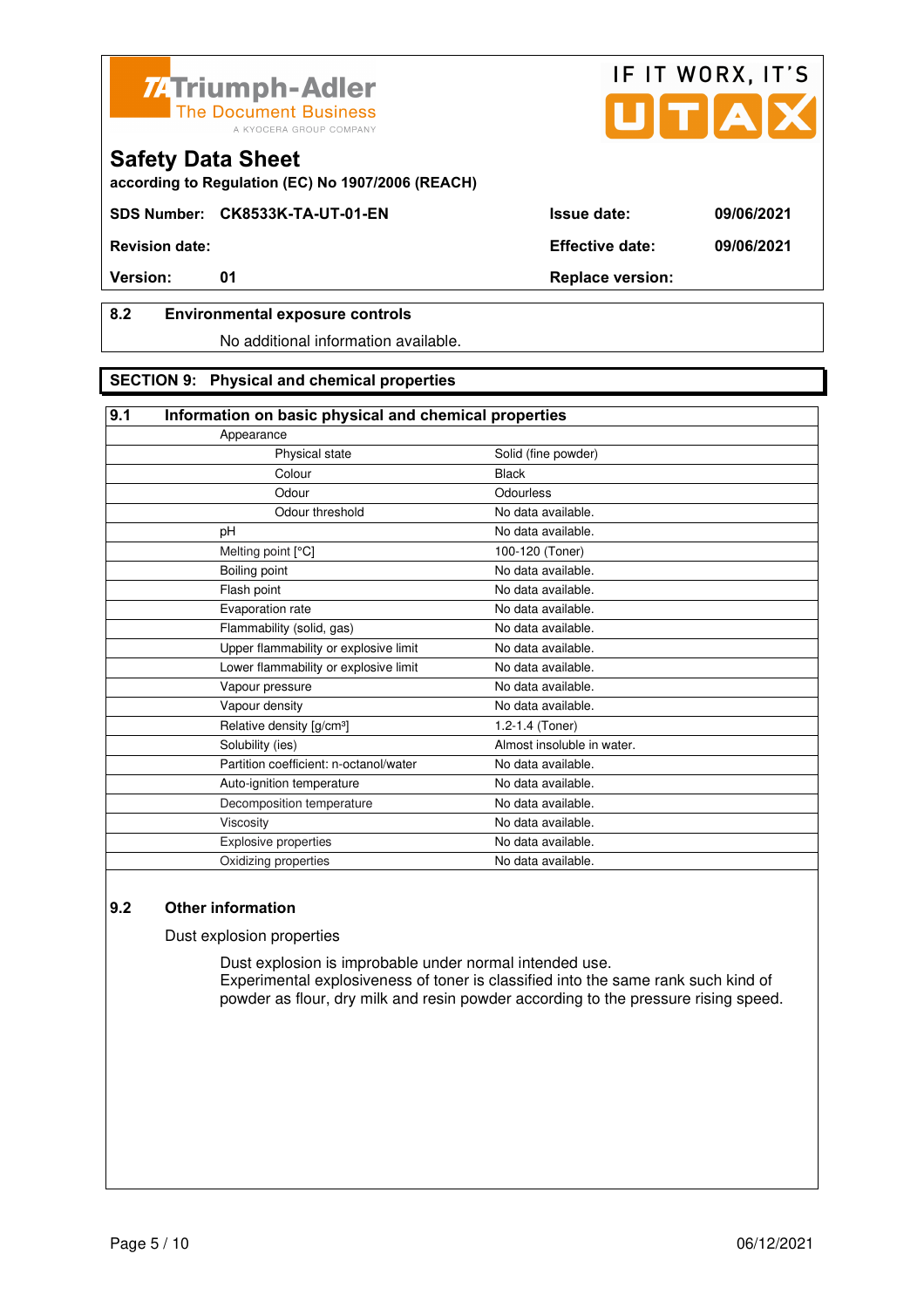



**according to Regulation (EC) No 1907/2006 (REACH)**

**SDS Number: CK8533K-TA-UT-01-EN Issue date: 09/06/2021** 

**Revision date: Effective date: 09/06/2021** 

**Version:** 01 **Depending to Provide Contract Provide Contract Provide Contract Provide Contract Provide Contract Provide Contract Provide Contract Provide Contract Provide Contract Provide Contract Provide Contract Provide** 

## **SECTION 10: Stability and reactivity**

#### **10.1 Reactivity**

No data available.

## **10.2 Chemical stability**

This product is stable under normal conditions of use and storage.

## **10.3 Possibility of hazardous reactions**

Hazardous reactions will not occur.

**10.4 Conditions to avoid** 

None specified.

## **10.5 Incompatible materials**

None specified.

### **10.6 Hazardous decomposition products**

Hazardous decomposition products are not to be produced.

## **SECTION 11: Toxicological information**

| 11.1 | Information on toxicological effects<br>Based on available data, the classification criteria listed below are not met. |                                                                               |
|------|------------------------------------------------------------------------------------------------------------------------|-------------------------------------------------------------------------------|
|      |                                                                                                                        |                                                                               |
|      | <b>Acute toxicity</b>                                                                                                  |                                                                               |
|      | Oral $(LD_{50})$                                                                                                       | $>$ 2000 mg/kg (rat)* (Toner)<br>$>$ 2500 mg/kg (rat) <sup>**</sup> (Carrier) |
|      | Dermal $(LD_{50})$                                                                                                     | No data available. (Toner)<br>No data available. (Carrier)                    |
|      | Inhalation $(LC_{50}(4hr))$                                                                                            | $>$ 5.09 mg/l (rat) <sup>*</sup> (Toner)                                      |
|      | <b>Skin corrosion/irritation</b>                                                                                       |                                                                               |
|      | Acute skin irritation                                                                                                  | Non-irritant (rabbit)* (Toner)<br>Non-irritant (rabbit)** (Carrier)           |
|      | Serious eye damage/irritation                                                                                          |                                                                               |
|      | Acute eye irritation<br>Mild irritant (rabbit)*. (Toner)<br><b>Respiratory or skin sensitization</b>                   |                                                                               |
|      |                                                                                                                        |                                                                               |
|      | Skin sensitization                                                                                                     | Non-sensitising (mouse)* (Toner)<br>Non-sensitising** (Carrier)               |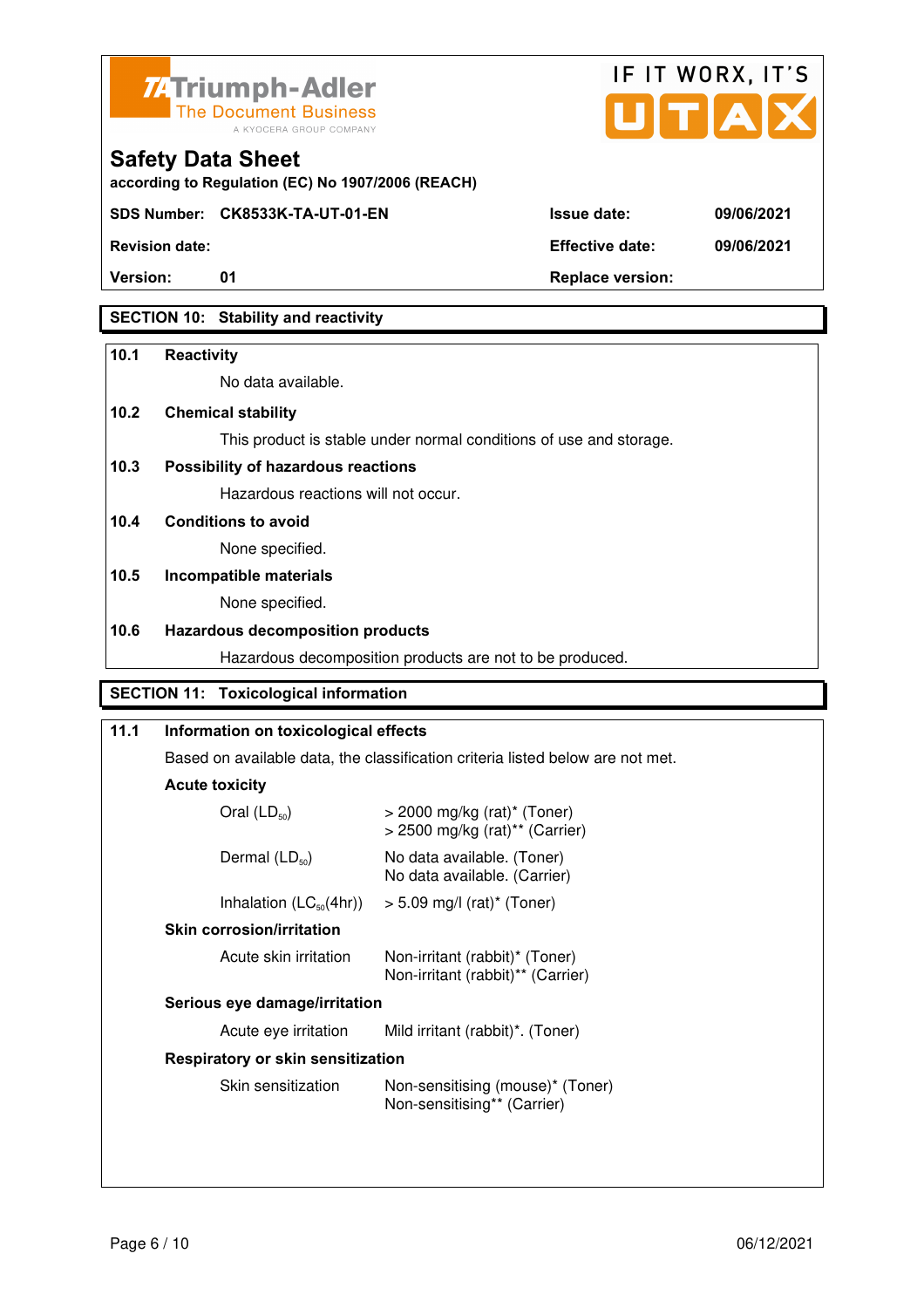



**according to Regulation (EC) No 1907/2006 (REACH)**

|                       | SDS Number: CK8533K-TA-UT-01-EN | <b>Issue date:</b>      | 09/06/2021 |
|-----------------------|---------------------------------|-------------------------|------------|
| <b>Revision date:</b> |                                 | <b>Effective date:</b>  | 09/06/2021 |
| <b>Version:</b>       | ุก1                             | <b>Replace version:</b> |            |

| 11.1 | <b>Germ cell mutagenicity</b>            | Ames test is negative (Toner)                                                                                                                                                                                                                                                                                                                                                                                                                                                                                                                                                                                                                                                                                                                              |
|------|------------------------------------------|------------------------------------------------------------------------------------------------------------------------------------------------------------------------------------------------------------------------------------------------------------------------------------------------------------------------------------------------------------------------------------------------------------------------------------------------------------------------------------------------------------------------------------------------------------------------------------------------------------------------------------------------------------------------------------------------------------------------------------------------------------|
|      |                                          | Ames test is negative** (Carrier)<br>*(based on test result of similar product)                                                                                                                                                                                                                                                                                                                                                                                                                                                                                                                                                                                                                                                                            |
|      |                                          | ** (based on test result of constituent materials)                                                                                                                                                                                                                                                                                                                                                                                                                                                                                                                                                                                                                                                                                                         |
|      | Information of ingredients:              |                                                                                                                                                                                                                                                                                                                                                                                                                                                                                                                                                                                                                                                                                                                                                            |
|      |                                          | No mutagen according to MAK, TRGS905 und (EC) No 1272/2008 Annex VI.                                                                                                                                                                                                                                                                                                                                                                                                                                                                                                                                                                                                                                                                                       |
|      | Carcinogenicity                          |                                                                                                                                                                                                                                                                                                                                                                                                                                                                                                                                                                                                                                                                                                                                                            |
|      | Information of ingredients:              |                                                                                                                                                                                                                                                                                                                                                                                                                                                                                                                                                                                                                                                                                                                                                            |
|      | TRGS 905 and (EC) No 1272/2008 Annex VI. | No carcinogen or potential carcinogen (except Carbon Black) according to IARC, Japan<br>Association on Industrial Health, ACGIH, EPA, OSHA, NTP, MAK, California Proposition 65,                                                                                                                                                                                                                                                                                                                                                                                                                                                                                                                                                                           |
|      |                                          | The IARC re-evaluated Carbon Black as a Group 2B carcinogen (possibly carcinogenic to<br>humans) as the result of inhalation exposure test in rats. But, oral/skin test does not show<br>carcinogenicity (2). The evaluation of Carbon Black is based upon the development of lung<br>tumours in rat receiving chronic inhalation exposures to free Carbon Black at level that induce<br>particle overload of the lung. The studies performed in animal models other than rats have not<br>demonstrated an association between Carbon Black and lung tumours. Moreover, a two years<br>cancer bioassay using a typical toner preparation containing Carbon Black demonstrated no<br>association between toner exposure and tumour development in rats (1). |
|      | <b>Reproductive toxicity</b>             |                                                                                                                                                                                                                                                                                                                                                                                                                                                                                                                                                                                                                                                                                                                                                            |
|      | Information of ingredients:              |                                                                                                                                                                                                                                                                                                                                                                                                                                                                                                                                                                                                                                                                                                                                                            |
|      | (EC) No 1272/2008 Annex VI.              | No reproductive toxicant according to MAK, California Proposition 65, TRGS 905 und                                                                                                                                                                                                                                                                                                                                                                                                                                                                                                                                                                                                                                                                         |
|      | <b>STOT-single exposure</b>              | No data available.                                                                                                                                                                                                                                                                                                                                                                                                                                                                                                                                                                                                                                                                                                                                         |
|      | <b>STOT-repeated exposure</b>            | No data available.                                                                                                                                                                                                                                                                                                                                                                                                                                                                                                                                                                                                                                                                                                                                         |
|      | <b>Aspiration hazard</b>                 | No data available.                                                                                                                                                                                                                                                                                                                                                                                                                                                                                                                                                                                                                                                                                                                                         |
|      | <b>Chronic effects</b>                   |                                                                                                                                                                                                                                                                                                                                                                                                                                                                                                                                                                                                                                                                                                                                                            |
|      |                                          | In a study in rats by chronic inhalation exposure to a typical toner, a mild to moderate degree<br>of lung fibrosis was observed in 92% of the rats in the high concentration (16 mg/m <sup>3</sup> )<br>exposure group, and a minimal to mild degree of fibrosis was noted in 22% of the animal in the<br>middle $(4mg/m3)$ exposure group (1). But no pulmonary change was reported in the lowest<br>(1mg/m <sup>3</sup> ) exposure group, the most relevant level to potential human exposures.                                                                                                                                                                                                                                                         |
|      | <b>Other information</b>                 | No data available.                                                                                                                                                                                                                                                                                                                                                                                                                                                                                                                                                                                                                                                                                                                                         |
|      |                                          |                                                                                                                                                                                                                                                                                                                                                                                                                                                                                                                                                                                                                                                                                                                                                            |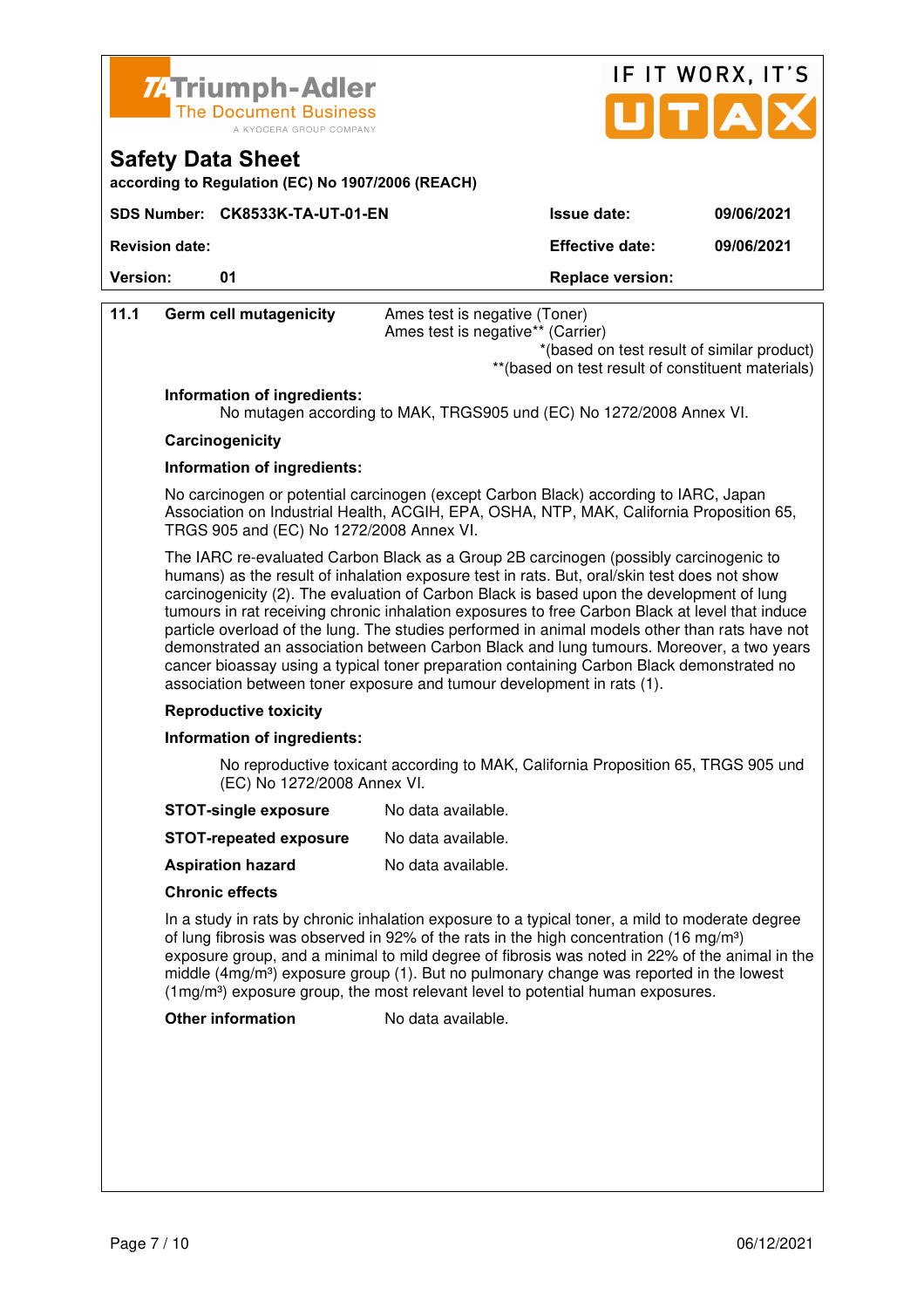

**according to Regulation (EC) No 1907/2006 (REACH)**

**SDS Number: CK8533K-TA-UT-01-EN Issue date: 09/06/2021** 

## **SECTION 12: Ecological information**

#### **12.1 Toxicity**

No data available.

#### **12.2 Persistence and degradability**

No data available.

**12.3 Bio accumulative potential** 

No data available.

#### **12.4 Mobility in soil**

No data available.

#### **12.5 Results of PBT and vPvB assessment**

No data available.

#### **12.6 Other adverse effects**

No additional information available.

## **SECTION 13: Disposal considerations**

#### **13.1 Waste treatment methods**

 Do not attempt to incinerate the toner container or unit and the waste toner yourself. Dangerous sparks may cause burn. Any disposal practice should be done under conditions which meet local, state and federal laws and regulations relating to waste (contact local or state environmental agency for specific rules).

## **SECTION 14: Transport information**

#### **14.1 UN-number**

None.

**14.2 UN Proper shipping name** 

None.

**14.3 Transport hazard class(es)** 

None.

## **14.4 Packing group**

None.

#### **14.5 Environmental hazards**

None.

| <b>Revision date:</b> | <b>Effective date:</b> | 09/06/2021 |
|-----------------------|------------------------|------------|

IF IT WORX, IT'S

Version: 01 01 **Replace version:**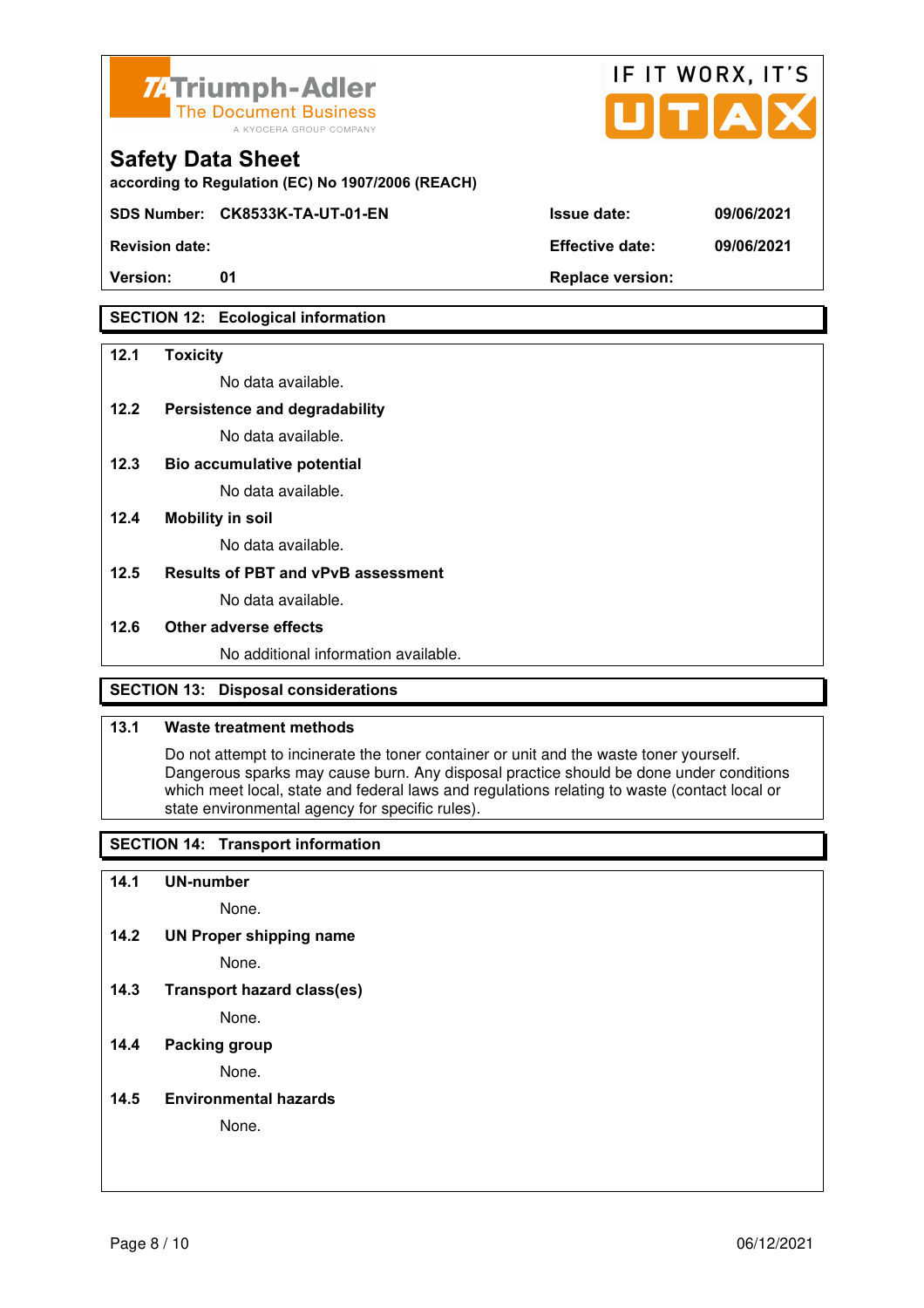



**according to Regulation (EC) No 1907/2006 (REACH)**

#### **SDS Number: CK8533K-TA-UT-01-EN Issue date: 09/06/2021**

**Revision date: Effective date: 09/06/2021** 

**Version:** 01 **Depending to 201 Replace version:** 

#### **14.6 Special precautions for user**

No additional information available.

## **14.7 Transport in bulk according to Annex II of MARPOL73/78 and the IBC Code**

Not applicable.

## **SECTION 15: Regulatory information**

## **15.1 Safety, health and environmental regulations/legislation specific for the substance or mixture**

## **EU-regulations**

Regulation (EC) No 1005/2009 (on substances that deplete the ozone layer, Annex I and II): Not listed.

Regulation (EU) 2019/1021 (on persistent organic pollutants, Annex I as amended):

Not listed.

 Regulation (EU) No 649/2012 (concerning the export and import of dangerous chemicals, Annex I and V as amended):

Not listed.

 Regulation (EC) No 1907/2006 REACH Annex XVII as amended (Restrictions on use): Not listed.

Regulation (EC) No 1907/2006 REACH Annex XIV as amended (Authorizations):

Not listed.

#### **US-regulations**

All ingredients in this product comply with order under TSCA.

#### **Canada regulations**

 This product is not a WHMIS-controlled product, since we consider it as a manufactured article.

#### **15.2 Chemical Safety Assessment**

No data available.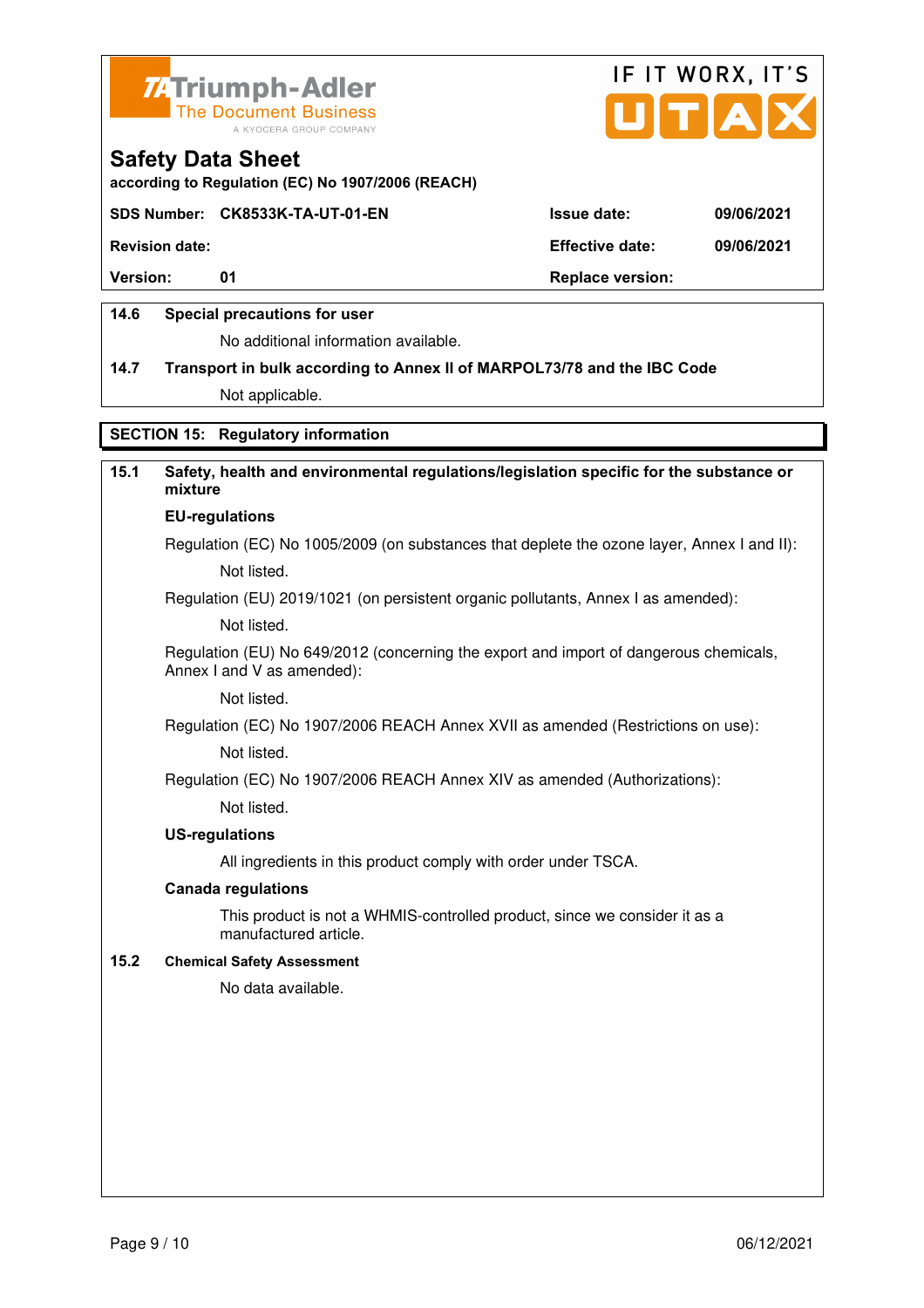| <b>ZATriumph-Adler</b><br><b>The Document Business</b> |
|--------------------------------------------------------|
| A KYOCERA GROUP COMPANY                                |

**SDS Number: CK8533K-TA-UT-01-EN** 

**according to Regulation (EC) No 1907/2006 (REACH)**

| JITA               | IF II WURX, II 5 |
|--------------------|------------------|
| <b>Issue date:</b> | 09/06/2021       |
|                    |                  |

 $F \times M \times N$ 

 $\sim$   $\sim$   $\sim$ 

**Revision date: Effective date: 09/06/2021** 

**Version:** 01 **Replace version: 01 Replace version:** 

#### **SECTION 16: Other information**

**Safety Data Sheet** 

 To the best of our knowledge, the information contained herein is accurate. However, we cannot assume any liability whatsoever for the accuracy or completeness of the information contained herein. The contents and format of this SDS are in accordance with Regulation (EC) No 1907/2006, Annex II as amended by Regulation (EU) 2015/830 with respect to SDSs.

Revision information: -

Full text of H statements under sections 3: Not applicable

#### **Abbreviations and acronyms**

| <b>ACGIH</b>    | American Conference of Governmental Industrial Hygienists                                                                  |
|-----------------|----------------------------------------------------------------------------------------------------------------------------|
|                 | 2016 TLVs and BEIs (Threshold Limit Values for Chemical Substances and Physical Agents and Biological<br>Exposure Indices) |
| <b>CAS</b>      | <b>Chemical Abstracts Service</b>                                                                                          |
| <b>CLP</b>      | Regulation (EC) No 1272/2008 on classification, labelling and packaging of substances and mixtures                         |
| <b>DFG</b>      | Deutsche Forschungsgemeinschaft                                                                                            |
| <b>EPA</b>      | Environmental Protection Agency (Integrated Risk Information System) (US)                                                  |
| <b>IARC</b>     | International Agency for Research on Cancer (IARC Monographs on the Evaluations of Carcinogenic Risks<br>to Humans)        |
| MAK             | Maximale Arbeitsplatzkonzentration der Deutschen Forschungsgesellschaft (2011)                                             |
| <b>NTP</b>      | National Toxicology Program (Report on Carcinogens) (US)                                                                   |
| <b>OSHA</b>     | Occupational Safety and Health Administration (29 CFR Part 1910 Subpart Z)                                                 |
| <b>PBT</b>      | Persistent, Bio accumulative and Toxic                                                                                     |
| <b>PEL</b>      | Permissible Exposure Limits                                                                                                |
| Proposition 65  | California, Safe Drinking Water and Toxic Enforcement Act of 1986                                                          |
| <b>REACH</b>    | Regulation (EC) No 1907/2006 concerning the Registration, Evaluation, Authorization and Restriction of                     |
|                 | Chemicals                                                                                                                  |
| <b>STOT</b>     | Specific target organ toxicity                                                                                             |
| <b>SVHC</b>     | Substances of Very High Concern                                                                                            |
| <b>TRGS 905</b> | Technische Regeln für Gefahrstoffe (Deutschland)                                                                           |
| <b>TSCA</b>     | Toxic Substances Control Act (US)                                                                                          |
| TWA             | Time Weighted Average                                                                                                      |
| UN              | <b>United Nations</b>                                                                                                      |
| vPvB            | very Persistent and very Bio accumulative                                                                                  |
| <b>WHMIS</b>    | Workplace Hazardous Materials Information System (Canada)                                                                  |

#### **Key literature references and sources for data**

(1) Pulmonary Response to Toner upon Chronic Inhalation Exposure in Rats, H. Muhle et al., Fundamental and Applied Toxicology 17.280-299 (1991) Lung Clearance and Retention of Toner, Utilizing a Tracer Technique, during Chronic Inhalation Exposure in Rats, B. Bellmann, Fundamental and Applied Toxicology 17.300-313 (1991)

(2) IARC Monograph on the Evaluation of the Carcinogenic Risk of Chemicals to Humans, Vol. 93

(3) NIOSH CURRENT INTELLIGENCE BULLETIN "Evaluation of Health Hazard and Recommendation for Occupational Exposure to Titanium Dioxide DRAFT"

(4) The contents are in accordance with Material Safety Data Sheet "CK8533K-TA-UT-01-EN"; 09/06/2021 of the KYOCERA Document Solutions Inc., 1-2-28 Tamatsukuri, Chuo-ku, Osaka 540-8585, Japan.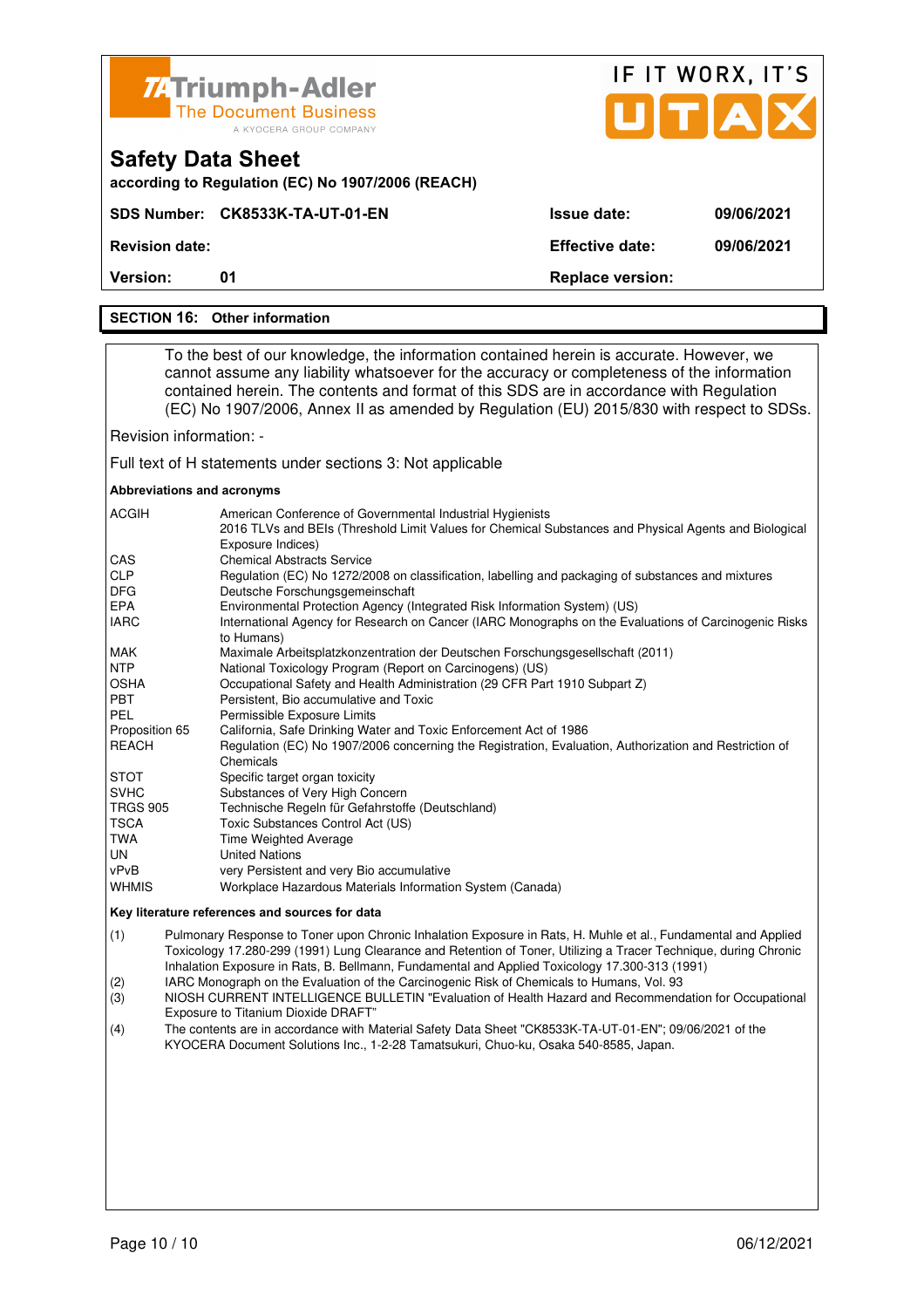

**Safety Data Sheet** 



**Version:** 01 **Depending to Provide Contract Provide Contract Provide Contract Provide Contract Provide Contract Provide Contract Provide Contract Provide Contract Provide Contract Provide Contract Provide Contract Provide** 

**SECTION 1: Identification of the substance/mixture and of the company/undertaking** 

| $1.1$ | <b>Product identifier</b>         |                                                                                              |  |
|-------|-----------------------------------|----------------------------------------------------------------------------------------------|--|
|       | <b>Product name</b>               | Magenta Toner for                                                                            |  |
|       |                                   | 7008ci, 6008ci, 5008ci                                                                       |  |
|       | Consumable name                   | CK-8533M                                                                                     |  |
|       | <b>Product form</b>               | Mixture                                                                                      |  |
| 1.2   |                                   | Relevant identified uses of the substance or mixture and uses advised against                |  |
|       | <b>Identified uses</b>            | The image formation of our electrophotographic equipment.<br>Other uses are not recommended. |  |
| 1.3   |                                   | Details of the supplier of the safety data sheet                                             |  |
|       | <b>Manufacturer</b>               | <b>KYOCERA Document Solutions Inc.</b>                                                       |  |
|       | <b>Address</b>                    | 1-2-28 Tamatsukuri, Chuo-ku, Osaka 540-8585, Japan                                           |  |
|       | <b>Supplier</b>                   | TA Triumph-Adler GmbH                                                                        |  |
|       | <b>Address</b>                    | Deelbögenkamp 4c<br>22297 Hamburg<br>Germany                                                 |  |
| 1.4   | <b>Emergency telephone number</b> | $+49(0)$ 40 / 528490<br>(This number is available only during office hours)                  |  |

### **SECTION 2: Hazards identification**

| 2.1 | <b>Classification of the substance or mixture</b>                                                                     |
|-----|-----------------------------------------------------------------------------------------------------------------------|
|     | Classification according to Regulation (EC) No 1272/2008 (CLP)                                                        |
|     | Not classified as hazardous mixture.                                                                                  |
| 2.2 | Label elements                                                                                                        |
|     | Labelling according to Regulation (EC) No 1272/2008 (CLP)                                                             |
|     | Not applicable.                                                                                                       |
| 2.3 | Other hazards                                                                                                         |
|     | Assessment of PBT/vPvB                                                                                                |
|     | No data available.                                                                                                    |
|     | See section 4 and 11 for information on health effects and symptoms.<br>See section 9 for dust explosion information. |
|     |                                                                                                                       |
|     |                                                                                                                       |
|     |                                                                                                                       |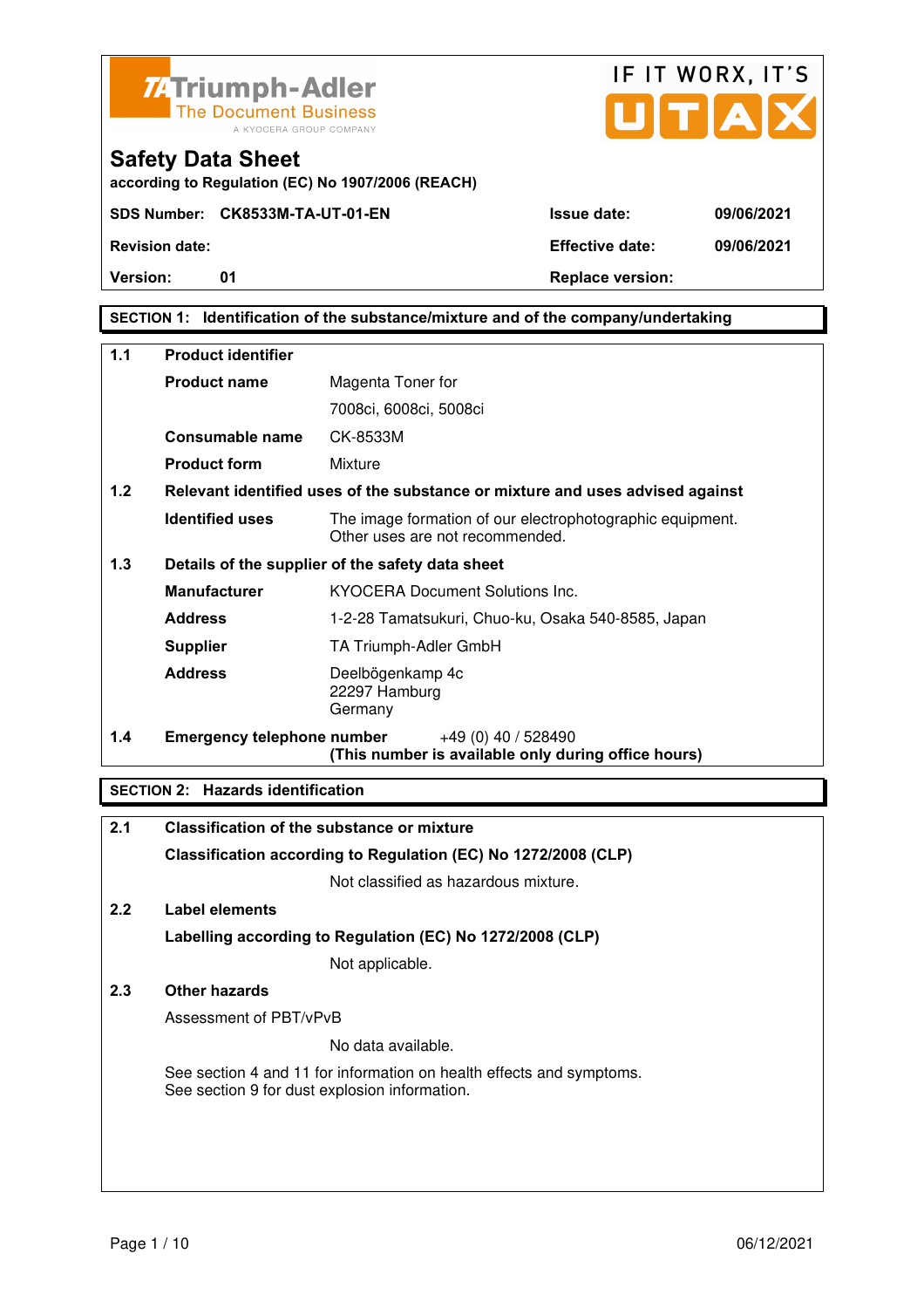| <b>ZATriumph-Adler</b><br><b>The Document Business</b><br>A KYOCERA GROUP COMPANY |                                                                                                                |                                                                                                                              |                                                                      | IF IT WORX, IT'S<br>U[T A]                             |                      |
|-----------------------------------------------------------------------------------|----------------------------------------------------------------------------------------------------------------|------------------------------------------------------------------------------------------------------------------------------|----------------------------------------------------------------------|--------------------------------------------------------|----------------------|
|                                                                                   | <b>Safety Data Sheet</b>                                                                                       | according to Regulation (EC) No 1907/2006 (REACH)                                                                            |                                                                      |                                                        |                      |
|                                                                                   |                                                                                                                | SDS Number: CK8533M-TA-UT-01-EN                                                                                              |                                                                      | <b>Issue date:</b>                                     | 09/06/2021           |
|                                                                                   | <b>Revision date:</b>                                                                                          |                                                                                                                              |                                                                      | <b>Effective date:</b>                                 | 09/06/2021           |
| Version:                                                                          | 01                                                                                                             |                                                                                                                              |                                                                      | <b>Replace version:</b>                                |                      |
|                                                                                   |                                                                                                                | <b>SECTION 3: Composition/information on ingredients</b>                                                                     |                                                                      |                                                        |                      |
| 3.2                                                                               | <b>Mixtures</b>                                                                                                |                                                                                                                              |                                                                      |                                                        |                      |
|                                                                                   | <b>Chemical name</b>                                                                                           |                                                                                                                              | CAS No                                                               | Weight%                                                | Classification (CLP) |
|                                                                                   | Polyester resin (3 kinds)<br>Organic pigment<br>Amorphous silica<br>Aluminium compound                         | Ferrite (Ferrite including manganese)                                                                                        | confidential<br>66402-68-4<br>confidential<br>7631-86-9<br>1344-28-1 | 70-80<br>5-10(as Mn: $<$ 3)<br>$3-8$<br>$1 - 5$<br>< 1 |                      |
|                                                                                   | <b>Information of ingredients</b>                                                                              |                                                                                                                              |                                                                      |                                                        |                      |
|                                                                                   | (1) Substance, which present a health or environmental hazard within the meaning of CLP:                       |                                                                                                                              |                                                                      |                                                        |                      |
|                                                                                   | None.                                                                                                          |                                                                                                                              |                                                                      |                                                        |                      |
|                                                                                   | (2) Substance, which are assigned Community workplace exposure limits:                                         |                                                                                                                              |                                                                      |                                                        |                      |
|                                                                                   |                                                                                                                | None.                                                                                                                        |                                                                      |                                                        |                      |
|                                                                                   | (3) Substance, which are PBT or vPvB in accordance with the criteria set out in Annex XIII of<br>REACH:        |                                                                                                                              |                                                                      |                                                        |                      |
|                                                                                   |                                                                                                                | None.                                                                                                                        |                                                                      |                                                        |                      |
|                                                                                   | (4) Substance, which are included in the list established in accordance with Article 59(1) of<br>REACH (SVHC): |                                                                                                                              |                                                                      |                                                        |                      |
|                                                                                   |                                                                                                                | None.                                                                                                                        |                                                                      |                                                        |                      |
|                                                                                   |                                                                                                                | See section 16 for the full text of the H statements declared above.                                                         |                                                                      |                                                        |                      |
|                                                                                   | <b>SECTION 4: First aid measures</b>                                                                           |                                                                                                                              |                                                                      |                                                        |                      |
| 4.1                                                                               |                                                                                                                | <b>Description of first aid measures</b>                                                                                     |                                                                      |                                                        |                      |
|                                                                                   | Inhalation:                                                                                                    | Remove from exposure to fresh air and gargle with plenty of water.<br>Consult a doctor in case of such symptoms as coughing. |                                                                      |                                                        |                      |
|                                                                                   |                                                                                                                | <b>Skin contact:</b> Wash with soap and water.                                                                               |                                                                      |                                                        |                      |
|                                                                                   | Eye contact:                                                                                                   | Flush with water immediately and see a doctor if irritating.                                                                 |                                                                      |                                                        |                      |

 **Ingestion:** Rinse out the mouth. Drink one or two glasses of water to dilute. Seek medical treatment if necessary.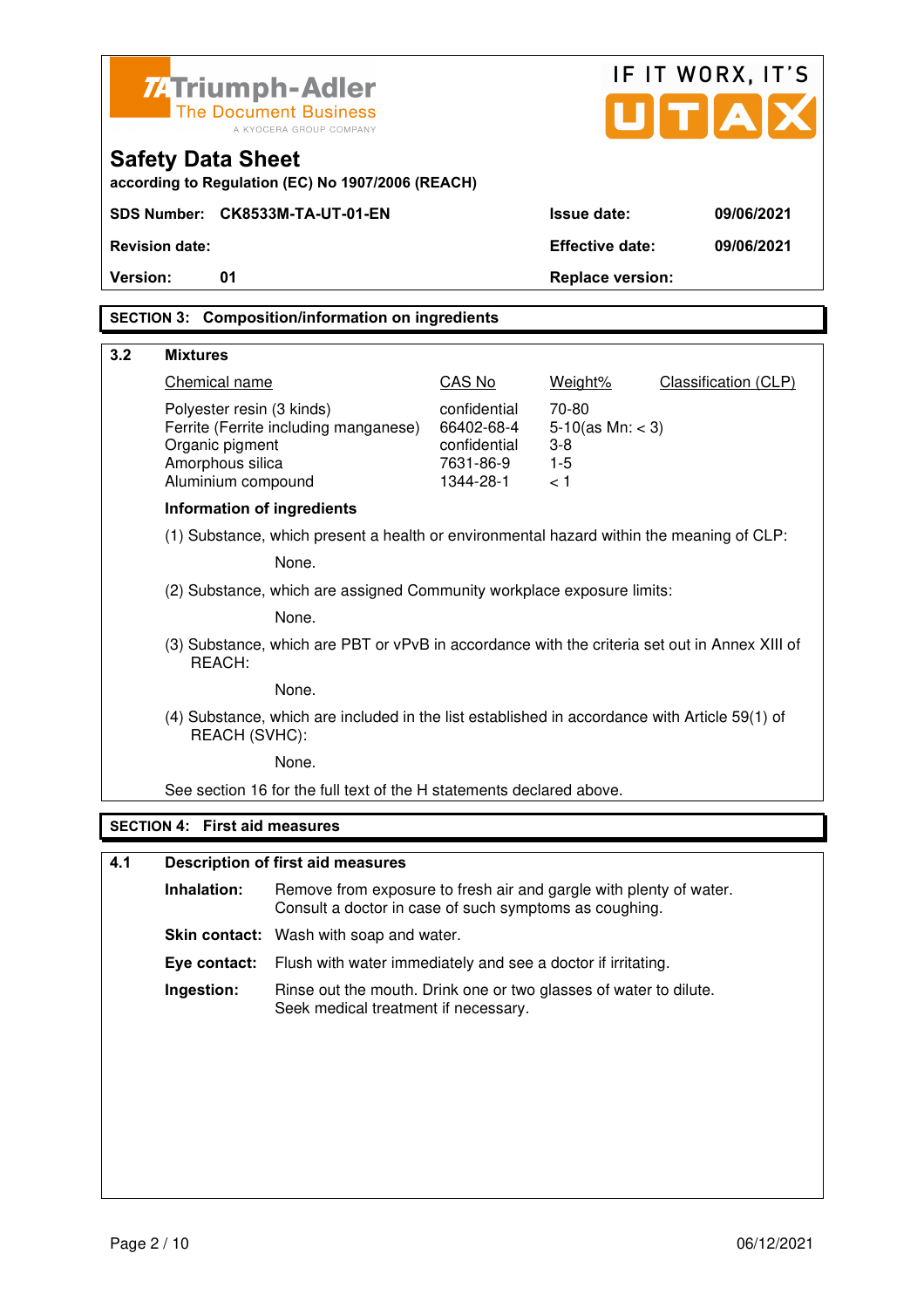



**according to Regulation (EC) No 1907/2006 (REACH)**

|                       | SDS Number: CK8533M-TA-UT-01-EN | <b>Issue date:</b>      | 09/06/2021 |
|-----------------------|---------------------------------|-------------------------|------------|
| <b>Revision date:</b> |                                 | <b>Effective date:</b>  | 09/06/2021 |
| <b>Version:</b>       | 01                              | <b>Replace version:</b> |            |

## **4.2 Most important symptoms and effects, both acute and delayed**  Potential health effects and symptoms **Inhalation:** Prolonged inhalation of excessive dusts may cause lung damage. Use of this product as intended does not result in prolonged inhalation of excessive toner dusts. **Skin contact:** Unlikely to cause skin irritation. **Eye contact:** May cause transient eye irritation.

**Ingestion:** Use of this product as intended does not result in ingestion.

## **4.3 Indication of any immediate medical attention and special treatment needed**

No additional information available.

## **SECTION 5: Firefighting measures**

### **5.1 Extinguishing media**

Suitable extinguishing media

Water spray, foam, powder,  $CO<sub>2</sub>$  or dry chemical

Unsuitable extinguishing media

None specified.

## **5.2 Special hazards arising from the substance or mixture**

Hazardous combustion products: Carbon dioxide, Carbon monoxide

#### **5.3 Advice for firefighters**

Fire-fighting procedures

 Pay attention not to blow away dust. Drain water off around and decrease the atmosphere temperature to extinguish the fire.

#### **Protection equipment for firefighters**

None specified.

## **SECTION 6: Accidental release measures**

#### **6.1 Personal precautions, protective equipment and emergency procedures**

 Avoid inhalation, ingestion, eye and skin contact in case of accidental release. Avoid formation of dust. Provide adequate ventilation.

#### **6.2 Environmental precautions**

Do not allow to enter into surface water or drains.

#### **6.3 Methods and material for containment and cleaning up**

Gather the released powder not to blow away and wipe up with a wet cloth.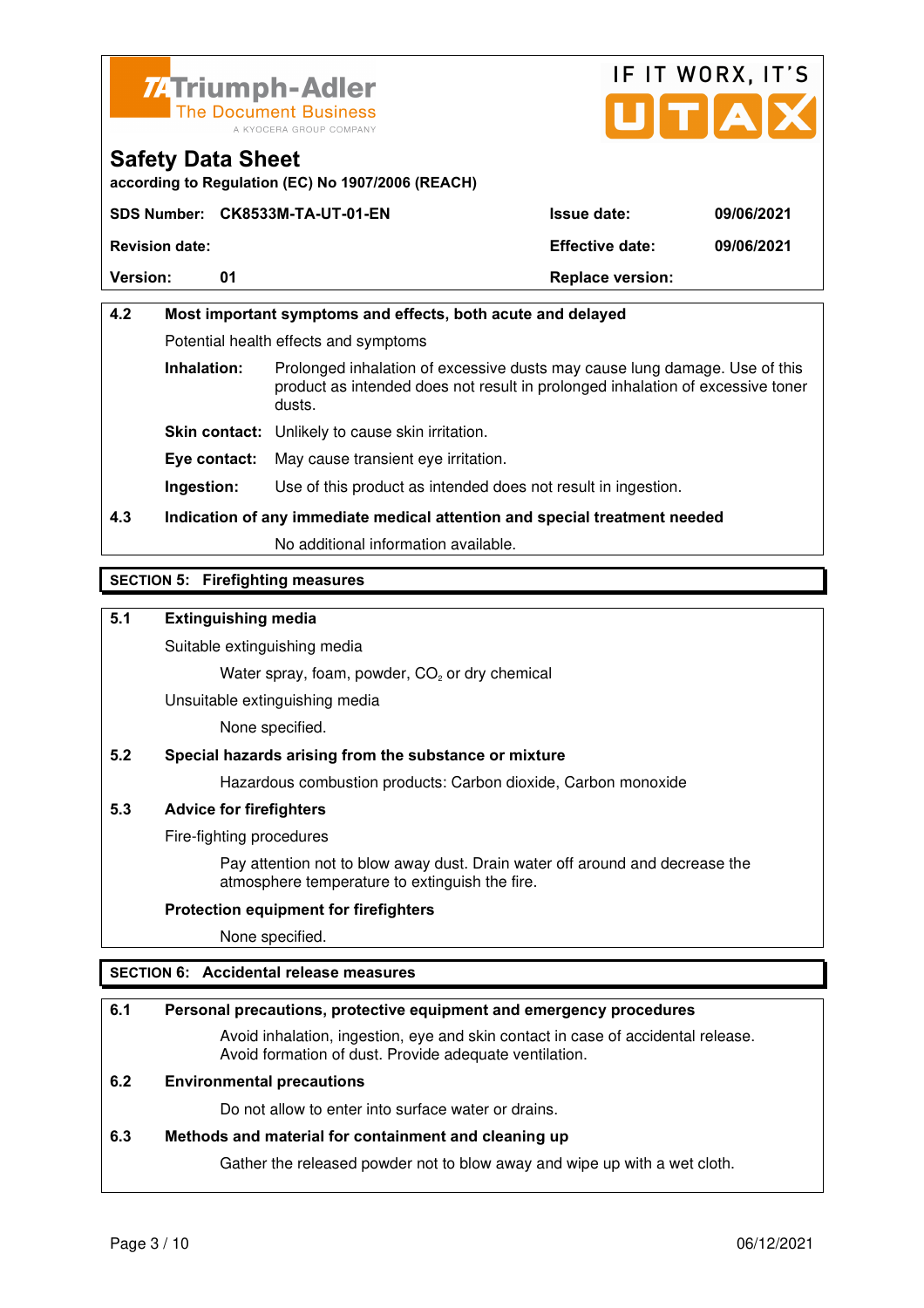



**according to Regulation (EC) No 1907/2006 (REACH)**

### **SDS Number: CK8533M-TA-UT-01-EN Issue date: 09/06/2021**

**Revision date: Effective date: 09/06/2021** 

Version: 01 01 **Replace version:** 

### **6.4 Reference to other sections**

See section 13 for disposal information.

#### **SECTION 7: Handling and storage**

#### **7.1 Precautions for safe handling**

 Do not attempt to force open or destroy the toner container or unit. See installation guide of this product.

#### **7.2 Conditions for safe storage, including any incompatibilities**

Keep the toner container or unit tightly closed and store in a cool, dry and dark place. Keep away from fire. Keep out of the reach of children.

#### **7.3 Specific end use(s)**

No additional information available.

#### **SECTION 8: Exposure controls/personal protection**

#### **8.1 Control parameters**

(Reference data)

#### **US ACGIH Threshold Limit Values (TWA)**

Particles: 10 mg/m<sup>3</sup> (Inhalable particles) 3 mg/m<sup>3</sup> (Respirable particles) Manganese inorganic compounds (Ferrite component) 0.1 mg/m<sup>3</sup> (Inhalable fraction) 0.02 mg/m³ (Respirable fraction) (as Mn) Aluminium insoluble compounds: 1 mg/m<sup>3</sup> (Respirable particles)

#### **US OSHA PEL (TWA)**

Particles: 15 mg/m<sup>3</sup> (Total dust) 5 mg/m<sup>3</sup> (Respirable fraction) Manganese compounds (Ferrite component): 5 mg/m<sup>3</sup> (Ceiling) (as Mn) Amorphous silica: 80 mg/m³/%SiO2

**EU-Occupational exposure limits: Directive (EC) 2000/39, (EC) 2006/15 and (EU) 2009/161**

Not listed.

#### **8.2 Exposure controls**

#### **Appropriate engineering controls**

 Special ventilator is not required under normal intended use. Use in a well-ventilated area.

#### **Personal protective equipment**

 Respiratory protection, eye protection, hand protection, skin and body protection are not required under normal intended use.

#### **Environmental exposure controls**

No additional information available.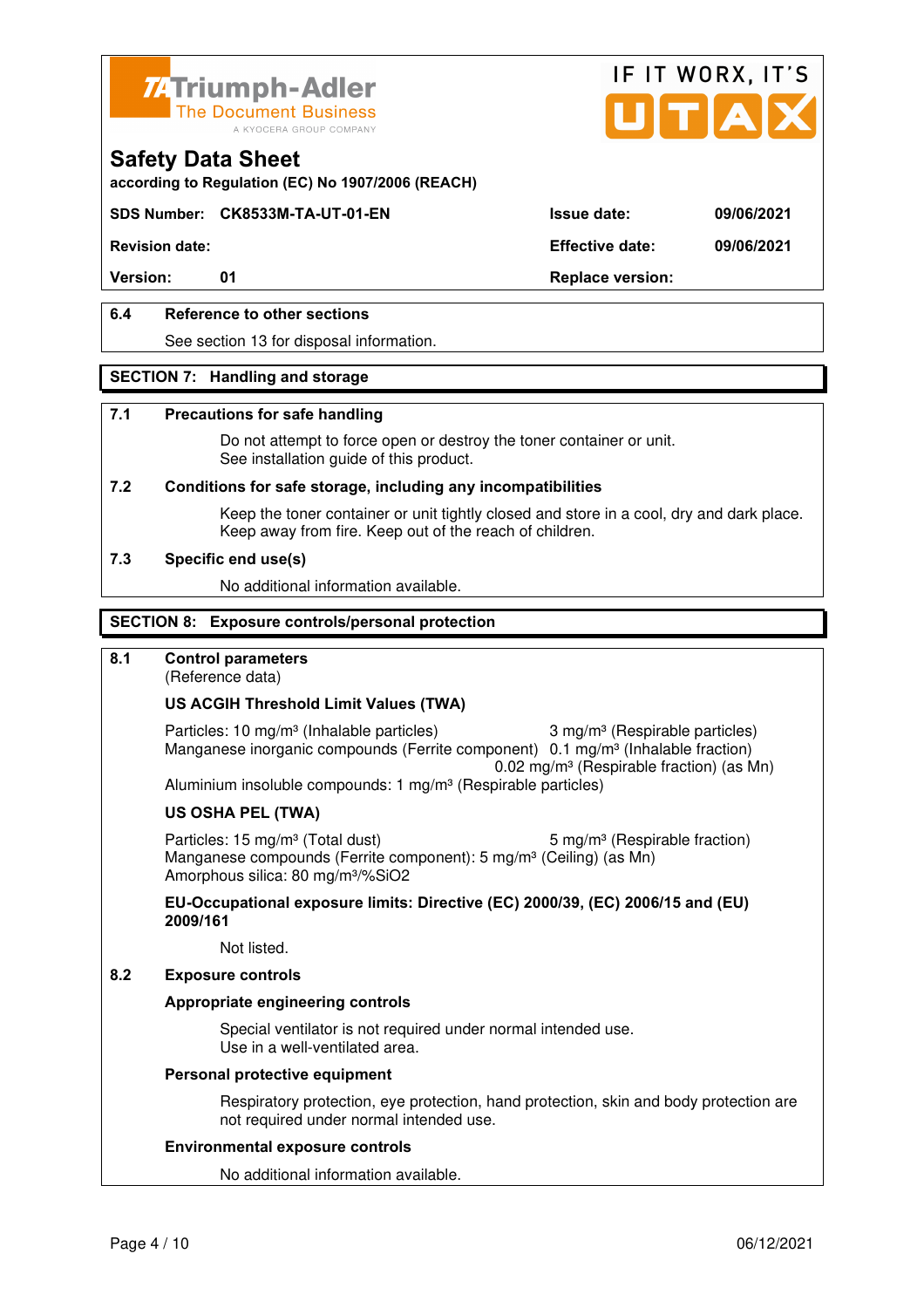



**according to Regulation (EC) No 1907/2006 (REACH)**

### **SECTION 9: Physical and chemical properties**

| 9.1                                    | Information on basic physical and chemical properties |  |  |
|----------------------------------------|-------------------------------------------------------|--|--|
| Appearance                             |                                                       |  |  |
| Physical state                         | Solid (fine powder)                                   |  |  |
| Colour                                 | Magenta                                               |  |  |
| Odour                                  | Odourless                                             |  |  |
| Odour threshold                        | No data available.                                    |  |  |
| pH                                     | No data available.                                    |  |  |
| Melting point [°C]                     | 100-120 (Toner)                                       |  |  |
| Boiling point                          | No data available.                                    |  |  |
| Flash point                            | No data available.                                    |  |  |
| Evaporation rate                       | No data available.                                    |  |  |
| Flammability (solid, gas)              | No data available.                                    |  |  |
| Upper flammability or explosive limit  | No data available.                                    |  |  |
| Lower flammability or explosive limit  | No data available.                                    |  |  |
| Vapour pressure                        | No data available.                                    |  |  |
| Vapour density                         | No data available.                                    |  |  |
| Relative density [g/cm <sup>3</sup> ]  | 1.2-1.4 (Toner)                                       |  |  |
| Solubility (ies)                       | Almost insoluble in water.                            |  |  |
| Partition coefficient: n-octanol/water | No data available.                                    |  |  |
| Auto-ignition temperature              | No data available.                                    |  |  |
| Decomposition temperature              | No data available.                                    |  |  |
| Viscosity                              | No data available.                                    |  |  |
| <b>Explosive properties</b>            | No data available.                                    |  |  |
| Oxidizing properties                   | No data available.                                    |  |  |

### **9.2 Other information**

Dust explosion properties

 Dust explosion is improbable under normal intended use. Experimental explosiveness of toner is classified into the same rank such kind of powder as flour, dry milk and resin powder according to the pressure rising speed.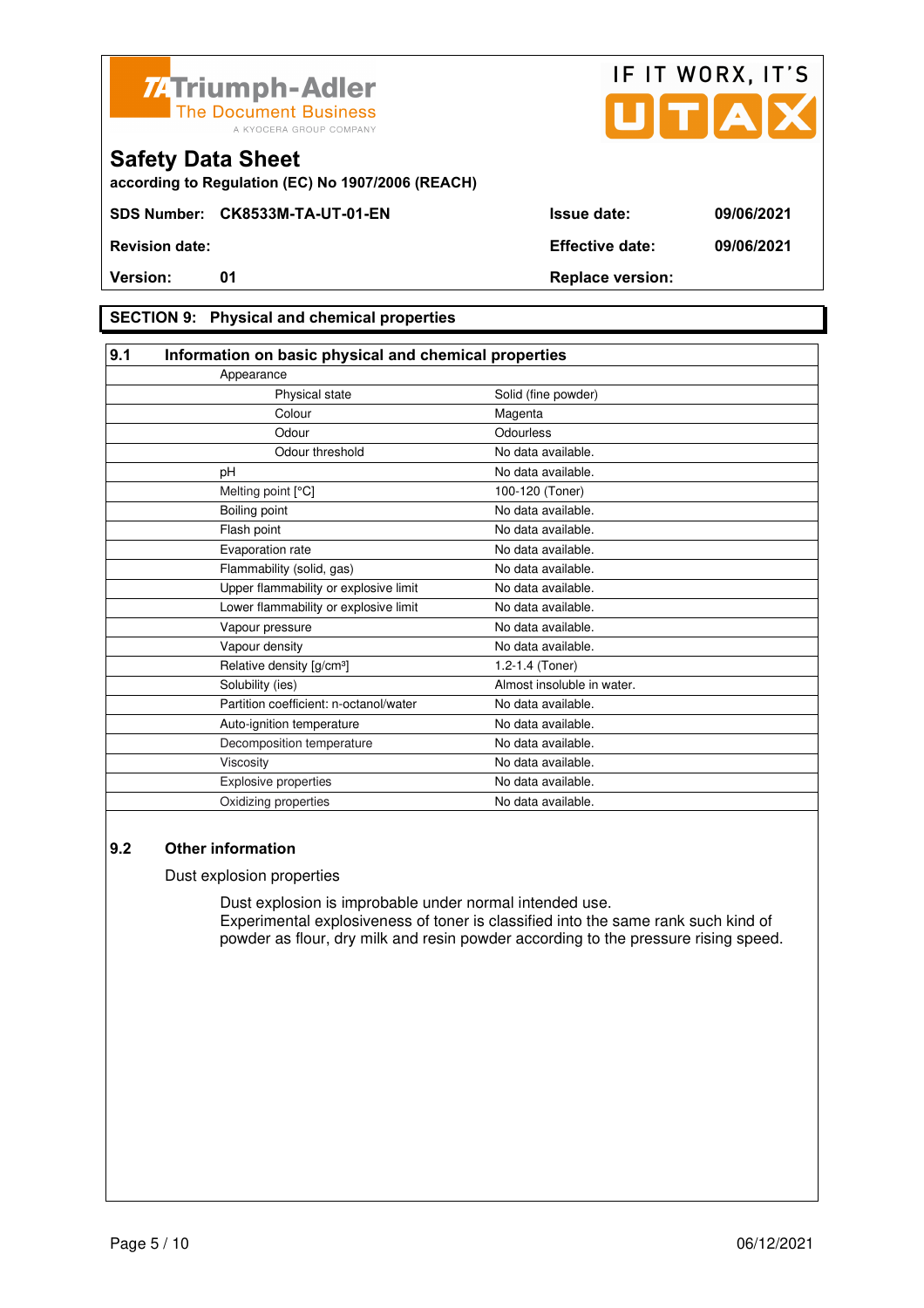



**according to Regulation (EC) No 1907/2006 (REACH)**

**SDS Number: CK8533M-TA-UT-01-EN Issue date: 09/06/2021** 

**Revision date: Effective date: 09/06/2021** 

**Version:** 01 01 Replace version:

## **SECTION 10: Stability and reactivity**

### **10.1 Reactivity**

No data available.

## **10.2 Chemical stability**

This product is stable under normal conditions of use and storage.

## **10.3 Possibility of hazardous reactions**

Hazardous reactions will not occur.

**10.4 Conditions to avoid** 

None specified.

## **10.5 Incompatible materials**

None specified.

### **10.6 Hazardous decomposition products**

Hazardous decomposition products are not to be produced.

## **SECTION 11: Toxicological information**

## **11.1 Information on toxicological effects**  Based on available data, the classification criteria listed below are not met. **Acute toxicity** Oral (LD50) > 2000 mg/kg (rat)\* (Toner) > 2500 mg/kg (rat)\*\* (Carrier) Dermal (LD50) No data available. (Toner) No data available. (Carrier) Inhalation  $(LC50(4hr)) > 5.08$  mg/l (rat)\* (Toner)  **Skin corrosion/irritation** Acute skin irritation Non-irritant (rabbit)\* (Toner) Non-irritant (rabbit)\*\* (Carrier)  **Serious eye damage/irritation** Acute eye irritation Mild irritant (rabbit)\*. (Toner)  **Respiratory or skin sensitization**  Skin sensitization Mon-sensitising (mouse)\* (Toner) Non-sensitising\*\* (Carrier)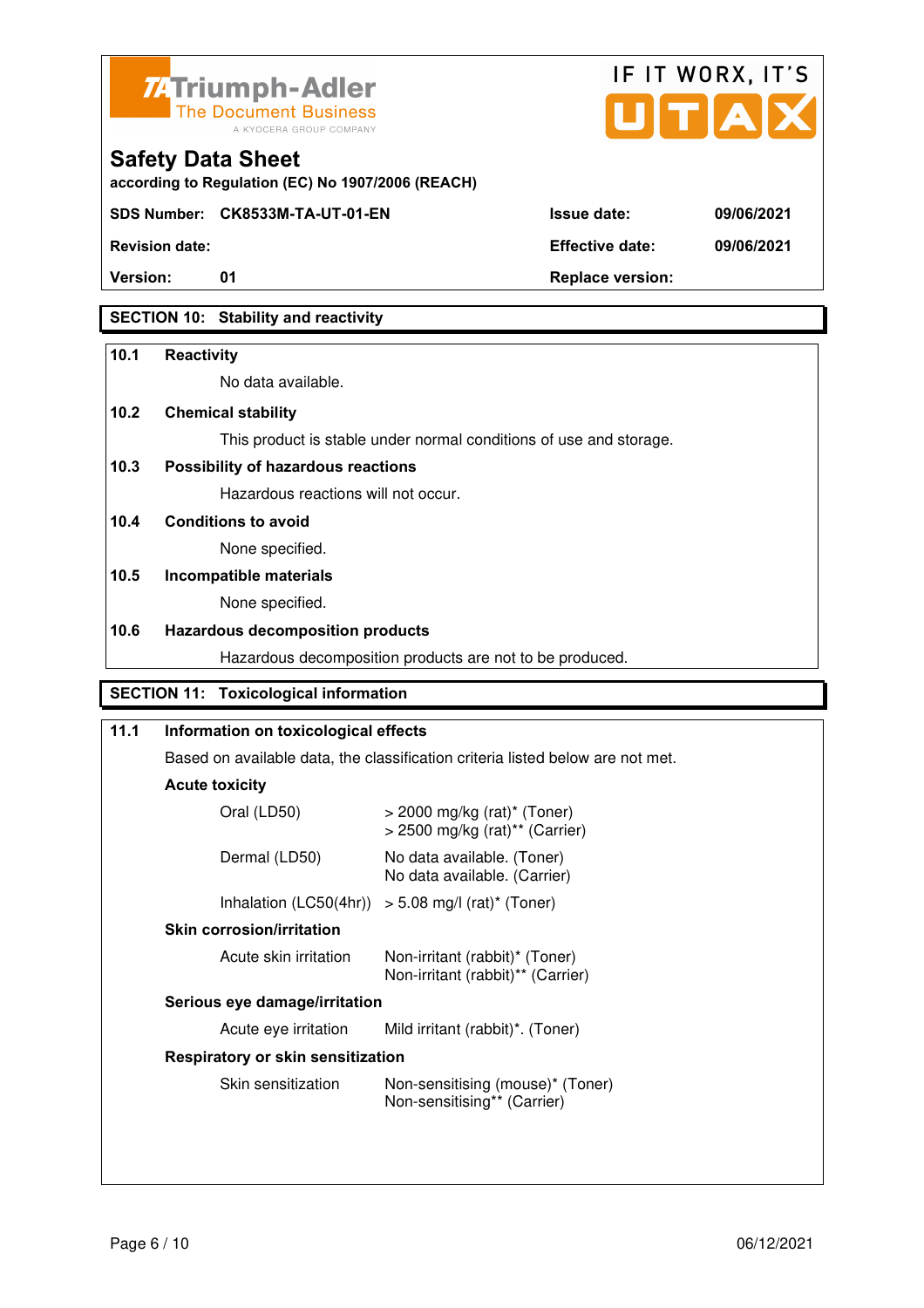

**Safety Data Sheet** 



| <b>Germ cell mutagenicity</b>            | Ames test is negative (Toner)<br>Ames test is negative** (Carrier)<br>*(based on test result of similar product)<br>** (based on test result of constituent materials)                                                                                                                                                                                                                                                                                                                            |
|------------------------------------------|---------------------------------------------------------------------------------------------------------------------------------------------------------------------------------------------------------------------------------------------------------------------------------------------------------------------------------------------------------------------------------------------------------------------------------------------------------------------------------------------------|
| Information of ingredients:              |                                                                                                                                                                                                                                                                                                                                                                                                                                                                                                   |
|                                          | No mutagen according to MAK, TRGS905 und (EC) No 1272/2008 Annex VI.                                                                                                                                                                                                                                                                                                                                                                                                                              |
| Carcinogenicity                          |                                                                                                                                                                                                                                                                                                                                                                                                                                                                                                   |
| Information of ingredients:              |                                                                                                                                                                                                                                                                                                                                                                                                                                                                                                   |
| TRGS 905 and (EC) No 1272/2008 Annex VI. | No carcinogen or potential carcinogen according to IARC, Japan Association on<br>Industrial Health, ACGIH, EPA, OSHA, NTP, MAK, California Proposition 65,                                                                                                                                                                                                                                                                                                                                        |
| <b>Reproductive toxicity</b>             |                                                                                                                                                                                                                                                                                                                                                                                                                                                                                                   |
| Information of ingredients:              |                                                                                                                                                                                                                                                                                                                                                                                                                                                                                                   |
| (EC) No 1272/2008 Annex VI.              | No reproductive toxicant according to MAK, California Proposition 65, TRGS 905 und                                                                                                                                                                                                                                                                                                                                                                                                                |
| <b>STOT-single exposure</b>              | No data available.                                                                                                                                                                                                                                                                                                                                                                                                                                                                                |
| <b>STOT-repeated exposure</b>            | No data available.                                                                                                                                                                                                                                                                                                                                                                                                                                                                                |
| <b>Aspiration hazard</b>                 | No data available.                                                                                                                                                                                                                                                                                                                                                                                                                                                                                |
| <b>Chronic effects</b>                   |                                                                                                                                                                                                                                                                                                                                                                                                                                                                                                   |
|                                          | In a study in rats by chronic inhalation exposure to a typical toner, a mild to moderate degree<br>of lung fibrosis was observed in 92% of the rats in the high concentration (16 mg/m <sup>3</sup> )<br>exposure group, and a minimal to mild degree of fibrosis was noted in 22% of the animal in the<br>middle $(4mg/m3)$ exposure group (1). But no pulmonary change was reported in the lowest<br>$(1\,\text{mg/m}^3)$ exposure group, the most relevant level to potential human exposures. |
| <b>Other information</b>                 | No data available.                                                                                                                                                                                                                                                                                                                                                                                                                                                                                |
|                                          |                                                                                                                                                                                                                                                                                                                                                                                                                                                                                                   |
|                                          |                                                                                                                                                                                                                                                                                                                                                                                                                                                                                                   |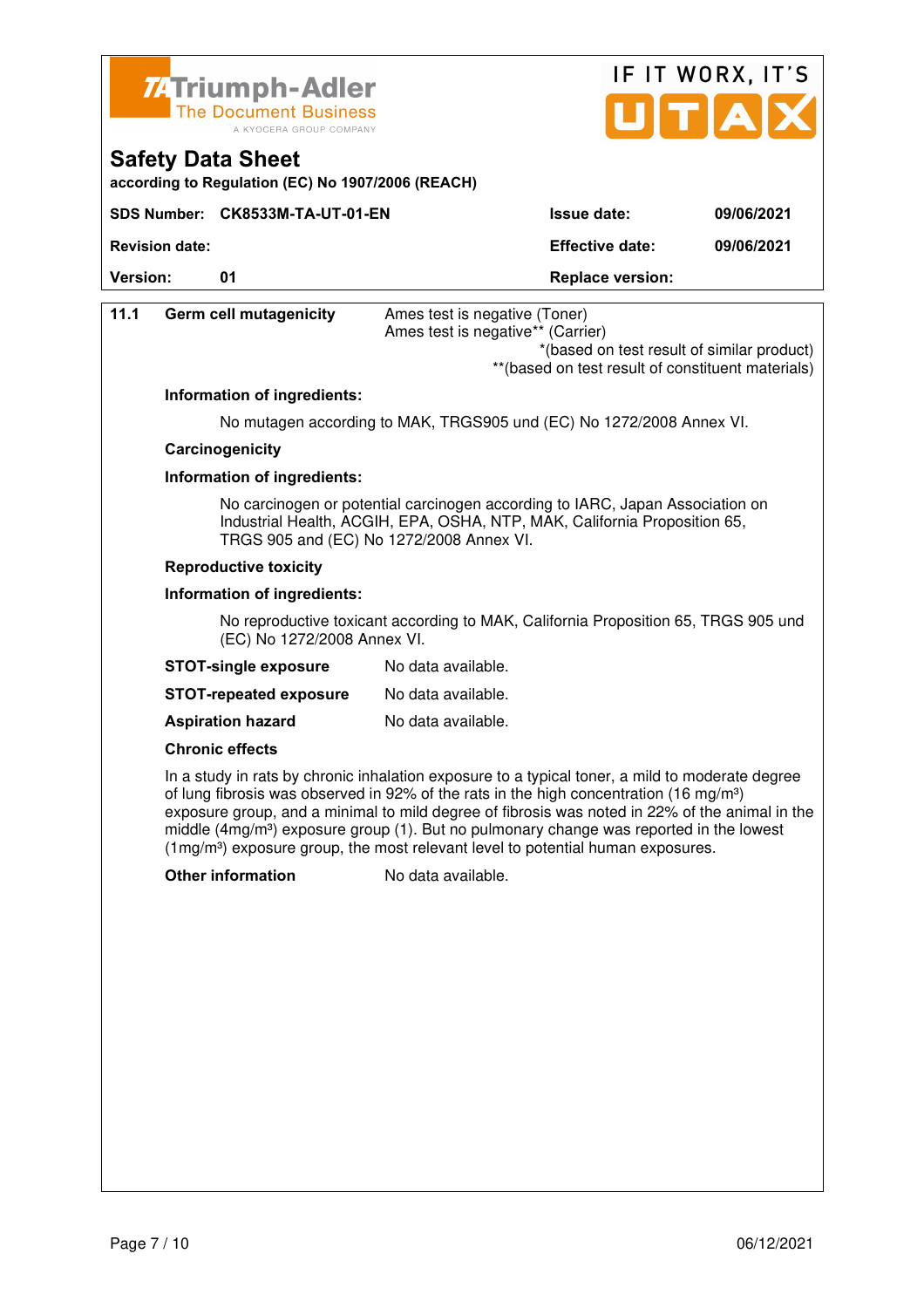

**according to Regulation (EC) No 1907/2006 (REACH)**

**SDS Number: CK8533M-TA-UT-01-EN Issue date: 09/06/2021** 

### **SECTION 12: Ecological information**

#### **12.1 Toxicity**

No data available.

#### **12.2 Persistence and degradability**

No data available.

**12.3 Bio accumulative potential** 

No data available.

#### **12.4 Mobility in soil**

No data available.

#### **12.5 Results of PBT and vPvB assessment**

No data available.

#### **12.6 Other adverse effects**

No additional information available.

### **SECTION 13: Disposal considerations**

#### **13.1 Waste treatment methods**

 Do not attempt to incinerate the toner container or unit and the waste toner yourself. Dangerous sparks may cause burn. Any disposal practice should be done under conditions which meet local, state and federal laws and regulations relating to waste (contact local or state environmental agency for specific rules).

#### **SECTION 14: Transport information**

#### **14.1 UN-number**

None.

**14.2 UN Proper shipping name** 

None.

**14.3 Transport hazard class(es)** 

None.

### **14.4 Packing group**

None.

#### **14.5 Environmental hazards**

None.

| <b>Revision date:</b> | <b>Effective date:</b> | 09/06/2021 |
|-----------------------|------------------------|------------|

IF IT WORX, IT'S

Version: 01 01 **Replace version:**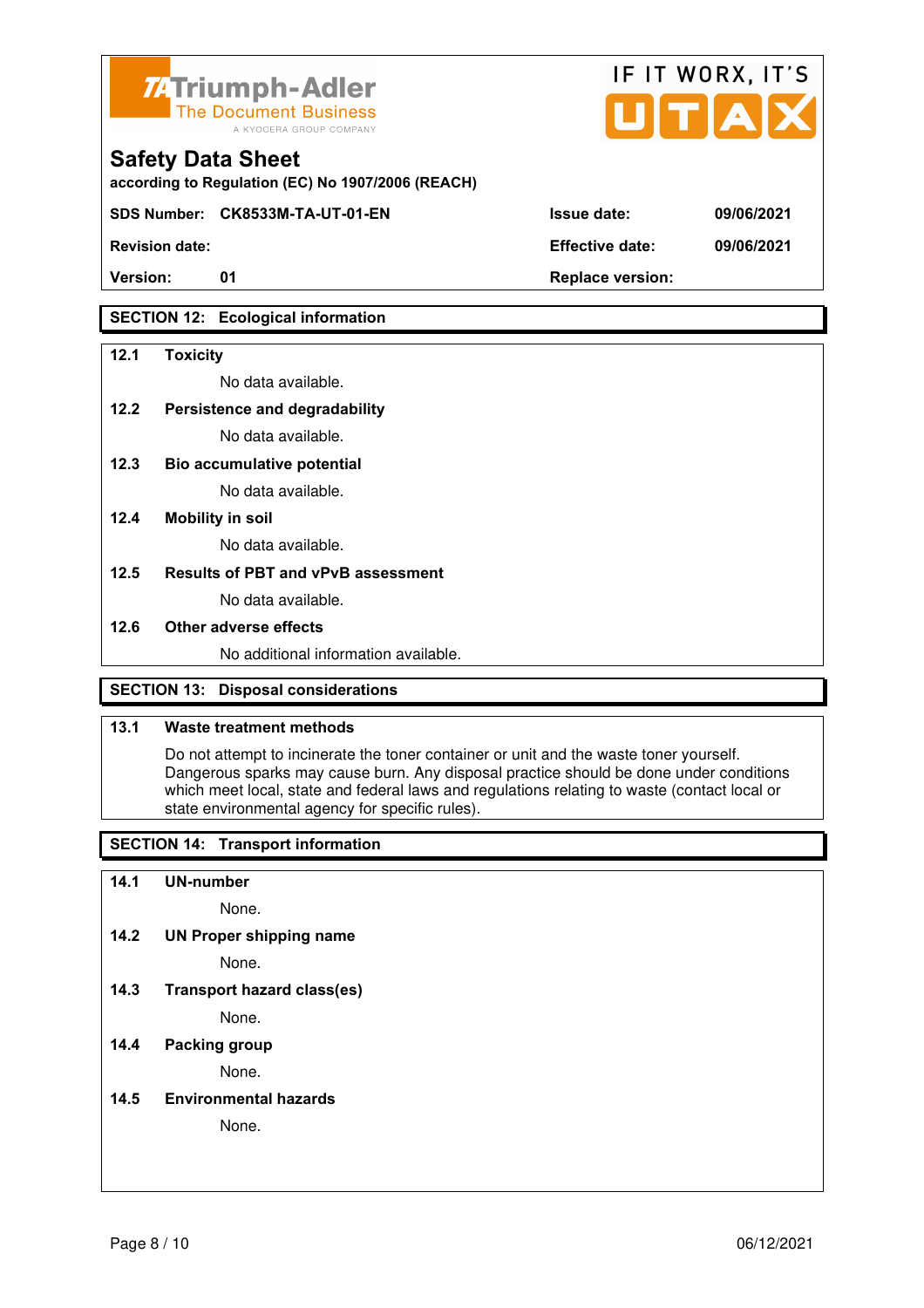



**according to Regulation (EC) No 1907/2006 (REACH)**

#### **SDS Number: CK8533M-TA-UT-01-EN Issue date: 09/06/2021**

**Revision date: Effective date: 09/06/2021** 

**Version:** 01 **Depending to 201 Replace version:** 

#### **14.6 Special precautions for user**

No additional information available.

# **14.7 Transport in bulk according to Annex II of MARPOL73/78 and the IBC Code**

Not applicable.

### **SECTION 15: Regulatory information**

## **15.1 Safety, health and environmental regulations/legislation specific for the substance or mixture**

#### **EU-regulations**

Regulation (EC) No 1005/2009 (on substances that deplete the ozone layer, Annex I and II): Not listed.

Regulation (EU) 2019/1021 (on persistent organic pollutants, Annex I as amended):

Not listed.

 Regulation (EU) No 649/2012 (concerning the export and import of dangerous chemicals, Annex I and V as amended):

Not listed.

 Regulation (EC) No 1907/2006 REACH Annex XVII as amended (Restrictions on use): Not listed.

Regulation (EC) No 1907/2006 REACH Annex XIV as amended (Authorizations):

Not listed.

#### **US-regulations**

All ingredients in this product comply with order under TSCA.

#### **Canada regulations**

 This product is not a WHMIS-controlled product, since we consider it as a manufactured article.

#### **15.2 Chemical Safety Assessment**

No data available.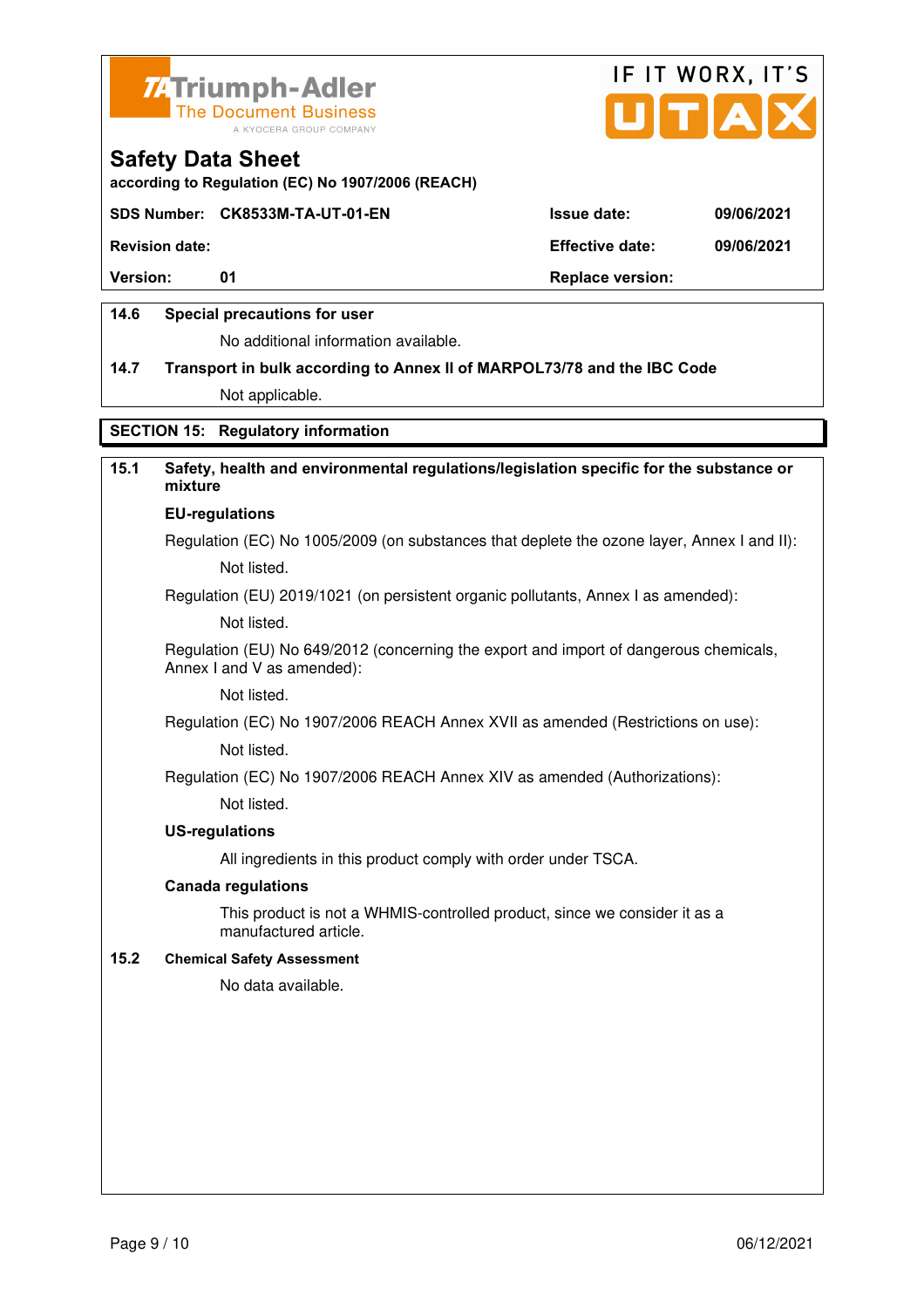| <b>74Triumph-Adler</b><br><b>The Document Business</b> |
|--------------------------------------------------------|
| A KYOCERA GROUP COMPANY                                |

**SDS Number: CK8533M-TA-UT-01-EN** 

**according to Regulation (EC) No 1907/2006 (REACH)**

|             | IF IT WORX, IT'S<br><b>JITA</b> |  |  |
|-------------|---------------------------------|--|--|
| Issue date: | 09/06/2021                      |  |  |

**Revision date: Effective date: 09/06/2021** 

**Version:** 01 **Replace version: 01 Replace version:** 

#### **SECTION 16: Other information**

**Safety Data Sheet** 

 To the best of our knowledge, the information contained herein is accurate. However, we cannot assume any liability whatsoever for the accuracy or completeness of the information contained herein. The contents and format of this SDS are in accordance with Regulation (EC) No 1907/2006, Annex II as amended by Regulation (EU) 2015/830 with respect to SDSs.

Revision information: -

Full text of H statements under sections 3: Not applicable

#### **Abbreviations and acronyms**

| <b>ACGIH</b>    | American Conference of Governmental Industrial Hygienists<br>2016 TLVs and BEIs (Threshold Limit Values for Chemical Substances and Physical Agents and Biological<br>Exposure Indices) |
|-----------------|-----------------------------------------------------------------------------------------------------------------------------------------------------------------------------------------|
| CAS             | <b>Chemical Abstracts Service</b>                                                                                                                                                       |
| <b>CLP</b>      | Regulation (EC) No 1272/2008 on classification, labelling and packaging of substances and mixtures                                                                                      |
| <b>DFG</b>      | Deutsche Forschungsgemeinschaft                                                                                                                                                         |
| <b>EPA</b>      | Environmental Protection Agency (Integrated Risk Information System) (US)                                                                                                               |
| <b>IARC</b>     | International Agency for Research on Cancer (IARC Monographs on the Evaluations of Carcinogenic Risks<br>to Humans)                                                                     |
| <b>MAK</b>      | Maximale Arbeitsplatzkonzentration der Deutschen Forschungsgesellschaft (2011)                                                                                                          |
| <b>NTP</b>      | National Toxicology Program (Report on Carcinogens) (US)                                                                                                                                |
| <b>OSHA</b>     | Occupational Safety and Health Administration (29 CFR Part 1910 Subpart Z)                                                                                                              |
| <b>PBT</b>      | Persistent, Bio accumulative and Toxic                                                                                                                                                  |
| PEL             | Permissible Exposure Limits                                                                                                                                                             |
| Proposition 65  | California, Safe Drinking Water and Toxic Enforcement Act of 1986                                                                                                                       |
| REACH           | Regulation (EC) No 1907/2006 concerning the Registration, Evaluation, Authorization and Restriction of<br>Chemicals                                                                     |
| <b>STOT</b>     | Specific target organ toxicity                                                                                                                                                          |
| <b>SVHC</b>     | Substances of Very High Concern                                                                                                                                                         |
| <b>TRGS 905</b> | Technische Regeln für Gefahrstoffe (Deutschland)                                                                                                                                        |
| <b>TSCA</b>     | Toxic Substances Control Act (US)                                                                                                                                                       |
| TWA             | <b>Time Weighted Average</b>                                                                                                                                                            |
| UN              | <b>United Nations</b>                                                                                                                                                                   |
| vPvB            | very Persistent and very Bio accumulative                                                                                                                                               |
| <b>WHMIS</b>    | Workplace Hazardous Materials Information System (Canada)                                                                                                                               |

#### **Key literature references and sources for data**

(1) Pulmonary Response to Toner upon Chronic Inhalation Exposure in Rats, H. Muhle et al., Fundamental and Applied Toxicology 17.280-299 (1991) Lung Clearance and Retention of Toner, Utilizing a Tracer Technique, during Chronic Inhalation Exposure in Rats, B. Bellmann, Fundamental and Applied Toxicology 17.300-313 (1991)

(2) IARC Monograph on the Evaluation of the Carcinogenic Risk of Chemicals to Humans, Vol. 93

(3) NIOSH CURRENT INTELLIGENCE BULLETIN "Evaluation of Health Hazard and Recommendation for Occupational Exposure to Titanium Dioxide DRAFT"

(4) The contents are in accordance with Material Safety Data Sheet "CK8533M(TR)-TA-UT-01-EN"; 09/06/2021 of the KYOCERA Document Solutions Inc., 1-2-28 Tamatsukuri, Chuo-ku, Osaka 540-8585, Japan.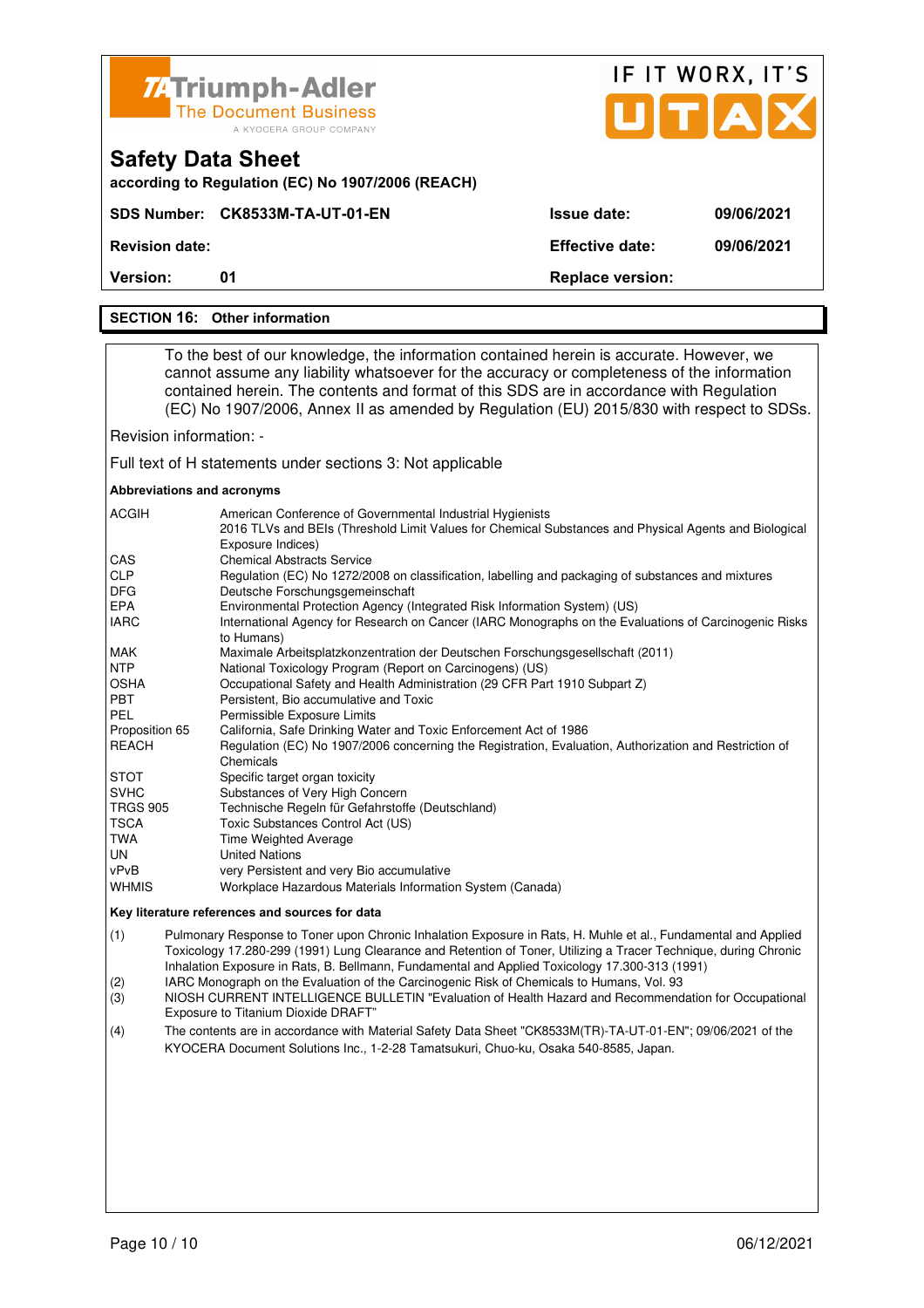

**Safety Data Sheet** 



**Version:** 01 01 Replace version:

**SECTION 1: Identification of the substance/mixture and of the company/undertaking** 

| $1.1$ | <b>Product identifier</b>         |                                                                                              |  |  |
|-------|-----------------------------------|----------------------------------------------------------------------------------------------|--|--|
|       | <b>Product name</b>               | Yellow Toner for                                                                             |  |  |
|       |                                   | 7008ci, 6008ci, 5008ci                                                                       |  |  |
|       | Consumable name                   | CK-8533Y                                                                                     |  |  |
|       | <b>Product form</b>               | Mixture                                                                                      |  |  |
| 1.2   |                                   | Relevant identified uses of the substance or mixture and uses advised against                |  |  |
|       | <b>Identified uses</b>            | The image formation of our electrophotographic equipment.<br>Other uses are not recommended. |  |  |
| 1.3   |                                   | Details of the supplier of the safety data sheet                                             |  |  |
|       | <b>Manufacturer</b>               | <b>KYOCERA Document Solutions Inc.</b>                                                       |  |  |
|       | <b>Address</b>                    | 1-2-28 Tamatsukuri, Chuo-ku, Osaka 540-8585, Japan                                           |  |  |
|       | <b>Supplier</b>                   | TA Triumph-Adler GmbH                                                                        |  |  |
|       | <b>Address</b>                    | Deelbögenkamp 4c<br>22297 Hamburg<br>Germany                                                 |  |  |
| 1.4   | <b>Emergency telephone number</b> | $+49(0)$ 40 / 528490<br>(This number is available only during office hours)                  |  |  |

#### **SECTION 2: Hazards identification**

| 2.1 | <b>Classification of the substance or mixture</b>                                                                     |
|-----|-----------------------------------------------------------------------------------------------------------------------|
|     | Classification according to Regulation (EC) No 1272/2008 (CLP)                                                        |
|     | Not classified as hazardous mixture.                                                                                  |
| 2.2 | Label elements                                                                                                        |
|     | Labelling according to Regulation (EC) No 1272/2008 (CLP)                                                             |
|     | Not applicable.                                                                                                       |
| 2.3 | Other hazards                                                                                                         |
|     | Assessment of PBT/vPvB                                                                                                |
|     | No data available.                                                                                                    |
|     | See section 4 and 11 for information on health effects and symptoms.<br>See section 9 for dust explosion information. |
|     |                                                                                                                       |
|     |                                                                                                                       |
|     |                                                                                                                       |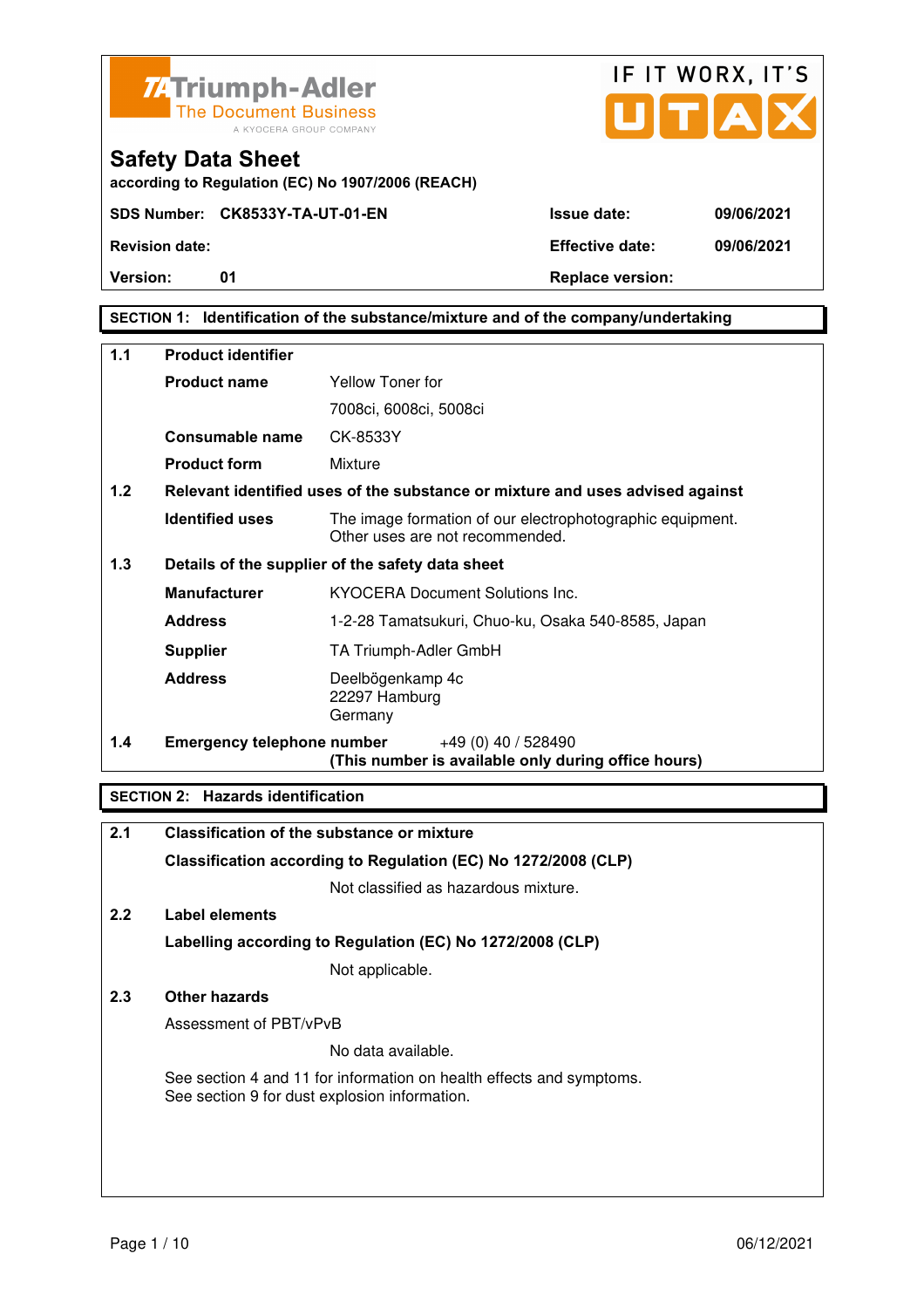| <b>74 Triumph-Adler</b>                                 |                                                                                                                |                                                                                                                              | IF IT WORX, IT'S          |                         |                                     |
|---------------------------------------------------------|----------------------------------------------------------------------------------------------------------------|------------------------------------------------------------------------------------------------------------------------------|---------------------------|-------------------------|-------------------------------------|
| <b>The Document Business</b><br>A KYOCERA GROUP COMPANY |                                                                                                                |                                                                                                                              |                           |                         | $\mathbf{U}[\mathbf{T}[\mathbf{A}]$ |
|                                                         | <b>Safety Data Sheet</b>                                                                                       | according to Regulation (EC) No 1907/2006 (REACH)                                                                            |                           |                         |                                     |
|                                                         |                                                                                                                | SDS Number: CK8533Y-TA-UT-01-EN                                                                                              |                           | <b>Issue date:</b>      | 09/06/2021                          |
|                                                         | <b>Revision date:</b>                                                                                          |                                                                                                                              |                           | <b>Effective date:</b>  | 09/06/2021                          |
| Version:                                                | 01                                                                                                             |                                                                                                                              |                           | <b>Replace version:</b> |                                     |
|                                                         |                                                                                                                | <b>SECTION 3: Composition/information on ingredients</b>                                                                     |                           |                         |                                     |
| 3.2                                                     | <b>Mixtures</b>                                                                                                |                                                                                                                              |                           |                         |                                     |
|                                                         | Chemical name                                                                                                  |                                                                                                                              | CAS No                    | Weight%                 | Classification (CLP)                |
|                                                         | Polyester resin (3 kinds)                                                                                      |                                                                                                                              | confidential              | 70-80                   |                                     |
|                                                         |                                                                                                                | Ferrite (Ferrite including manganese)                                                                                        | 66402-68-4                | $5-10$ (as Mn: < 3)     |                                     |
|                                                         | Organic pigment<br>Amorphous silica                                                                            |                                                                                                                              | confidential<br>7631-86-9 | $3 - 8$<br>$1 - 5$      |                                     |
|                                                         | Aluminium compound                                                                                             |                                                                                                                              | 1344-28-1                 | < 1                     |                                     |
|                                                         | <b>Information of ingredients</b>                                                                              |                                                                                                                              |                           |                         |                                     |
|                                                         | (1) Substance, which present a health or environmental hazard within the meaning of CLP:                       |                                                                                                                              |                           |                         |                                     |
|                                                         | None.                                                                                                          |                                                                                                                              |                           |                         |                                     |
|                                                         | (2) Substance, which are assigned Community workplace exposure limits:                                         |                                                                                                                              |                           |                         |                                     |
|                                                         |                                                                                                                | None.                                                                                                                        |                           |                         |                                     |
|                                                         | (3) Substance, which are PBT or vPvB in accordance with the criteria set out in Annex XIII of<br>REACH:        |                                                                                                                              |                           |                         |                                     |
|                                                         |                                                                                                                | None.                                                                                                                        |                           |                         |                                     |
|                                                         | (4) Substance, which are included in the list established in accordance with Article 59(1) of<br>REACH (SVHC): |                                                                                                                              |                           |                         |                                     |
|                                                         |                                                                                                                | None.                                                                                                                        |                           |                         |                                     |
|                                                         |                                                                                                                | See section 16 for the full text of the H statements declared above.                                                         |                           |                         |                                     |
|                                                         | <b>SECTION 4: First aid measures</b>                                                                           |                                                                                                                              |                           |                         |                                     |
| 4.1                                                     |                                                                                                                | <b>Description of first aid measures</b>                                                                                     |                           |                         |                                     |
|                                                         |                                                                                                                |                                                                                                                              |                           |                         |                                     |
|                                                         | Inhalation:                                                                                                    | Remove from exposure to fresh air and gargle with plenty of water.<br>Consult a doctor in case of such symptoms as coughing. |                           |                         |                                     |
|                                                         |                                                                                                                | Skin contact: Wash with soap and water.                                                                                      |                           |                         |                                     |
|                                                         | Eye contact:                                                                                                   | Flush with water immediately and see a doctor if irritating.                                                                 |                           |                         |                                     |

**Ingestion:** Rinse out the mouth. Drink one or two glasses of water to dilute. Seek medical treatment if necessary.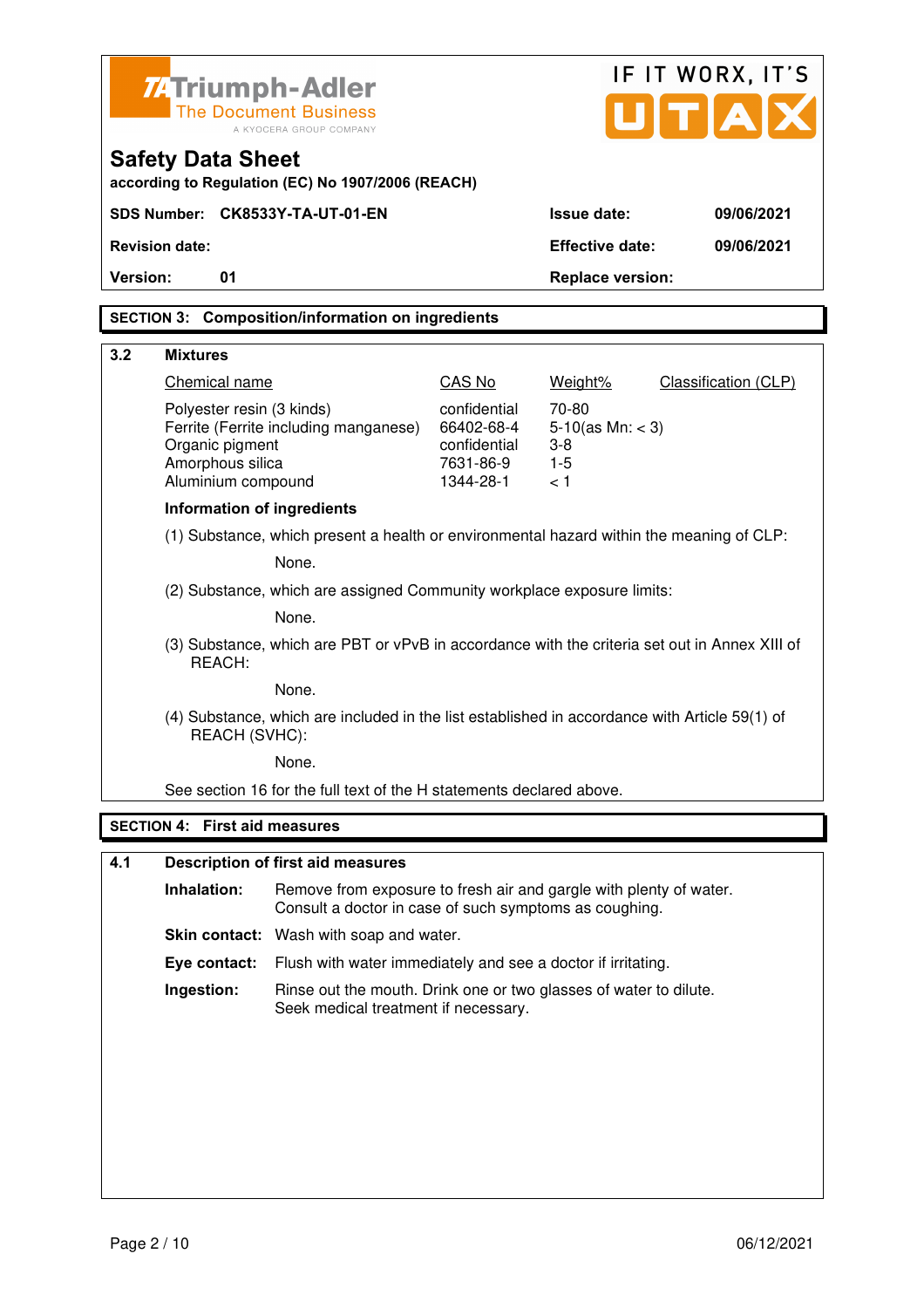



**according to Regulation (EC) No 1907/2006 (REACH)**

|                       | SDS Number: CK8533Y-TA-UT-01-EN | <b>Issue date:</b>      | 09/06/2021 |
|-----------------------|---------------------------------|-------------------------|------------|
| <b>Revision date:</b> |                                 | <b>Effective date:</b>  | 09/06/2021 |
| <b>Version:</b>       | 01                              | <b>Replace version:</b> |            |

## **4.2 Most important symptoms and effects, both acute and delayed**  Potential health effects and symptoms **Inhalation:** Prolonged inhalation of excessive dusts may cause lung damage. Use of this product as intended does not result in prolonged inhalation of excessive toner dusts. **Skin contact:** Unlikely to cause skin irritation. **Eye contact:** May cause transient eye irritation.

**Ingestion:** Use of this product as intended does not result in ingestion.

## **4.3 Indication of any immediate medical attention and special treatment needed**

No additional information available.

## **SECTION 5: Firefighting measures**

### **5.1 Extinguishing media**

Suitable extinguishing media

Water spray, foam, powder,  $CO<sub>2</sub>$  or dry chemical

Unsuitable extinguishing media

None specified.

#### **5.2 Special hazards arising from the substance or mixture**

Hazardous combustion products: Carbon dioxide, Carbon monoxide

#### **5.3 Advice for firefighters**

Fire-fighting procedures

 Pay attention not to blow away dust. Drain water off around and decrease the atmosphere temperature to extinguish the fire.

#### **Protection equipment for firefighters**

None specified.

#### **SECTION 6: Accidental release measures**

#### **6.1 Personal precautions, protective equipment and emergency procedures**

 Avoid inhalation, ingestion, eye and skin contact in case of accidental release. Avoid formation of dust. Provide adequate ventilation.

#### **6.2 Environmental precautions**

Do not allow to enter into surface water or drains.

#### **6.3 Methods and material for containment and cleaning up**

Gather the released powder not to blow away and wipe up with a wet cloth.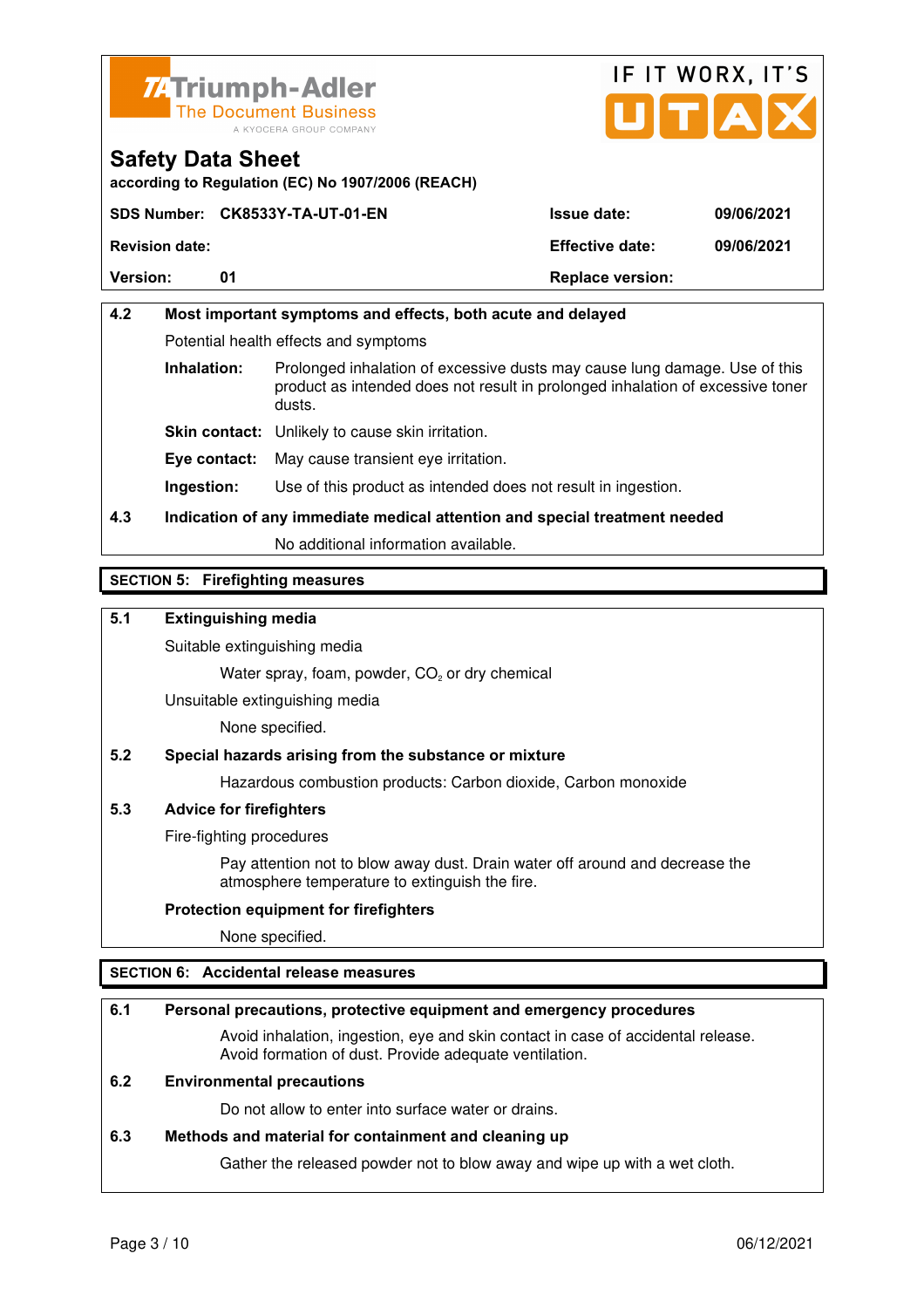



**according to Regulation (EC) No 1907/2006 (REACH)**

### **SDS Number: CK8533Y-TA-UT-01-EN Issue date: 09/06/2021**

**Revision date: Effective date: 09/06/2021** 

Version: 01 01 **Replace version:** 

## **6.4 Reference to other sections**

See section 13 for disposal information.

#### **SECTION 7: Handling and storage**

#### **7.1 Precautions for safe handling**

 Do not attempt to force open or destroy the toner container or unit. See installation guide of this product.

#### **7.2 Conditions for safe storage, including any incompatibilities**

Keep the toner container or unit tightly closed and store in a cool, dry and dark place. Keep away from fire. Keep out of the reach of children.

#### **7.3 Specific end use(s)**

No additional information available.

#### **SECTION 8: Exposure controls/personal protection**

#### **8.1 Control parameters**

(Reference data)

#### **US ACGIH Threshold Limit Values (TWA)**

Particles: 10 mg/m<sup>3</sup> (Inhalable particles) 3 mg/m<sup>3</sup> (Respirable particles) Manganese inorganic compounds (Ferrite component) 0.1 mg/m<sup>3</sup> (Inhalable fraction) 0.02 mg/m³ (Respirable fraction) (as Mn) Aluminium insoluble compounds: 1 mg/m<sup>3</sup> (Respirable particles)

#### **US OSHA PEL (TWA)**

Particles: 15 mg/m<sup>3</sup> (Total dust) 5 mg/m<sup>3</sup> (Respirable fraction) Manganese compounds (Ferrite component): 5 mg/m<sup>3</sup> (Ceiling) (as Mn) Amorphous silica: 80 mg/m³/%SiO2

**EU-Occupational exposure limits: Directive (EC) 2000/39, (EC) 2006/15 and (EU) 2009/161**

Not listed.

#### **8.2 Exposure controls**

#### **Appropriate engineering controls**

 Special ventilator is not required under normal intended use. Use in a well-ventilated area.

#### **Personal protective equipment**

 Respiratory protection, eye protection, hand protection, skin and body protection are not required under normal intended use.

#### **Environmental exposure controls**

No additional information available.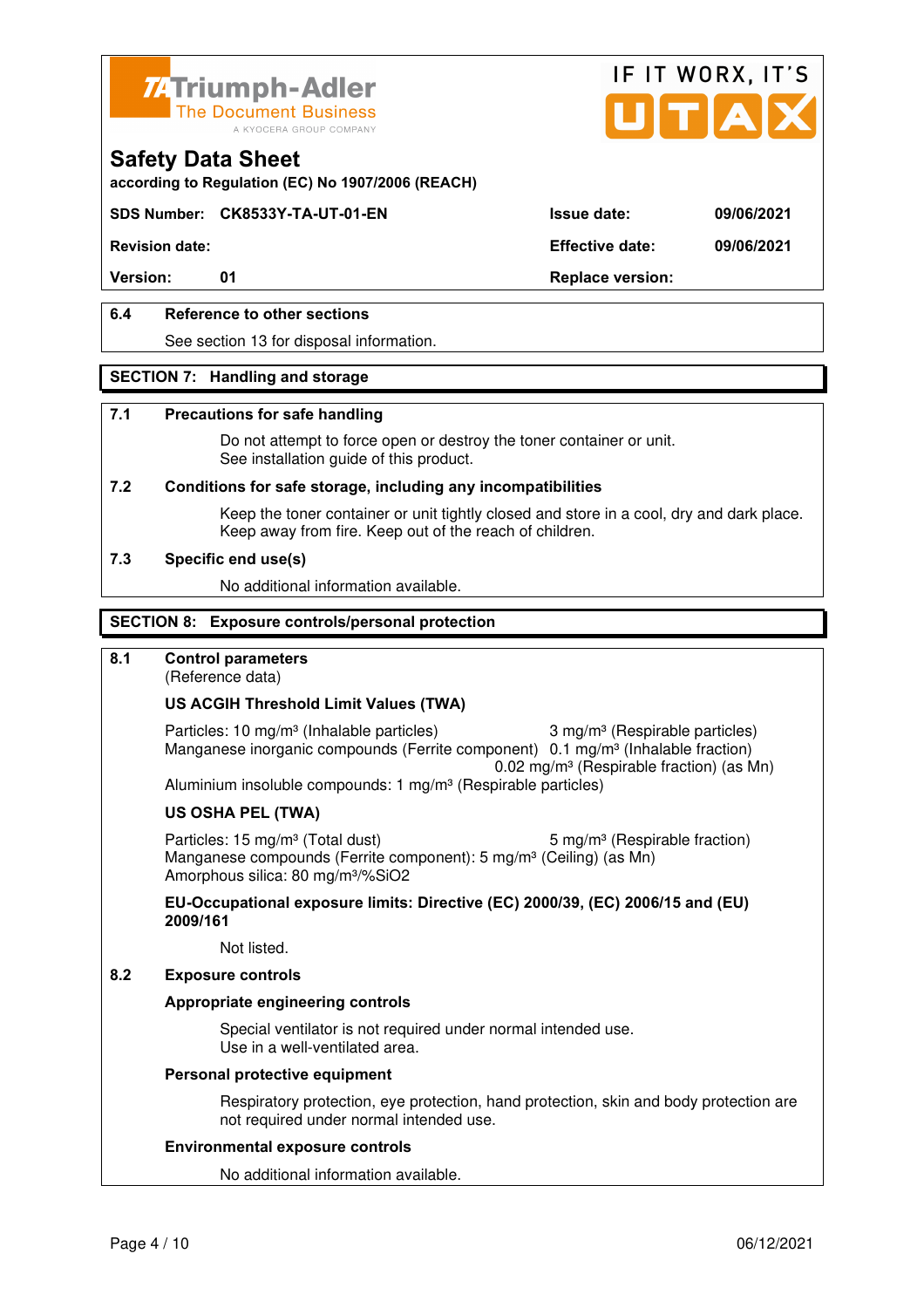



**according to Regulation (EC) No 1907/2006 (REACH)**

### **SECTION 9: Physical and chemical properties**

| 9.1<br>Information on basic physical and chemical properties |                            |
|--------------------------------------------------------------|----------------------------|
| Appearance                                                   |                            |
| Physical state                                               | Solid (fine powder)        |
| Colour                                                       | Yellow                     |
| Odour                                                        | Odourless                  |
| Odour threshold                                              | No data available.         |
| pH                                                           | No data available.         |
| Melting point [°C]                                           | 100-120 (Toner)            |
| Boiling point                                                | No data available.         |
| Flash point                                                  | No data available.         |
| Evaporation rate                                             | No data available.         |
| Flammability (solid, gas)                                    | No data available.         |
| Upper flammability or explosive limit                        | No data available.         |
| Lower flammability or explosive limit                        | No data available.         |
| Vapour pressure                                              | No data available.         |
| Vapour density                                               | No data available.         |
| Relative density [g/cm <sup>3</sup> ]                        | 1.2-1.4 (Toner)            |
| Solubility (ies)                                             | Almost insoluble in water. |
| Partition coefficient: n-octanol/water                       | No data available.         |
| Auto-ignition temperature                                    | No data available.         |
| Decomposition temperature                                    | No data available.         |
| Viscosity                                                    | No data available.         |
| <b>Explosive properties</b>                                  | No data available.         |
| Oxidizing properties                                         | No data available.         |

### **9.2 Other information**

Dust explosion properties

 Dust explosion is improbable under normal intended use. Experimental explosiveness of toner is classified into the same rank such kind of powder as flour, dry milk and resin powder according to the pressure rising speed.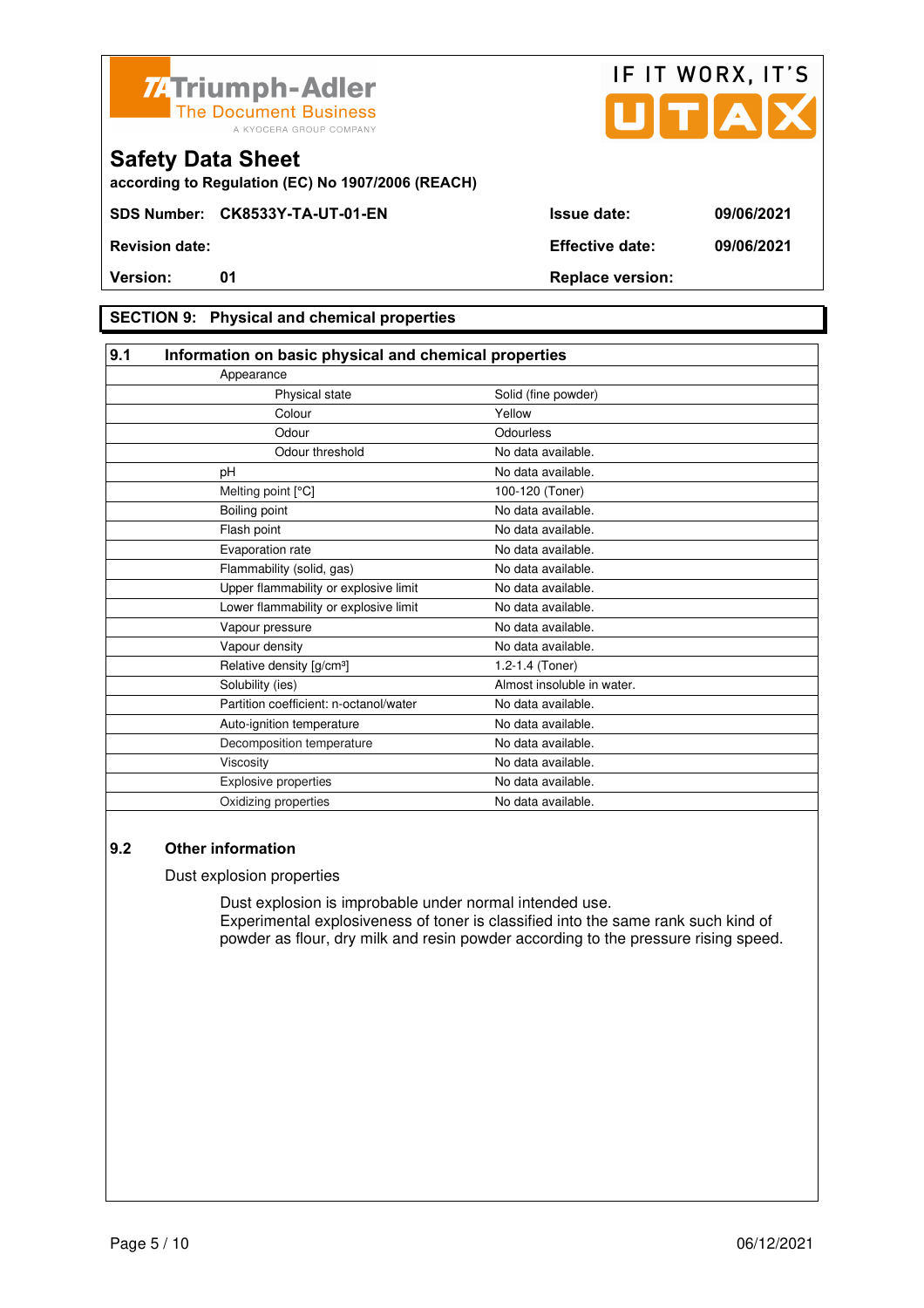



**according to Regulation (EC) No 1907/2006 (REACH)**

**SDS Number: CK8533Y-TA-UT-01-EN Issue date: 09/06/2021** 

**Revision date: Effective date: 09/06/2021** 

**Version:** 01 01 Replace version:

## **SECTION 10: Stability and reactivity**

### **10.1 Reactivity**

No data available.

## **10.2 Chemical stability**

This product is stable under normal conditions of use and storage.

## **10.3 Possibility of hazardous reactions**

Hazardous reactions will not occur.

**10.4 Conditions to avoid** 

None specified.

## **10.5 Incompatible materials**

None specified.

### **10.6 Hazardous decomposition products**

Hazardous decomposition products are not to be produced.

## **SECTION 11: Toxicological information**

## **11.1 Information on toxicological effects**  Based on available data, the classification criteria listed below are not met. **Acute toxicity** Oral (LD50) > 2000 mg/kg (rat)\* (Toner) > 2500 mg/kg (rat)\*\* (Carrier) Dermal (LD50) No data available. (Toner) No data available. (Carrier) Inhalation  $(LC50(4hr)) > 5.10$  mg/l  $(rat)^*$  (Toner)  **Skin corrosion/irritation** Acute skin irritation Non-irritant (rabbit)\* (Toner) Non-irritant (rabbit)\*\* (Carrier)  **Serious eye damage/irritation** Acute eye irritation Mild irritant (rabbit)\*. (Toner)  **Respiratory or skin sensitization**  Skin sensitization Mon-sensitising (mouse)\* (Toner) Non-sensitising\*\* (Carrier)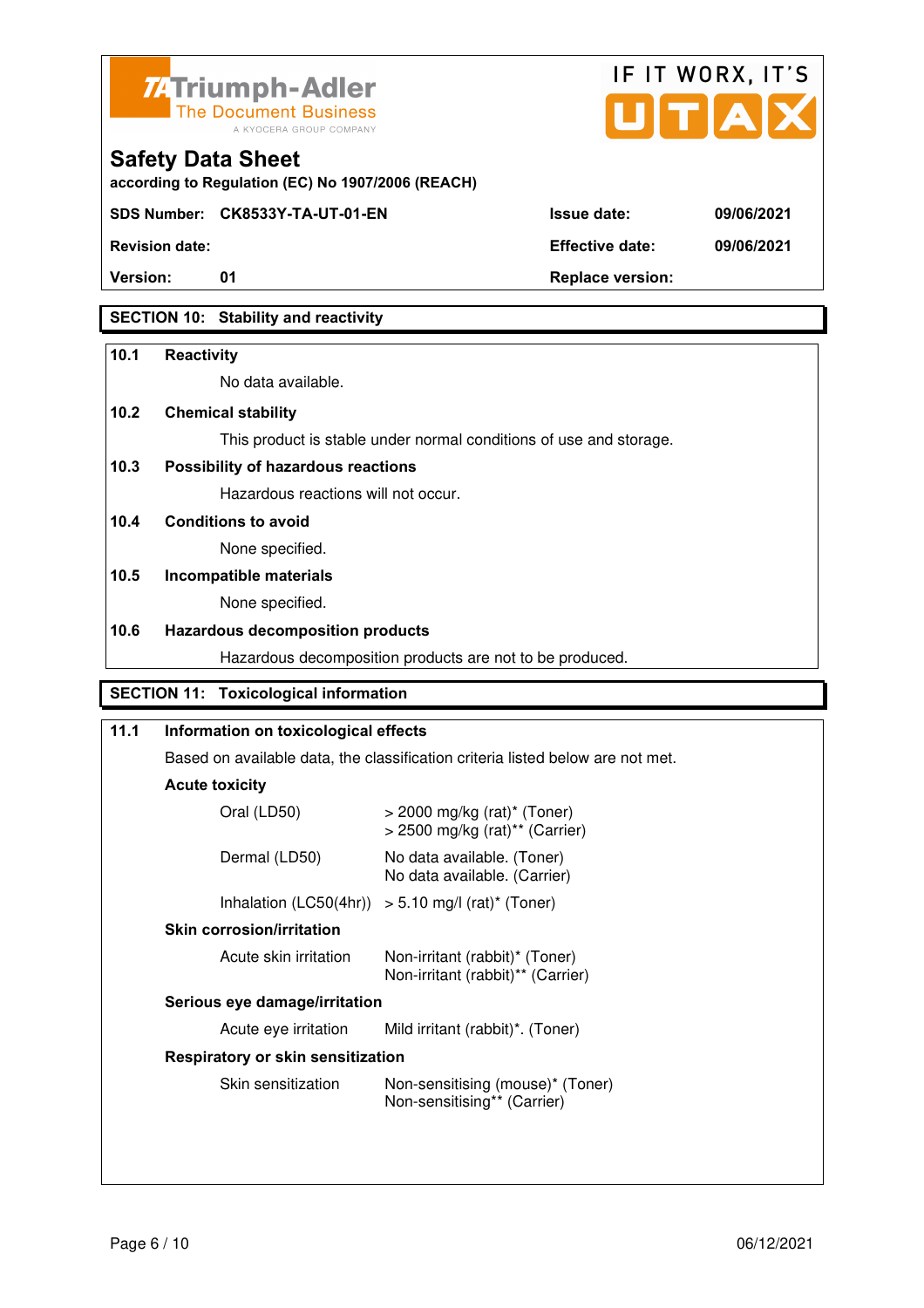

**Safety Data Sheet** 



**Version:** 01 **Depending to 201 Replace version: 11.1 Germ cell mutagenicity** Ames test is negative (Toner) Ames test is negative\*\* (Carrier) \*(based on test result of similar product) \*\*(based on test result of constituent materials) **Information of ingredients:**  No mutagen according to MAK, TRGS905 und (EC) No 1272/2008 Annex VI.  **Carcinogenicity Information of ingredients:**  No carcinogen or potential carcinogen according to IARC, Japan Association on Industrial Health, ACGIH, EPA, OSHA, NTP, MAK, California Proposition 65, TRGS 905 and (EC) No 1272/2008 Annex VI.  **Reproductive toxicity Information of ingredients:**  No reproductive toxicant according to MAK, California Proposition 65, TRGS 905 und (EC) No 1272/2008 Annex VI. **STOT-single exposure** No data available. **STOT-repeated exposure** No data available. **Aspiration hazard** No data available.  **Chronic effects** In a study in rats by chronic inhalation exposure to a typical toner, a mild to moderate degree of lung fibrosis was observed in 92% of the rats in the high concentration (16 mg/m<sup>3</sup>) exposure group, and a minimal to mild degree of fibrosis was noted in 22% of the animal in the middle (4mg/m<sup>3</sup>) exposure group (1). But no pulmonary change was reported in the lowest (1mg/m³) exposure group, the most relevant level to potential human exposures. **Other information** No data available.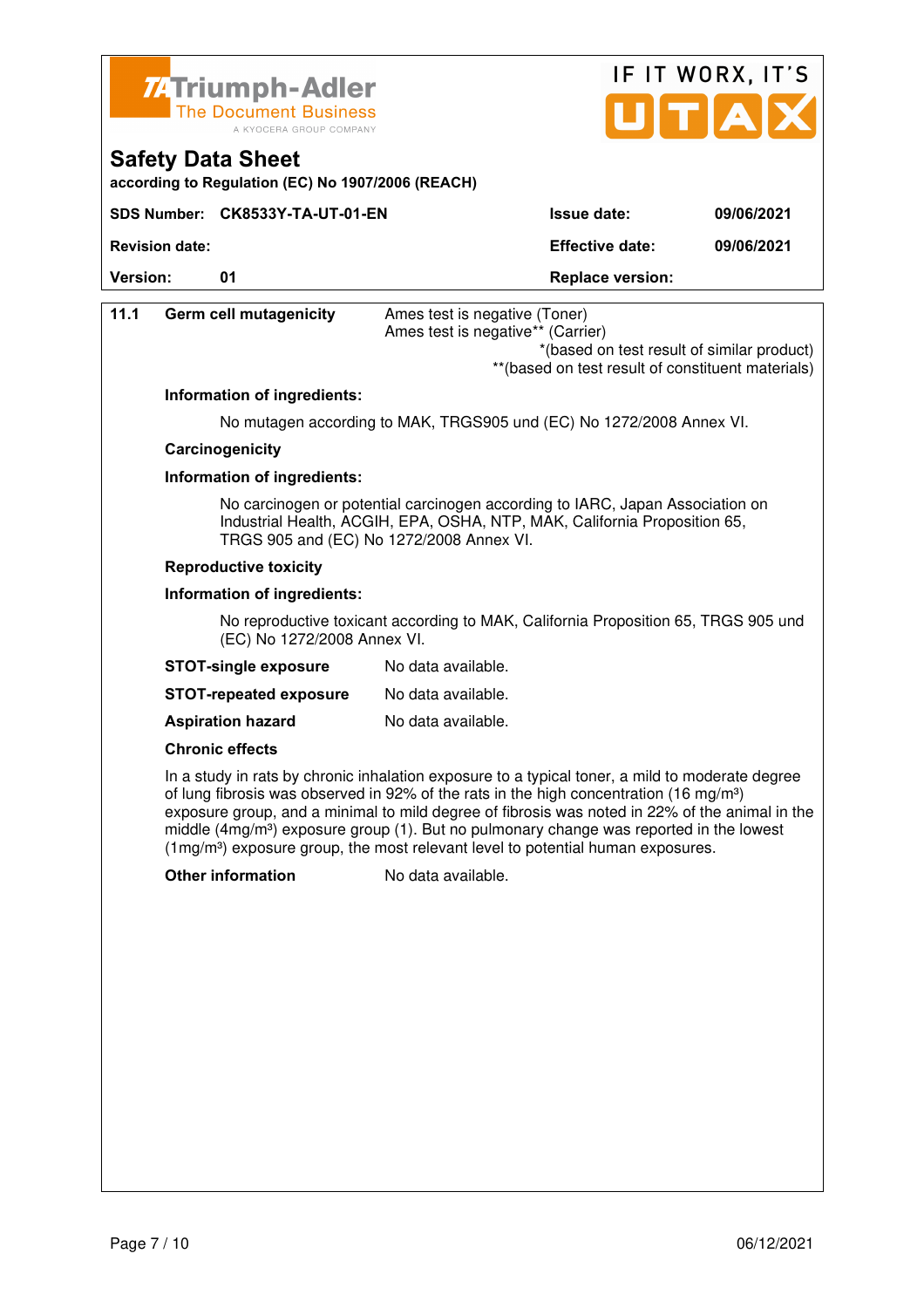



**SDS Number: CK8533Y-TA-UT-01-EN Issue date: 09/06/2021** 

**Revision date: Effective date: 09/06/2021** 

## **SECTION 12: Ecological information**

#### **12.1 Toxicity**

No data available.

#### **12.2 Persistence and degradability**

No data available.

**12.3 Bio accumulative potential** 

No data available.

#### **12.4 Mobility in soil**

No data available.

#### **12.5 Results of PBT and vPvB assessment**

No data available.

#### **12.6 Other adverse effects**

No additional information available.

## **SECTION 13: Disposal considerations**

#### **13.1 Waste treatment methods**

 Do not attempt to incinerate the toner container or unit and the waste toner yourself. Dangerous sparks may cause burn. Any disposal practice should be done under conditions which meet local, state and federal laws and regulations relating to waste (contact local or state environmental agency for specific rules).

## **SECTION 14: Transport information**

#### **14.1 UN-number**

None.

**14.2 UN Proper shipping name** 

None.

**14.3 Transport hazard class(es)** 

None.

### **14.4 Packing group**

None.

**14.5 Environmental hazards** 

None.

| ue date: | 09/06 |
|----------|-------|
|          |       |

IF IT WORX, IT'S

Version: 01 01 **Replace version:**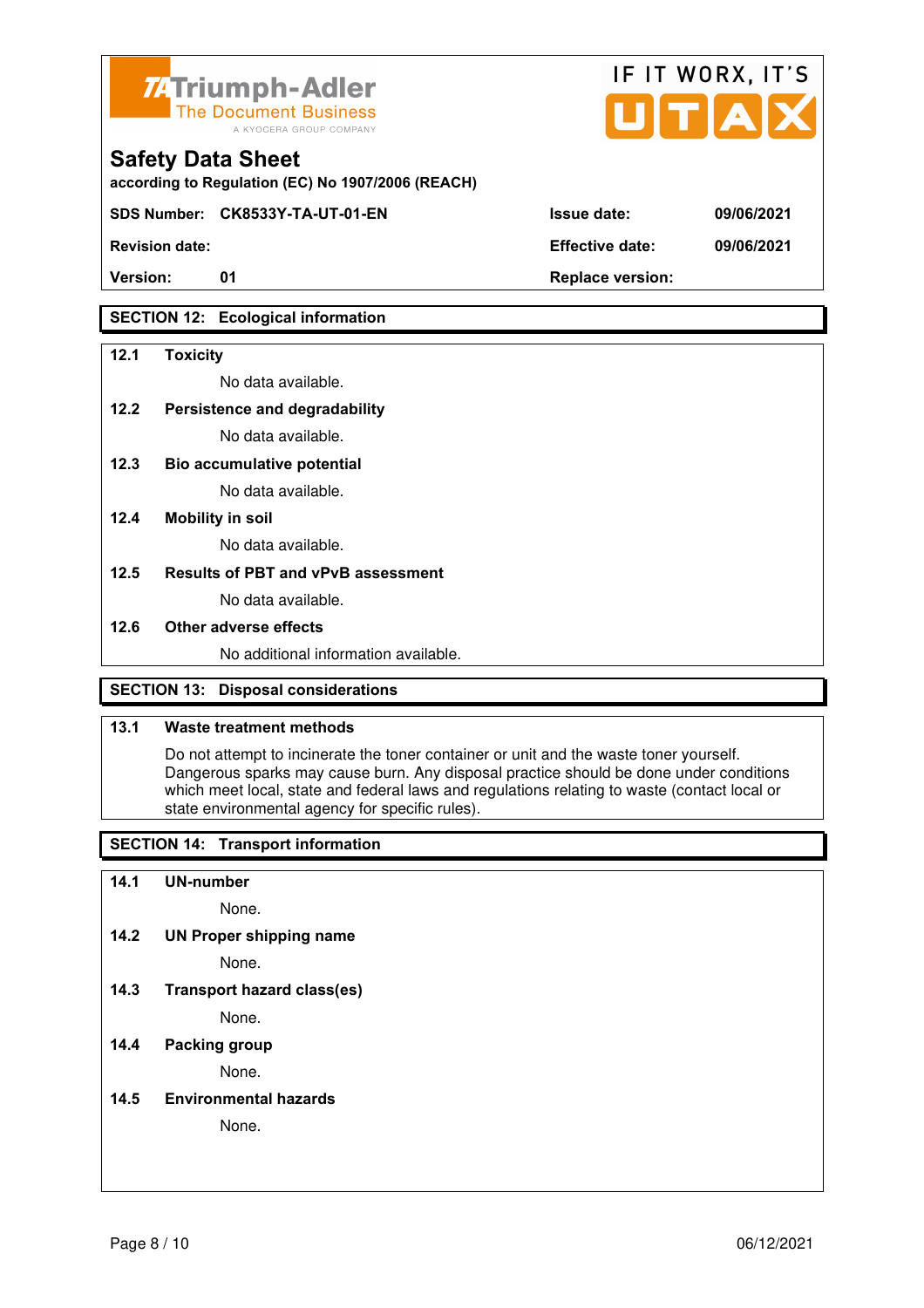



**according to Regulation (EC) No 1907/2006 (REACH)**

#### **SDS Number: CK8533Y-TA-UT-01-EN Issue date: 09/06/2021**

**Revision date: Effective date: 09/06/2021** 

**Version:** 01 **Depending to 201 Replace version:** 

### **14.6 Special precautions for user**

No additional information available.

# **14.7 Transport in bulk according to Annex II of MARPOL73/78 and the IBC Code**

Not applicable.

### **SECTION 15: Regulatory information**

## **15.1 Safety, health and environmental regulations/legislation specific for the substance or mixture**

#### **EU-regulations**

Regulation (EC) No 1005/2009 (on substances that deplete the ozone layer, Annex I and II): Not listed.

Regulation (EU) 2019/1021 (on persistent organic pollutants, Annex I as amended):

Not listed.

 Regulation (EU) No 649/2012 (concerning the export and import of dangerous chemicals, Annex I and V as amended):

Not listed.

 Regulation (EC) No 1907/2006 REACH Annex XVII as amended (Restrictions on use): Not listed.

Regulation (EC) No 1907/2006 REACH Annex XIV as amended (Authorizations):

Not listed.

#### **US-regulations**

All ingredients in this product comply with order under TSCA.

#### **Canada regulations**

 This product is not a WHMIS-controlled product, since we consider it as a manufactured article.

#### **15.2 Chemical Safety Assessment**

No data available.